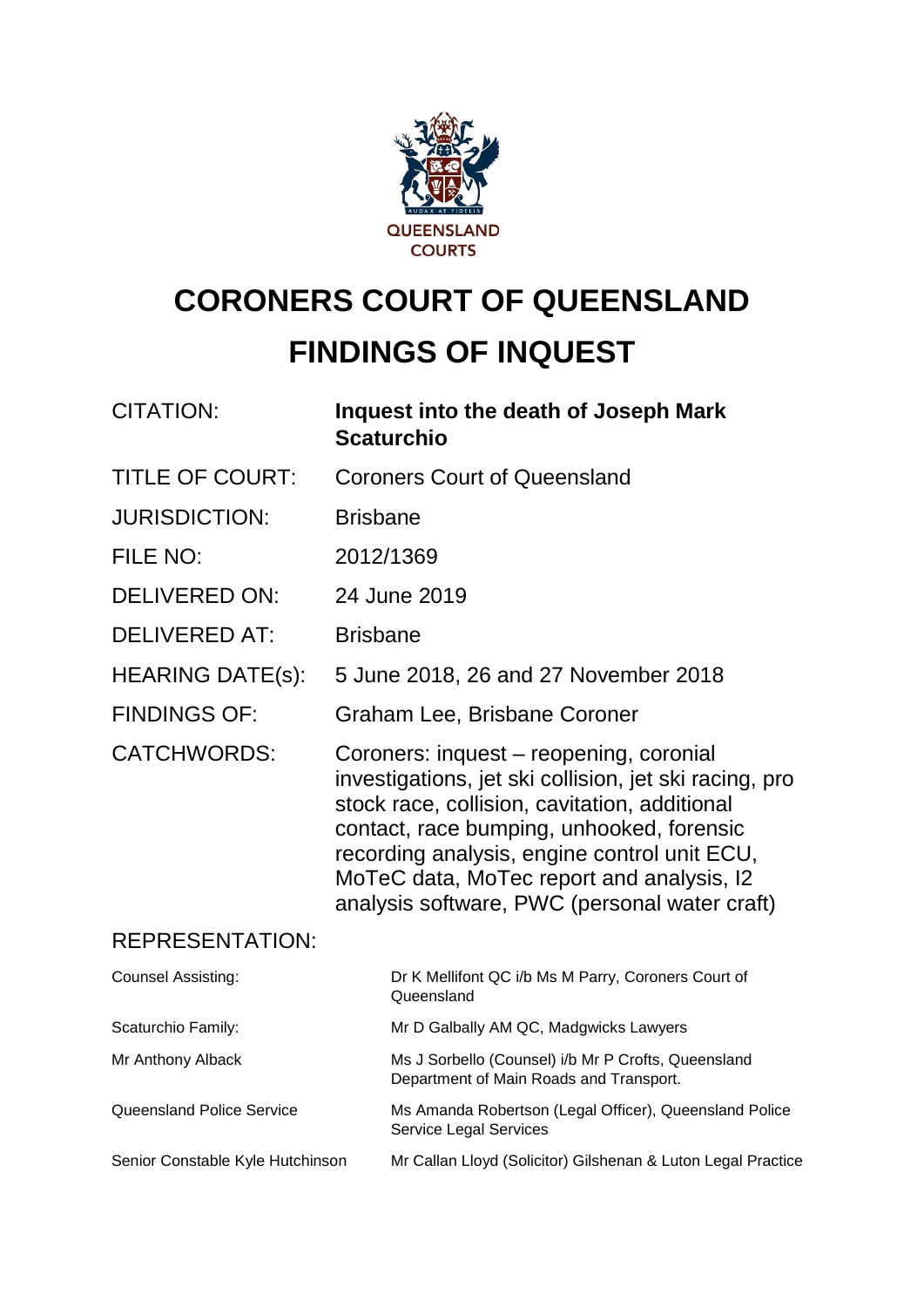| Non-inquest findings into the death of Mr Scaturchio and reopening of the coronial investigation 4 |  |
|----------------------------------------------------------------------------------------------------|--|
|                                                                                                    |  |
|                                                                                                    |  |
|                                                                                                    |  |
|                                                                                                    |  |
|                                                                                                    |  |
|                                                                                                    |  |
|                                                                                                    |  |
|                                                                                                    |  |
|                                                                                                    |  |
| QPS Electronic Recording Section - sequestered video footage enhancement 19                        |  |
|                                                                                                    |  |
|                                                                                                    |  |
|                                                                                                    |  |
|                                                                                                    |  |
|                                                                                                    |  |
|                                                                                                    |  |
|                                                                                                    |  |
| Mr Scaturchio's approach to the fourth buoy turn and location of collision 32                      |  |
|                                                                                                    |  |
|                                                                                                    |  |
|                                                                                                    |  |
|                                                                                                    |  |
|                                                                                                    |  |

## **Contents**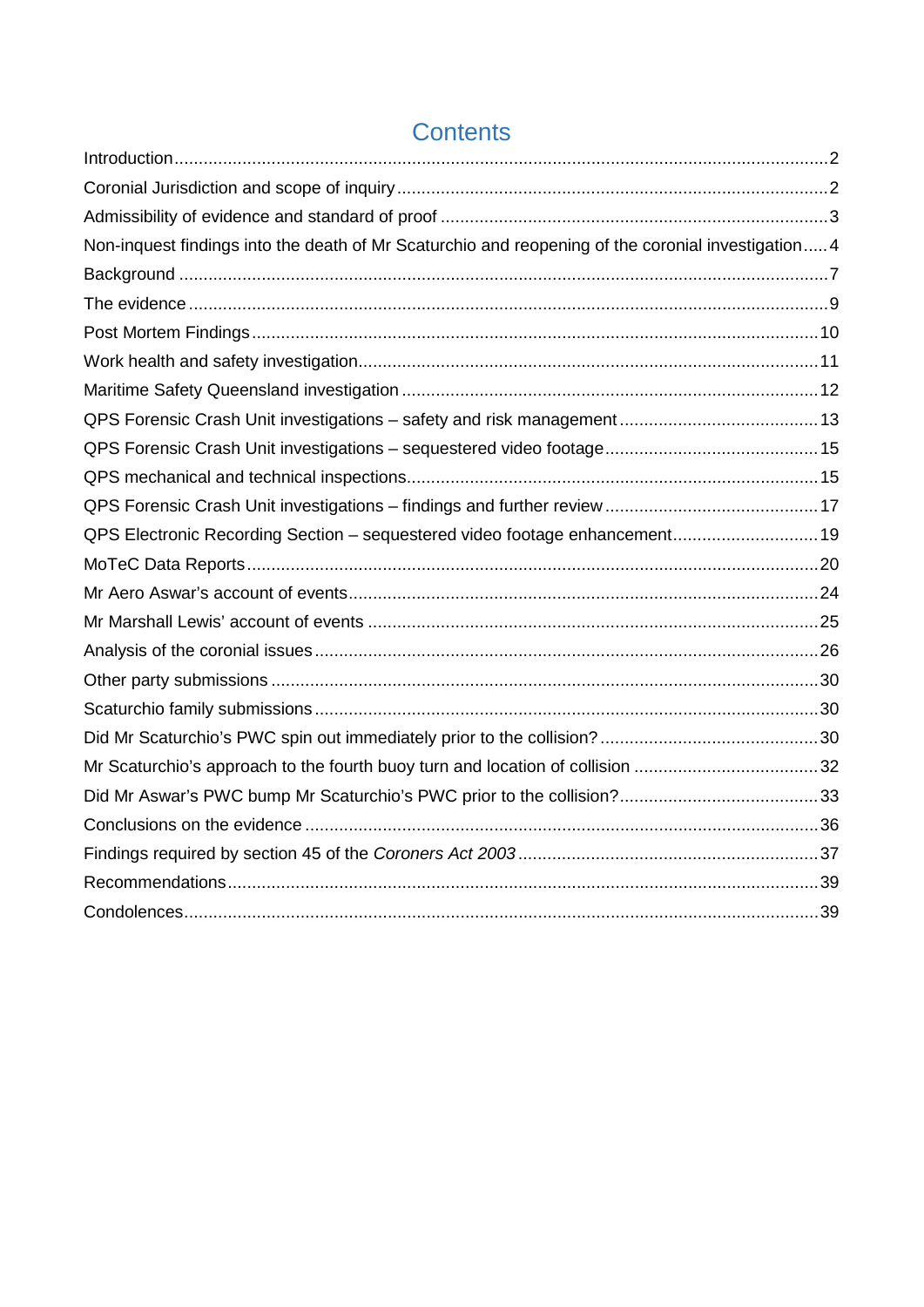## <span id="page-2-0"></span>**Introduction**

- 1. Mr Joseph Mark Scaturchio (Mr Scaturchio) was 22 years of age when he died while competing in a jet ski race, at the Australian Watercross Nationals held on the Gold Coast on 22 April 2012. Mr Scaturchio suffered fatal injuries as a consequence of a jet ski collision. Despite protracted resuscitation efforts, he was unable to be revived.
- 2. Mr Scaturchio was an experienced jet ski rider, having ridden jet skis since the age of 12. At age 16 he acquired his unrestricted licence and began competing in jet ski events. Mr Scaturchio was a qualified Seadoo mechanic and had been involved in the servicing and repair of jet skis for four and a half years. Together Joseph, his brother Simon and their father, Tony shared a love of jet skiing.

### <span id="page-2-1"></span>**Coronial Jurisdiction and scope of inquiry**

- 3. A Coroner has jurisdiction to inquire into the cause and circumstances of a reportable death. If and where possible, a Coroner may make certain findings in accordance with section 45(2) of the *Coroners Act 2003* (the Act), as to the following pertinent matters:
	- (a) The identity of the deceased;
	- (b) How the death occurred;
	- (c) When the person died;
	- (d) Where the person died; and
	- (e) What caused the person to die.
- 4. It is well established that the scope of an inquest is extensive and expands beyond identifying the medical cause of death. More specifically, it is "*not confined to evidence directly relevant to the matters listed in section 45(2) of the Act".* [1](#page-2-2)
- 5. The leading English Case of *R v South London Coroner[2](#page-2-3)* distinguishes an inquest as not a trial between opposing parties but rather an inquiry into the death, stating:

*"it is an inquisitorial process, a process of investigation quite unlike a criminal trial where the prosecutor prosecutes and the accused defends … the function of an inquest is to seek out and record as many of the facts concerning the death as the public interest requires".[3](#page-2-4)*

<span id="page-2-2"></span><sup>1</sup> *Doomadgee v Clements* [2006] 2 Qd R352 at 360 [28], citing *Atkinson v Morrow & Anor* [2005] QSC 092 and *Queensland Fire & Rescue Authority v Hall* [1998] 2 Qd R 162 at 170

<span id="page-2-3"></span><sup>2</sup> *R v South London Coroner*; ex parte Thompson (1982) 126 S.J 625

<span id="page-2-4"></span><sup>3</sup> *R v South London Coroner*; *ex parte Thompson* (1982) 126 S.J 625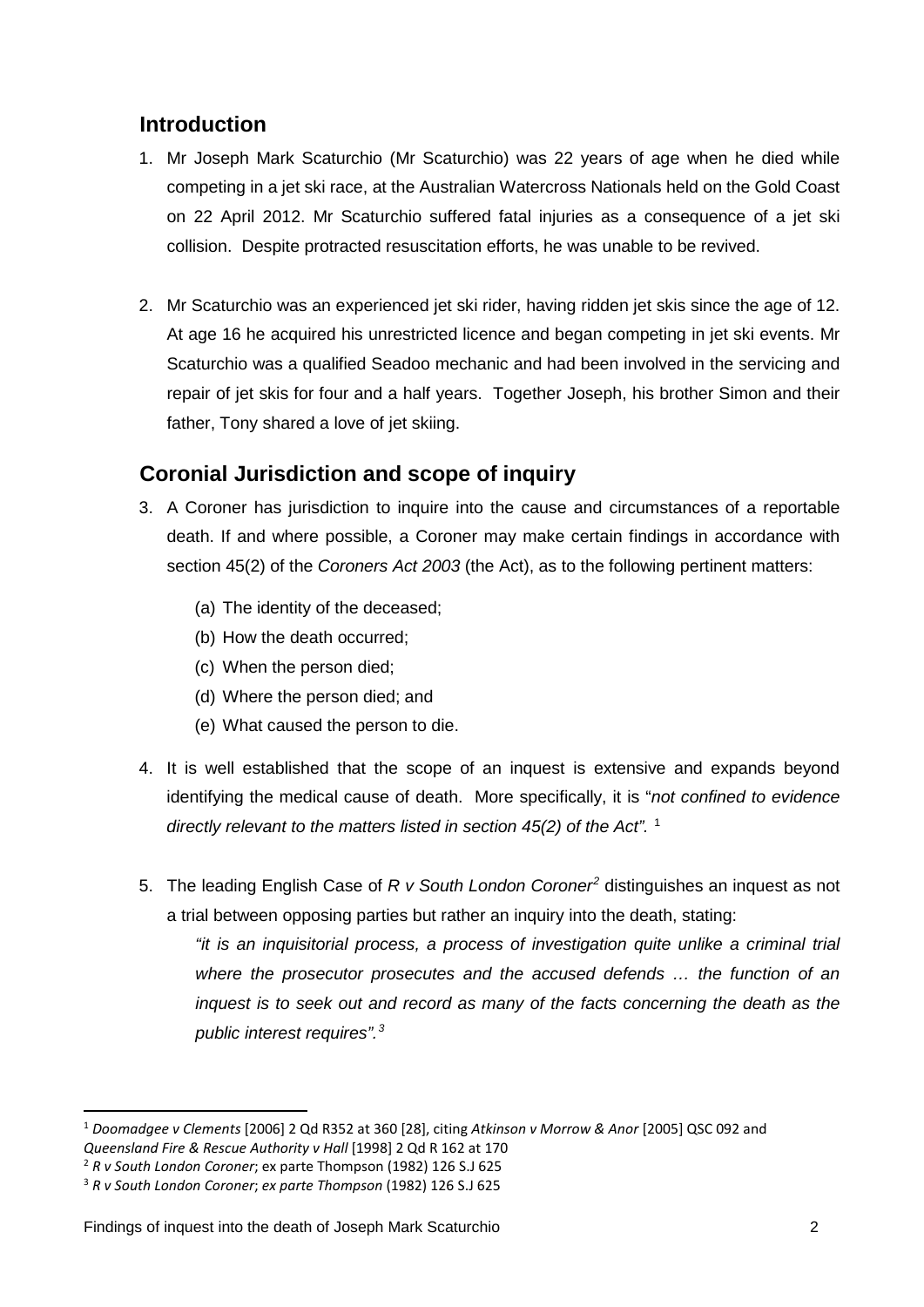6. Inquests are fact-finding exercises and not a methodology for apportioning guilt or liability or attributing blame.[4](#page-3-1) There are "no parties, there is no indictment, there is no prosecution". [5](#page-3-2) Relevantly, the focus is on the discovery of what occurred, "simply an attempt to establish facts".<sup>[6](#page-3-3)</sup> The fundamental purpose is to inform family members and the general public about how the death occurred and prevent the likelihood of deaths from occurring in similar circumstances, through preventive recommendations.[7](#page-3-4)

## <span id="page-3-0"></span>**Admissibility of evidence and standard of proof**

7. The Coroners Court is not bound by the rules of evidence, as the Act prescribes it "*may inform itself in any way it considers appropriate*".[8](#page-3-5) In *Commissioner of Police Service v*  Clements<sup>[9](#page-3-6)</sup>, the Court of Appeal considered the practical application of the power granted by the broad section, stating:

*"While the Coroners Court is not bound by the rules of evidence, the touchstone of the evidence and submissions it may receive must be relevant to the matters the Coroner is empowered to investigate, the questions on which he or she must make findings and the matters on which he or she may comment".*

- 8. The admissibility of evidence is therefore determined by the scope of the inquest and the coroner is afforded flexibility in respect to receipt of information that may not typically be admissible in other proceedings and determination of its significance.
- 9. A coroner should apply the civil standard of proof, specifically the balance of probabilities on the sliding *Briginshaw* scale.[10](#page-3-7) Dixon, J in *Briginshaw v Briginshaw[11](#page-3-8)* stated "*when the law requires the proof of any fact, the tribunal must feel an actual persuasion of its occurrence of existence … It cannot be found as a result of a mere mechanical comparison of probabilities".* His Honour, further clarified the standard is one of "*reasonable satisfaction*".
- 10. Practical application of the civil standard for coroners and triers of fact, effectively mandates that the greater or more significant matter to be determined, the more serious

<u>.</u>

<span id="page-3-1"></span><sup>4</sup> *R v South London Coroner, ex p Ruddock* (8 July 1982, unreported)

<span id="page-3-2"></span><sup>5</sup> *R v South London Coroner, ex p Ruddock* (8 July 1982, unreported)

<span id="page-3-3"></span><sup>6</sup> *R v South London Coroner, ex p Ruddock* (8 July 1982, unreported)

<span id="page-3-4"></span><sup>7</sup> Section 46 of the *Coroners Act 2003*

<span id="page-3-5"></span><sup>8</sup> Section 37(1) of the Act

<span id="page-3-6"></span><sup>9</sup> *Commissioner of Police Service v Clements* [2006] 1 Qd R 210

<span id="page-3-7"></span><sup>10</sup> *Anderson v Blashki* [1993] 2 VR 89 at 96 per Gobbo J

<span id="page-3-8"></span><sup>11</sup> *Briginshaw v Briginshaw* (1938) 60 CLR 336 at 361-362 per Sir Owen Dixon J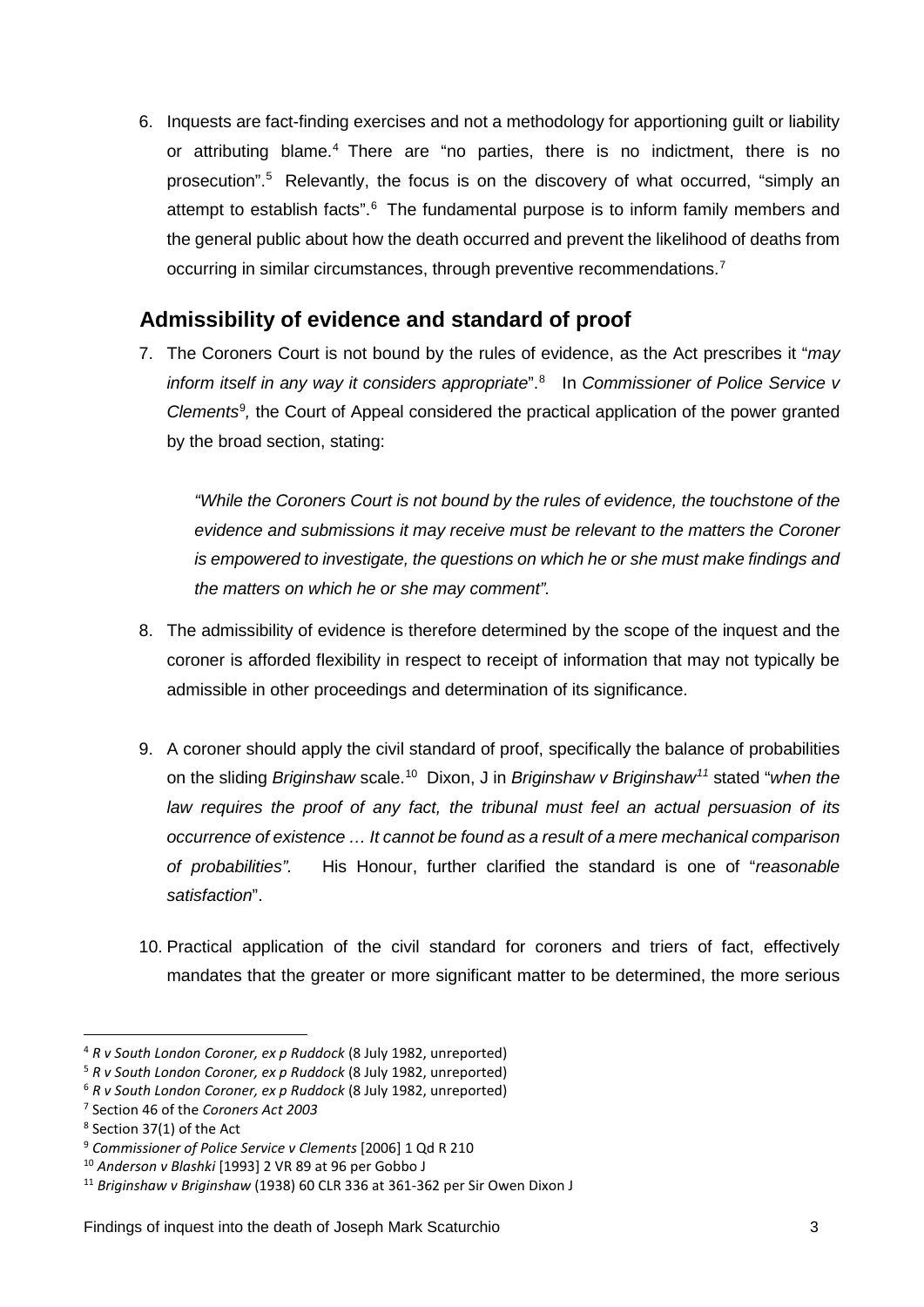an allegation or the more inherently unlikely an occurrence, the stronger or more persuasive the evidence must be, to sufficiently satisfy it was proven to a civil standard.<sup>[12](#page-4-1)</sup> Notwithstanding, it does not necessarily involve the exclusion of all reasonable competing possibilities. <sup>[13](#page-4-2)</sup> I have therefore when drawing inference or reaching conclusions, been mindful to weigh up the evidence and explain both its significance and persuasive value, to demonstrate satisfying the civil standard.<sup>[14](#page-4-3)</sup>

- 11. A coroner must comply with the rules of natural justice and act judicially.<sup>[15](#page-4-4)</sup> Accordingly a coroner must first, afford a party an opportunity to make submissions opposing any adverse finding that may be damaging to the reputation of an individual or organisation.<sup>[16](#page-4-5)</sup> The gleaned legal principle is one of legal entitlement to make submissions in respect of adverse findings against a party including the deceased.
- 12. Finally, a coroner is precluded from making any comments, findings or recommendations that a person is or may be guilty of an offence or is or may be civilly liable.  $17$

## <span id="page-4-0"></span>**Non-inquest findings into the death of Mr Scaturchio and reopening of the coronial investigation**

- 13. Mr Scaturchio's death was reported to the Coroners Court of Queensland. Carriage of the coronial investigation into Mr Scaturchio's death was allocated to the South Eastern Coroner, Coroner James McDougall.
- 14. Coroner McDougall directed a coronial investigation be undertaken into Mr Scaturchio's death and determined the evidence available, sufficient to satisfy the legislative requirements of section 45(2) of the Act. Subsequently Coroner McDougall completed non-inquest findings into Mr Scaturchio's death. A copy of the Coroner's non-inquest findings and notice of completion of coronial investigation (Coroner's Findings) were provided to Mr Scaturchio's parents, Tony and Lori Scaturchio.
- 15. On 9 October 2014 Coroner McDougall completed the Coroner's Findings and found *inter alia*, as to the circumstances of Mr Scaturchio's death, the most likely scenario of events,

<span id="page-4-1"></span><sup>12</sup> *Briginshaw v Briginshaw* (1938) 60 CLR 336 at 361-362 per Sir Owen Dixon J

<span id="page-4-2"></span><sup>13</sup> *Hurley v Clements & Ors* [2009] QCA 167

<span id="page-4-3"></span><sup>14</sup> *Director of Public Prosecution (Cth) v Turner and Anor* [2016] QCS 107

<span id="page-4-4"></span><sup>15</sup> *Harmsworth v State Coroner* [1989] VR 989 at 994

<span id="page-4-5"></span><sup>16</sup> *Annetts v McCann* (1990) 65 ALJR 167 at 168

<span id="page-4-6"></span> $17$  Section 45(5) and 46(3) of the Act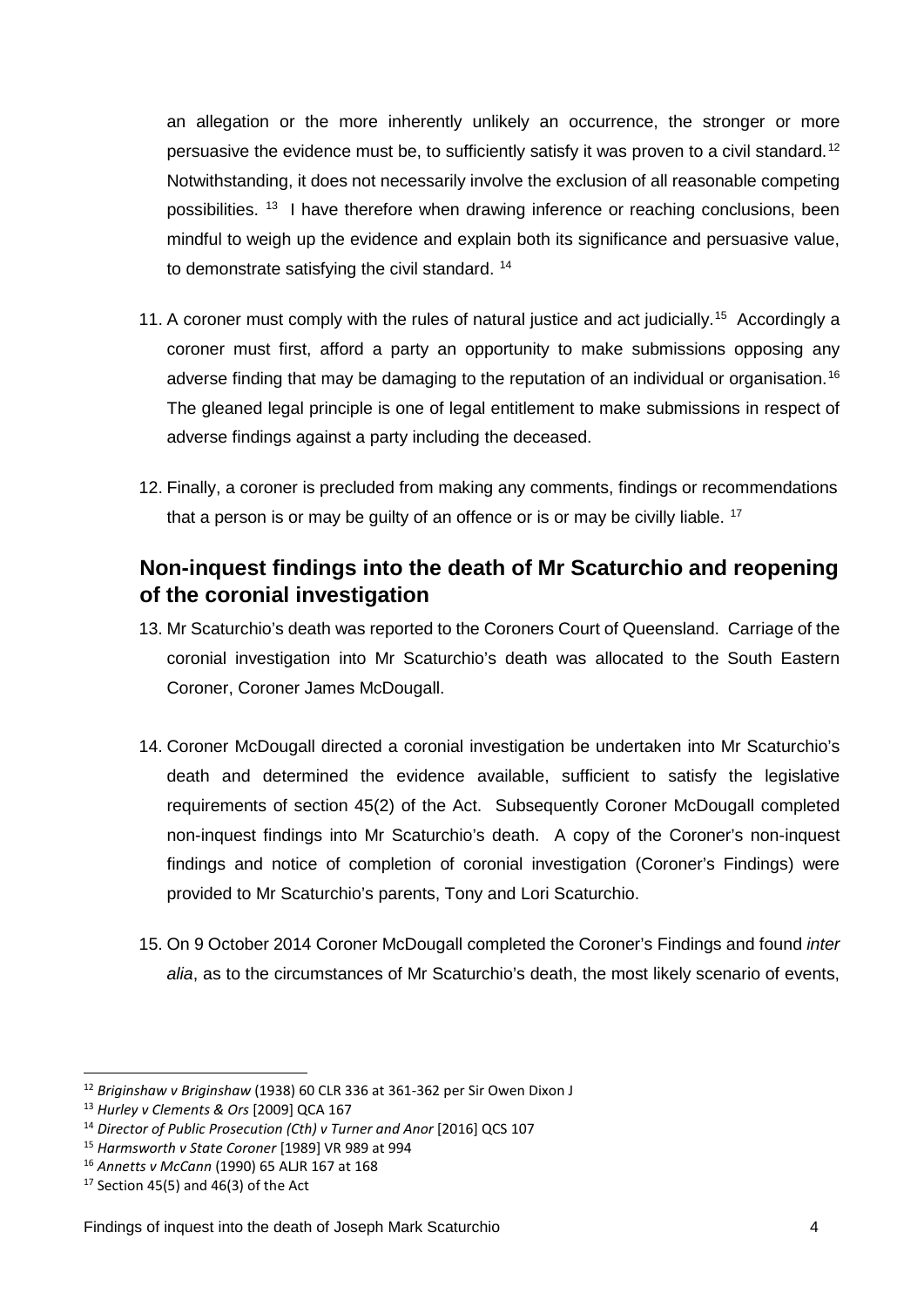and also the preferred scenario by both the Queensland Police Service (QPS) Forensic Crash Unit (FCU) and Maritime Safety Queensland, was that:

*"Mr Scaturchio over-rotated out of the fourth buoy turn, which placed him in line with Mr Lewis approaching the turn on the correct side of the further buoy, and the two jet skis have collided".[18](#page-5-0)*

16. As to the cause of Mr Scaturchio's injuries however Coroner McDougall determined on the balance of the evidence available to him, as follows:

*"it appears that Mr Lewis' jet ski went over the top right hand side of Mr Scaturchio's jet ski, and that Mr Scaturchio's injuries were caused by his chest coming into contact with the steering pole of his own jet ski, rather than being hit directly in the chest by Mr Lewis' jet ski".[19](#page-5-1)*

- 17. Mr Scaturchio's family via their legal representative, requested the coronial investigation be re-opened and requested further investigations be undertaken on the basis of new evidence from Doctor Shane Richardson, Mechanical Engineer of Delta V Experts (Dr Richardson).
- 18. In summary, Dr Richardson identified that the competitor Mr Lewis, involved in the jet ski collision with Mr Scaturchio, was on the incorrect side of the fourth buoy, placing his jet ski in a near head on collision with Mr Scaturchio's PWC, after Mr Scaturchio had negotiated the right turn around the fourth buoy. Subsequently, Mr Lewis' jet ski collided with Mr Scaturchio's jet ski and impacted Mr Scaturchio's body causing his severe chest injuries. <sup>[20](#page-5-2)</sup> Dr Richardson refuted Senior Constable Jennifer Lowe's preferred scenario (outlined in Coronial Report dated 19 June 2013) that Mr Scaturchio's jet ski over-rotated or spun out prior to the fourth buoy turn or impacted the PWC handle bar. He determined that the only way the PWC could have stopped instantaneously, was if it impacted something sufficiently.<sup>21</sup>
- 19. The State Coroner determined the coronial investigation into Mr Scaturchio's death be reopened and assigned the matter back to Coroner McDougall for further investigation. The matter was later reassigned to me. I subsequently determined to hold an inquest in

<span id="page-5-0"></span><sup>&</sup>lt;sup>18</sup> Coroner's finding and notice of completion of coronial investigation into the death of Joseph Mark Scaturchio 2012/1369 p.5

<span id="page-5-1"></span><sup>&</sup>lt;sup>19</sup> Coroner's finding and notice of completion of coronial investigation into the death of Joseph Mark Scaturchio 2012/1369 p.5

<span id="page-5-2"></span><sup>20</sup> Ex D2, p52

<span id="page-5-3"></span> $21$  Fx D<sub>2</sub>, p<sub>57</sub>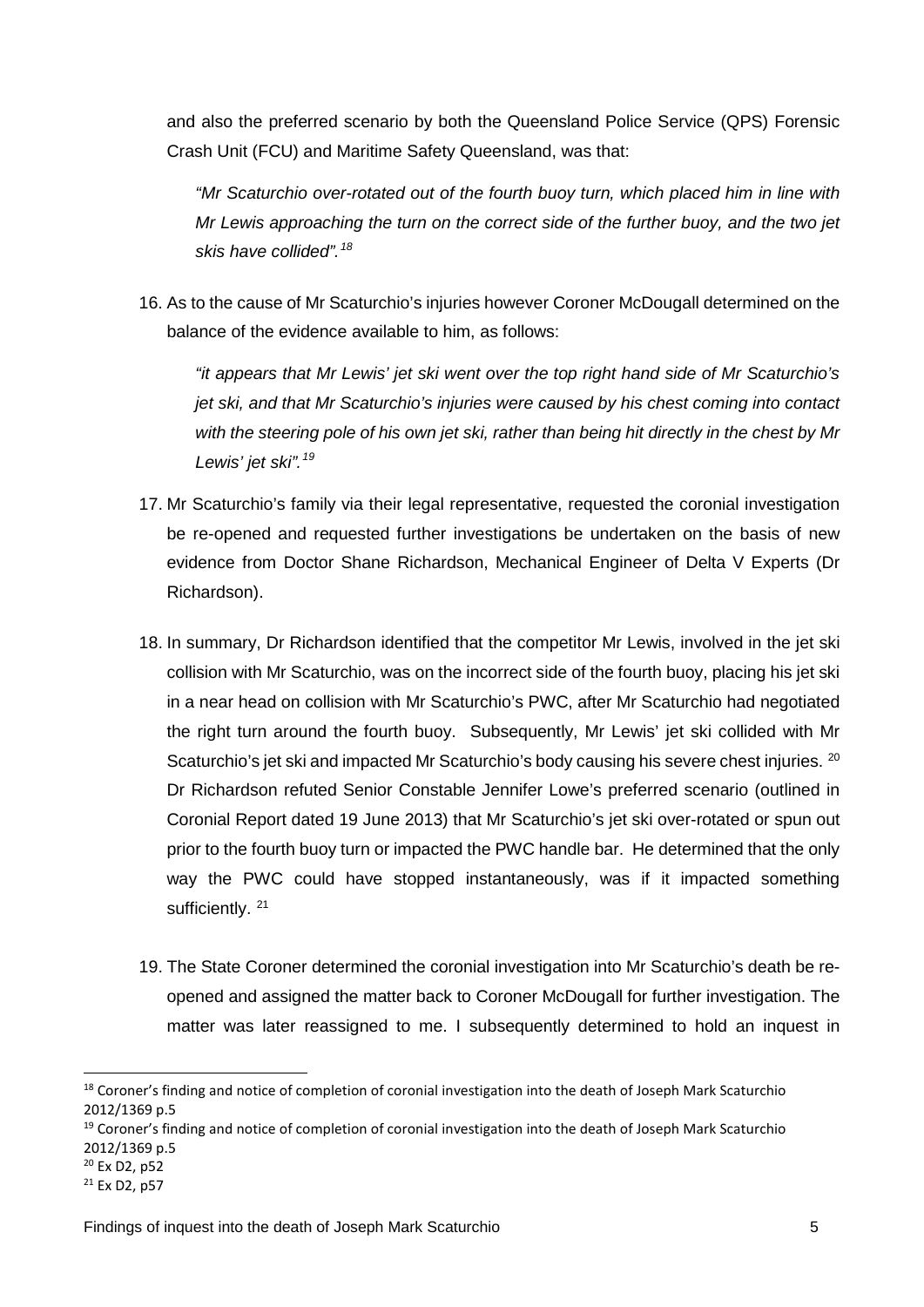consideration of the public interest in examining the conflict between the conclusions reached by Dr Richardson, Queensland Police Service and Maritime Safety. I considered this would best be explored through oral evidence.

- 20. I directed the following targeted coronial investigations also be undertaken:
	- (a) reports from the following parties:
		- (i) Mr Paul Leven, professional jet ski rider, Australian Jet Ski Academy;
		- (ii) Supplementary report from Mr Peter Swinney, MoTeC Engineer and Expert, MoTeC Pty Ltd;
		- (iii) Supplementary report from Dr Dianne Little, Forensic Pathologist, Queensland Health Pathology;
		- (iv) Supplementary report from Mr Anthony Alback, Marine Safety Officer, Maritime Safety Queensland addressing Dr Richardson's report;
		- (v) Supplementary report from Senior Constable Kyle Hutchinson, QPS FCU addressing Dr Richardson's report.
	- (b) QPS forensic analysis of the existing video recording of the Pro Stock Race.
- 21. The inquest into the death of Mr Scaturchio was held on 26 and 27 November 2018. Oral evidence was heard from the following witnesses:
	- (i) Mr Marshall Lewis, jet ski competitor (holder of a pro competition licence);
	- (ii) Mr Timothy Woodcock, Senior Forensic Recording Analyst, Queensland Police Service;
	- (iii) Mr Peter Swinney, MoTeC Engineer and Expert, MoTeC Pty Ltd (expert witness);
	- (iv) Mr Anthony Alback, Marine Officer, Maritime Services Queensland (expert witness);
	- (v) Senior Constable Kyle Hutchinson, Queensland Police Service, Forensic Crash Unit (expert witness);
	- (vi) Dr Shane Richardson, Mechanical Engineer, Delta V Experts (expert witness);
	- (vii) Mr Paul Leven, Professional jet ski rider, Australian Jet Ski Academy (expert witness);
	- (viii) Mr Darren Williams, President, Australian Jet Sports Boating Association.
- 22. Expert witnesses, Mr Peter Swinney (Mr Swinney), Mr Anthony Alback (Mr Alback), Senior Constable Kyle Hutchinson (Senior Constable Hutchinson), Mr Paul Leven (Mr Leven) and Dr Shane Richardson (Dr Richardson) gave evidence during the inquest concurrently. Ordinarily concurrent evidence involves the giving of evidence by two or more persons in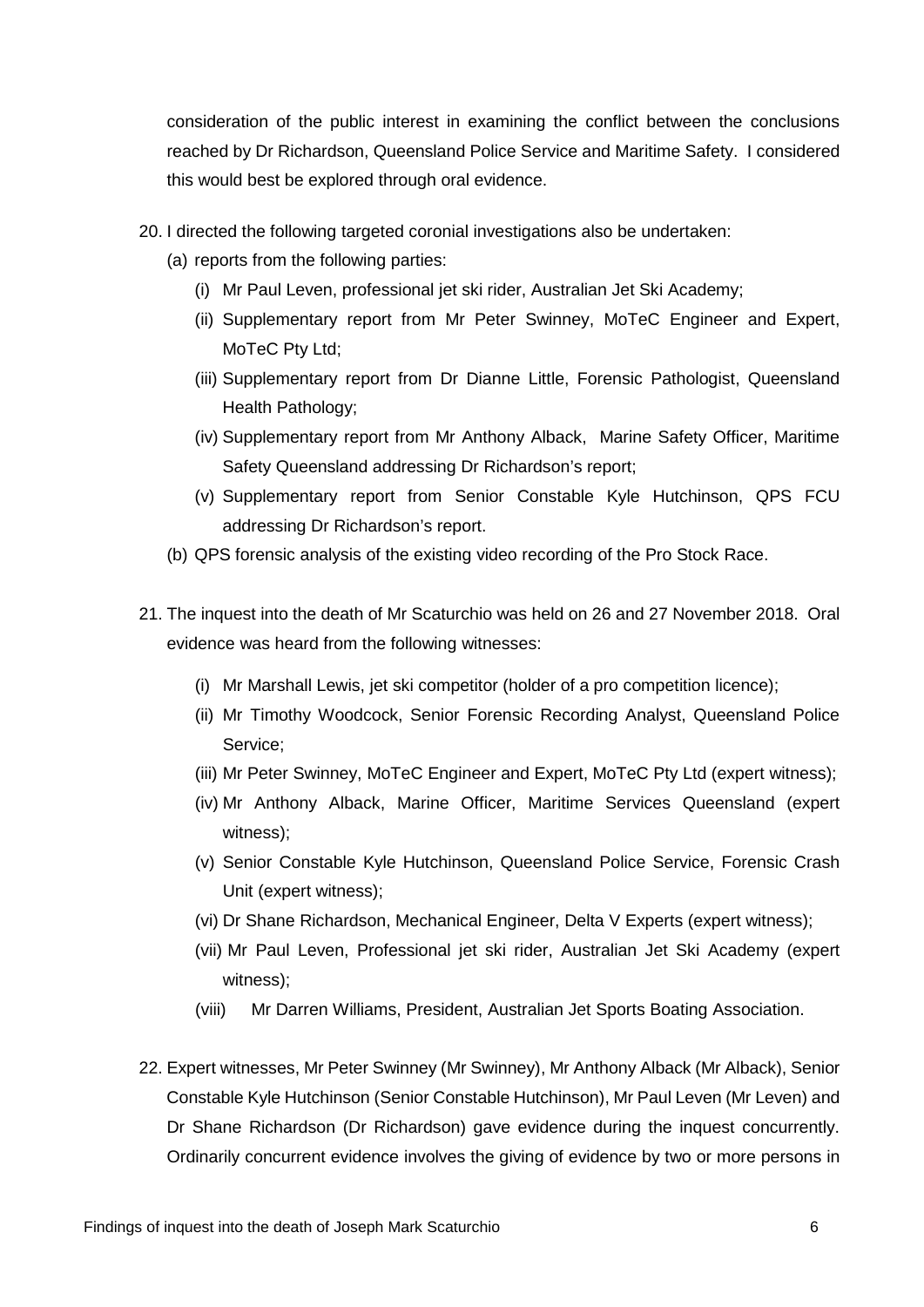the same field of expertise. In this particular circumstance, I determined that no one expert or area of expertise could best determine the scope of the inquest matters including:

- (a) The cause of the collision;
- (b) The point of contact; and
- (c) The cause of Mr Scaturchio's chest injuries.
- 23. The panel of expertise was required to closely examine each of the expert witnesses varying conclusions as to the circumstances of Mr Scaturchio's death and obtain their opinion as to the events and circumstances leading to Mr Scaturchio's death, constructed from new evidence obtained from further coronial investigations.

#### <span id="page-7-0"></span>**Background**

- 24. The 2012 Australian Watercross Nationals were held at Marine Stadium, at the Gold Coast on 20, 21 and 22 April 2012. The personal water craft (PWC) event was hosted by the Sunshine Coast Jet Sports Club and sanctioned by the Australian Jet Sports Boating Association (AJSBA), the national representative body for personal watercraft racing in Australia. The International Jet Sports Boating Association rules applied to the event.
- 25. Maritime Safety Queensland issued AJSBA with the requisite permits to conduct the event. Maritime Safety Queensland, the Queensland Police Service and K38 Australia, a water rescue volunteer organisation, were involved in the safety aspects of the event.
- 26. Mr Scaturchio was a competitor in the Pro Stock Race, a professional competitor class event. Competitors in this event were required to hold a professional competition licence. The AJSBA was at the time of Mr Scaturchio's death and continues to be, the governing body responsible for issuing competitive licences and assessing applicants' suitability. With the exception of Mr Aero Aswar (Mr Aswar), all competitors in the Pro Stock Race held pro competition licences. Mr Aswar, held an International Jet Sports Boating Association licence only and was authorised to participate in the Pro Stock Race by race officials, in consideration of his competency level and international racing experience.
- 27. The Pro Stock Race is a closed race course circuit designed in accordance with the guidelines for closed race course circuits, as outlined in the International Jet Sports Boating Association (IJSBA) rule book. A closed race course circuit is not a prescriptive course design, in so far as a set course requiring buoys to be placed in specific locations or within specific distance from one another. Rather, race officials design the circuit, devised from previous course layouts, selecting preferred turns and straights to comprise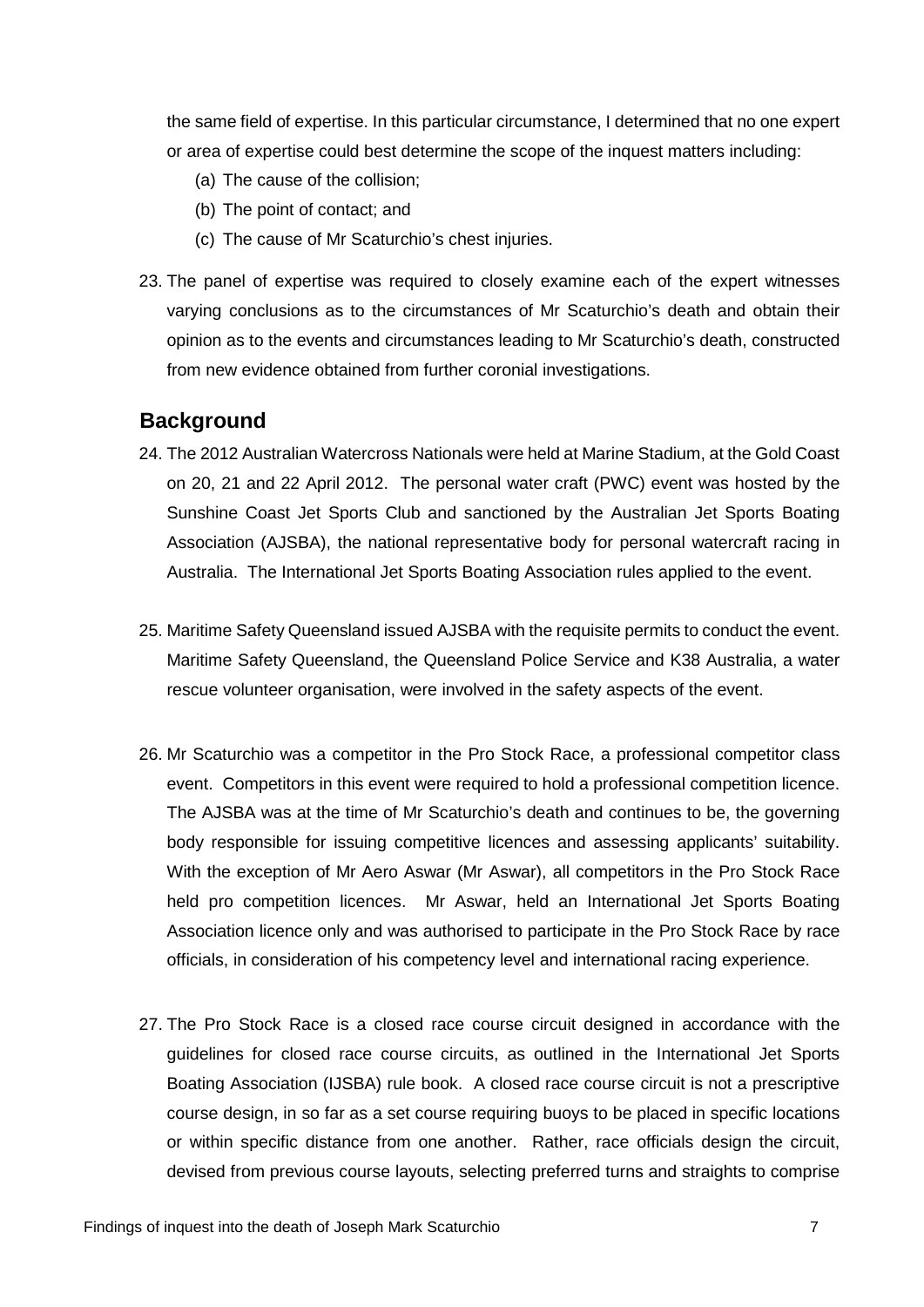the circuit. Officials and competitors test the closed race course circuit by undertaking test runs of the circuit and then make adjustments as necessary and as identified, in consideration of the feedback received.

- 28. All competitors in the Pro Stock Race undertook numerous warm ups on the closed race course circuit prior to the race. Some provided event officials with their comments and suggested amendments to the design layout. In response, event officials made minor changes to the closed race course circuit. Relevantly, all competitors participating in the Pro Stock Race trialled the course and were reasonably familiar with it prior to the race. Further, all agreed to participate in the race with the final design layout.
- 29. As to the closed race course circuit design, it had a series of straights, as well as numerous left and right turns, indicated by buoys. It was also split into two separate areas, the "inside split" and the "outside split". Competitors challenged one another, utilising their skills to negotiate their way around the buoys and complete all 12 laps of the course circuit in the fastest time.
- 30. The race start line was also divided into two delineated areas, referred to the "inside split race area" and the "outside split race area". This division indicated the designated area in which each competitor was required to take the first lap of the race course circuit. That is, closed race course circuit rules required competitors in the inside split race area to undertake their first lap in the inside split and competitors in the outside split race area, to undertake their first lap in the outside slip. Once the first lap was completed, competitors were free to select either the inside split or outside split on subsequent laps.
- 31. At approximately 2:00pm on 22 April 2012, ten competitors lined up at the race start line to compete in the third race of the Pro Stock Race. Mr Scaturchio was one of five competitors in the inside split race area. His starting position was second from the left. The other five competitors were lined up in the outside split race area.
- 32. The five competitors in the inside split were the following, from left to right (Inner Split Competitors):
	- (1) Mr Christopher Withers;
	- (2) Mr Joseph Scaturchio;
	- (3) Mr Aero Aswar;
	- (4) Mr Eliot Birch;
	- (5) Mr Marshall Lewis.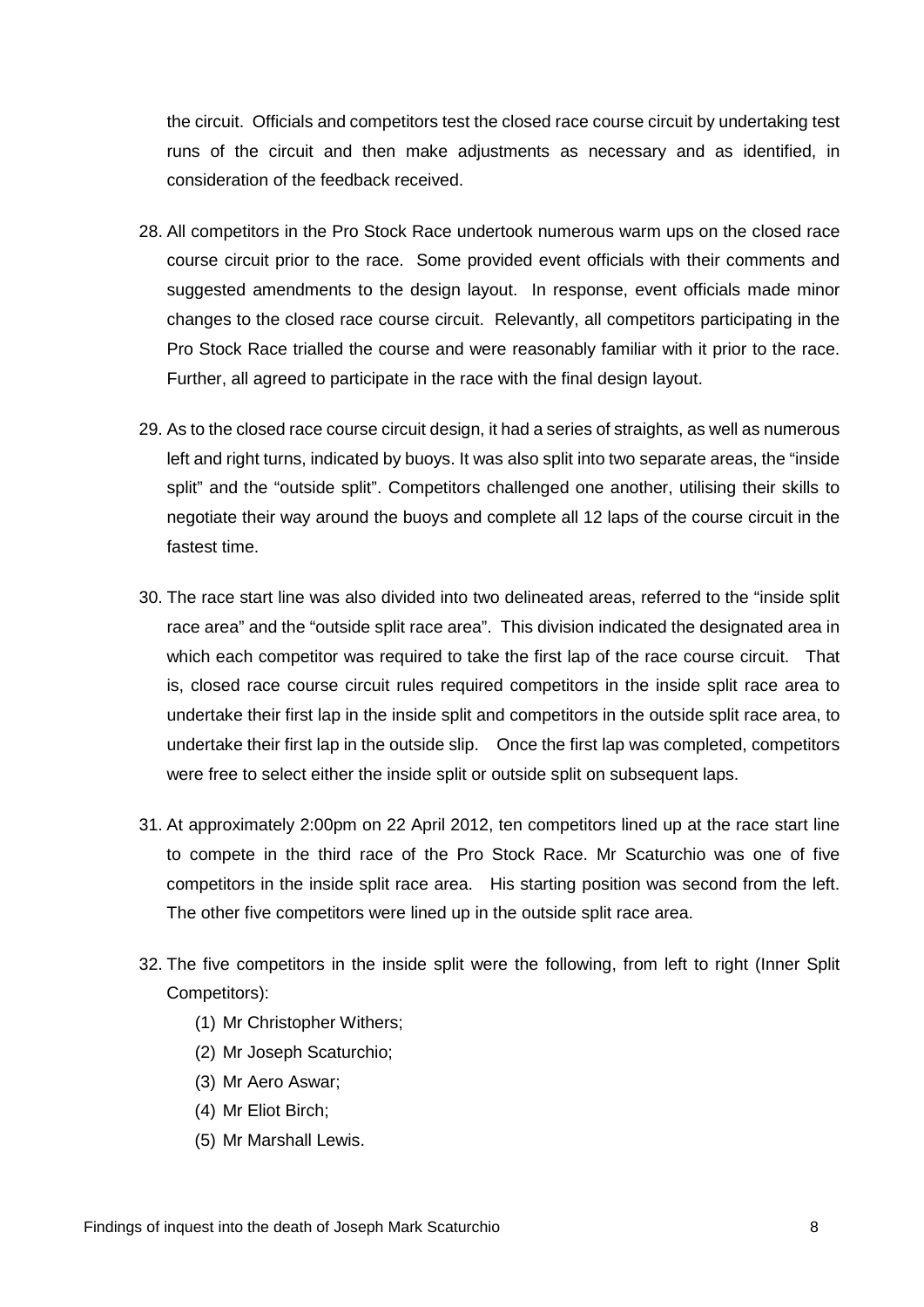- 33. In compliance with the IJSBA regulations, Mr Scaturchio was wearing personal safety equipment including a helmet, gloves and a personal floatation device.
- 34. Shortly after the commencement of the race and close to the fourth buoy indicating the fourth turn, Mr Scaturchio's jet ski was involved in a collision with another competitor's (Mr Lewis) jet ski. The impact resulted in Mr Scaturchio being thrown from his jet ski into the water.
- 35. Immediately after the collision, Mr Lewis noticed a riderless jet ski and Mr Scaturchio face down in the water. He was unaware of the identity of the competitor and jumped from his jet ski into the water to assist him. Mr Lewis immediately swam over to Mr Scaturchio and was assisted by Mr Simon Le Comte, Course Marshall (Mr Le Comte) to lift Mr Scaturchio onto a rescue board, attached to the rescue jet ski (driven by Mr Le Comte). Mr Lewis then drove the rescue jet ski to shore, while Mr Le Comte attended to Mr Scaturchio on the rescue board.
- 36. Cardiopulmonary resuscitation was performed on Mr Scaturchio by a Saint Johns advanced life support medic once he was transported to shore. Lifesaving measures were undertaken, including the use of a defibrillator, and continued until the arrival of the Queensland Ambulance Service (QAS). QAS paramedics then took over resuscitation efforts. Despite best efforts, Mr Scaturchio was unable to be revived. A life extinct certificate was issued at 2:44pm on 2 April 2012.
- 37. Note jet ski and PWC (personal water craft) are used interchangeably throughout these findings.

#### <span id="page-9-0"></span>**The evidence**

- 38. In review of the evidence, I do not consider it necessary to summarise all of the information in the coronial brief and attained during the inquest. I do however consider it appropriate to record pertinent extracts of expert witnesses' statements and oral evidence provided during the inquest, particularly in relation to the enhanced video footage and relevant facts, on which I have based my decision concerning the circumstances of Mr Scaturchio's death.
- 39. Relevantly, section 50B(5) provides a coroner, who has reopened an investigation "*may accept any evidence given at the earlier investigation as being correct*".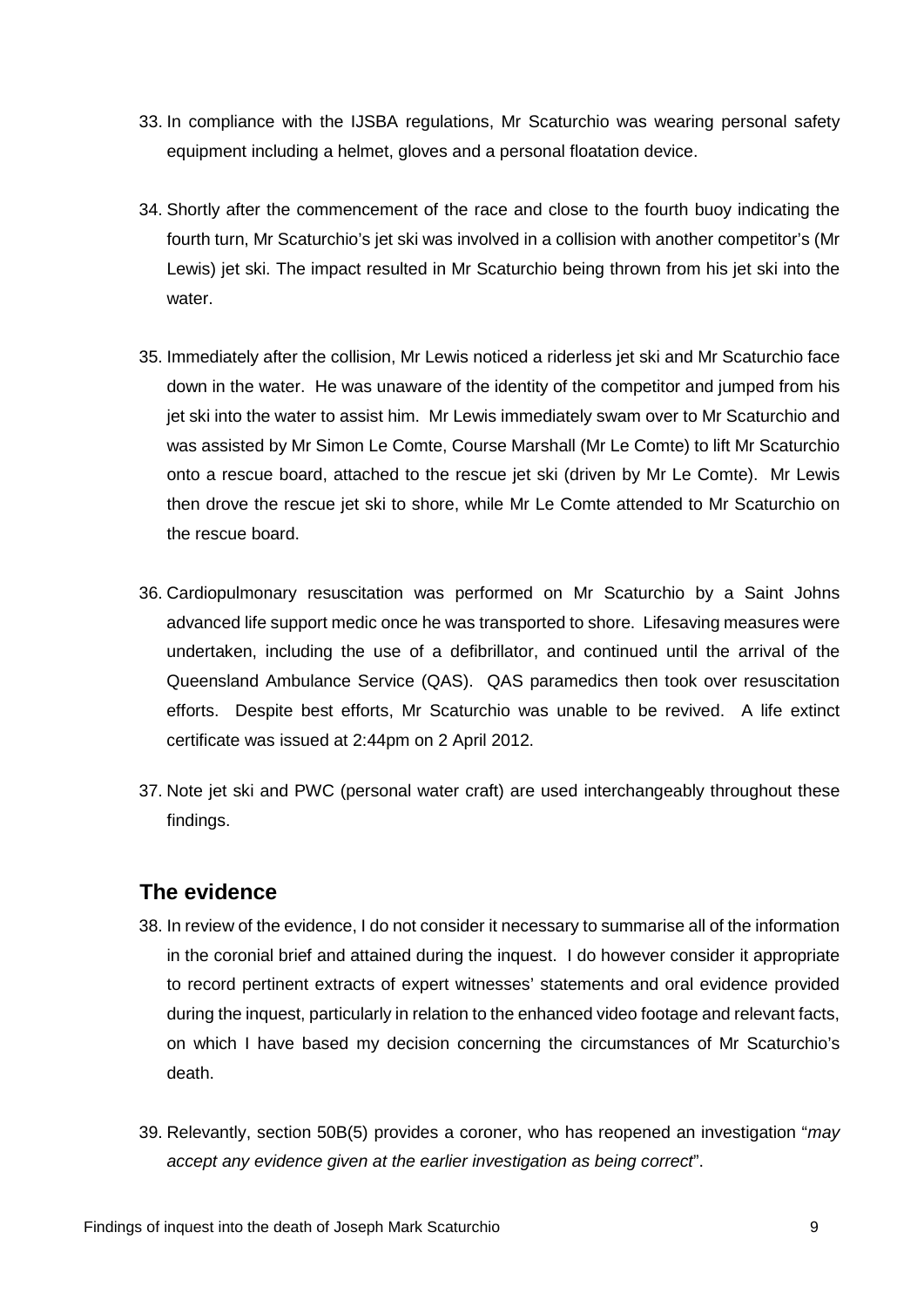- 40. In reviewing the evidence from the earlier investigation, I accept that Mr Scaturchio died as a consequence of a collision between his PWC and Mr Lewis' PWC.
- 41. Counsel Assisting, Dr Mellifont QC and Ms Parry have provided helpful submissions, and legal precedents cautioning care with respect to evidence in the field of traffic reconstruction and to guard against "backwards inferential reasoning" and/or speculation. Accordingly I have considered the evidence with care and with the notified caution in  $mind<sup>22</sup>$

#### <span id="page-10-0"></span>**Post Mortem Findings**

- 42. Dr Dianne Little, Forensic Pathologist (Dr Little) performed an external and partial internal autopsy (excluding head and arms and legs). A number of toxicology and histology tests were conducted. A full body CT scan was also carried out.
- 43. In summary, the external and partial internal examination revealed Mr Scaturchio suffered severe chest injuries with fractured sternum, multiple lacerations of the pericardium and multiple lacerations of the underlying heart, both internally and externally with massive haemorrhage into the chest cavities with collapse of both lungs and bruising.<sup>[23](#page-10-2)</sup>
- 44. In concluding that Mr Scaturchio's chest injuries were the cause of death, Dr Little confirmed:
	- (a) Autopsy revealed the presence of severe chest injuries with a fracture of the sternum (breastbone) and patchy overlying bruising on the skin surface. In the underlying chest, the sac surrounding the heart was irregularly lacerated and there were multiple lacerations, both on the external and internal surfaces of the underlying heart which had caused massive haemorrhage into the chest cavities (total almost 4 litres). In addition, there was bruising to both lungs, particularly the right lung;
	- (b) Chest injuries were the direct cause of death;
	- (c) Also present were minor lacerations to the liver with minimal resulted haemorrhage as well as haemorrhage at the back of the abdomen on the right side;
	- (d) Nil evidence of significant natural disease to cause or accelerate death.[24](#page-10-3)

**.** 

<span id="page-10-1"></span><sup>22</sup> *R v Faulkner* [1987] 2 Qd R 264, 265, lines 20-35; *R v Stephenson* [1999] QCA 519 and *Berwick v Clark* [2018] QSC 116, paragraph 115.

<span id="page-10-2"></span> $23$  A5, page 8

<span id="page-10-3"></span><sup>24</sup> A5, page 8-9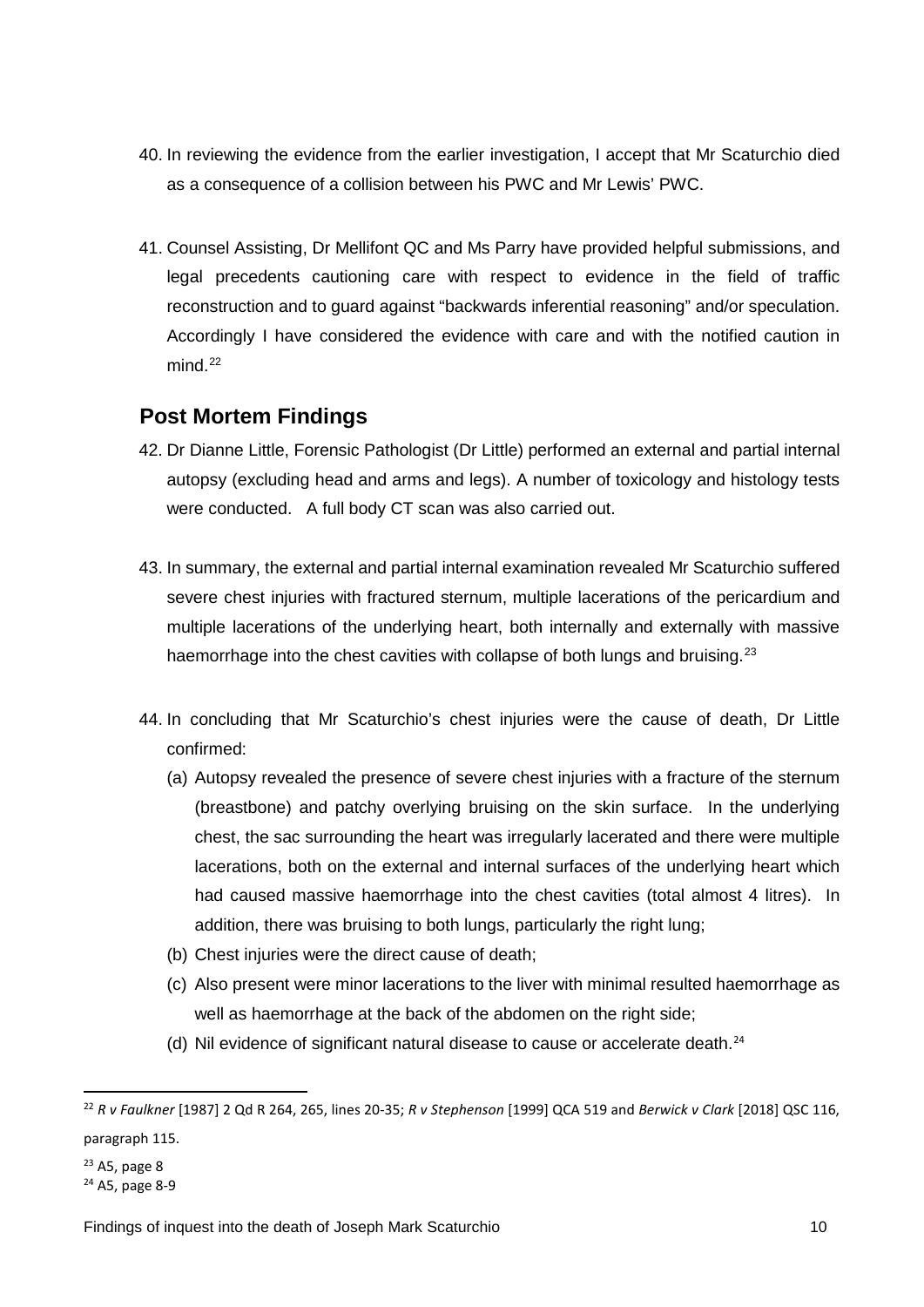- 45. Dr Little was asked to provide her opinion as to whether Mr Scaturchio's chest injuries were caused by the front of a jet ski impacting his body or from contact with the steering pole of his own jet ski.
- 46. In Dr Little's Supplementary Report, she identified bruising over Mr Scaturchio's central chest, an area of 130mm in height and 25mm in width. Minor lacerations to the liver, fractured sternum and lacerated heart which caused massive haemorrhage into the chest cavities and bruising of the lungs, particularly his right lung.
- 47. As to the pattern of injuries, Dr Little identified they were a consequence of a heavy blow to the front of Mr Scaturchio's chest. She opined Mr Scaturchio's young age and pliability of ribs, were probable explanations for the absence of rib fractures.
- 48. Dr Little was unable to determine if those injuries were conclusively caused by the front of the jet ski or from Mr Scaturchio's chest hitting the steering column of his own jet ski. She stated the injuries to the skin of the front of Mr Scaturchio's chest did not show any specific pattern, other than being approximately vertically oriented in a band. Dr Little further observed the presence of Mr Scaturchio's overlying wetsuit and padded personal floatation device would have dispersed the energy from the blow and prevented a distinct pattern being imprinted on his skin.
- 49. Lastly, Dr Little stated the impacting surface was likely elongated vertically with respect to Mr Scaturchio's body at the time of the impact and that it could have been either, a portion of the steering pole of his own jet ski or a portion of the other jet ski, for example, its nose.<sup>[25](#page-11-1)</sup>
- 50. I accept Dr Little's opinion as to the medical cause of Mr Scaturchio's death. I also accept that Mr Scaturchio's injuries do not conclusively demonstrate the source of the impact to his chest.

## <span id="page-11-0"></span>**Work health and safety investigation**

51. The Office of Fair and Safe Work Queensland (OFSWQ) were notified and subsequently conducted an investigation into the fatal incident. Investigating officers for the QFSWQ reviewed the responsibilities of the AJSBA, the duty holder in accordance with *Work Health Safety Act 2011* and *Safety in Recreational Water Activities Act 2011* along with the control

**.** 

<span id="page-11-1"></span><sup>25</sup> A5.1, page 2

Findings of inquest into the death of Joseph Mark Scaturchio 11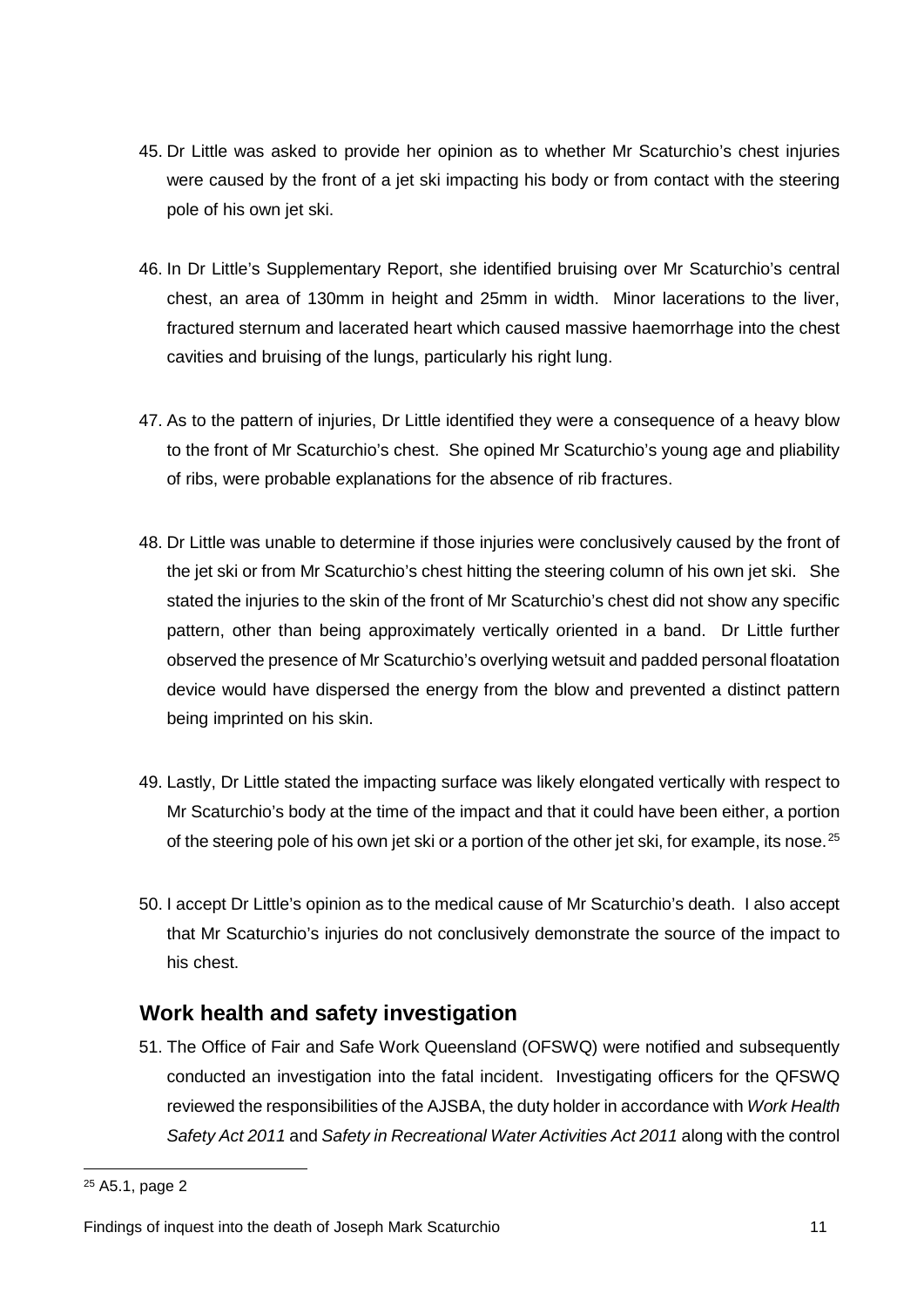measures engaged to ensure health and safety at the event. The OFSWQ completed its investigation on 2 December 2012 and determined no further action be undertaken, as there was no evidence of any workplace health and safety issues to support further proceedings.

- 52. The QFSWQ decision was reviewed by the WHSQ Investigations Governance Group and also concluded there was no identifiable workplace health and safety issues.<sup>[26](#page-12-1)</sup>
- 53. I accept the OFSWQ findings.

#### <span id="page-12-0"></span>**Maritime Safety Queensland investigation**

- 54. Maritime Safety Queensland (MSQ) conducted a parallel investigation into the fatal incident. Mr Alback, Marine Safety Officer, carried out the investigation and also provided technical and other assistance to the Queensland Police Service (QPS) Forensic Crash Unit (FCU), along with the exchange of evidence.
- 55. During the course of the coronial investigation, Mr Alback provided three statements, dated 1 April 2014, 23 May 2014 and 25 May 2018. He was also called to give evidence during the inquest.
- 56. Mr Alback having reviewed the evidence including Mr Lewis' statement and analysed and interpreted the MoTeC data, formed the following opinion as to cause of the collision:

*"Mr Lewis in fifth position[27](#page-12-2) had gone "deep and late" into turn four and Mr Scaturchio, in third position[28](#page-12-3) had gone into turn four on the inside line, held full power and full lock but due to his position relative to second position slightly ahead and on his outside and holding the turn, Mr Scaturchio over rotated out of turn four and met Marshall Lewis at near head on".[29](#page-12-4)*

*"It is my opinion that (MoTeC) data may support Mr Scaturchio's PWC impacted with an object at near head on, whilst being operated at about 32-35kph, on or coming off*  full lock to starboard and decelerating, presumably in a turn, that caused the jet to be *lifted out of the water, and the engine that was under load "unhooked" and revved to* 

<span id="page-12-1"></span><sup>26</sup> C4

<span id="page-12-2"></span><sup>&</sup>lt;sup>27</sup> That is, coming fifth coming into turn four

<span id="page-12-3"></span><sup>&</sup>lt;sup>28</sup> That is, coming third coming into turn three  $29$  B7.10, page 4

<span id="page-12-4"></span>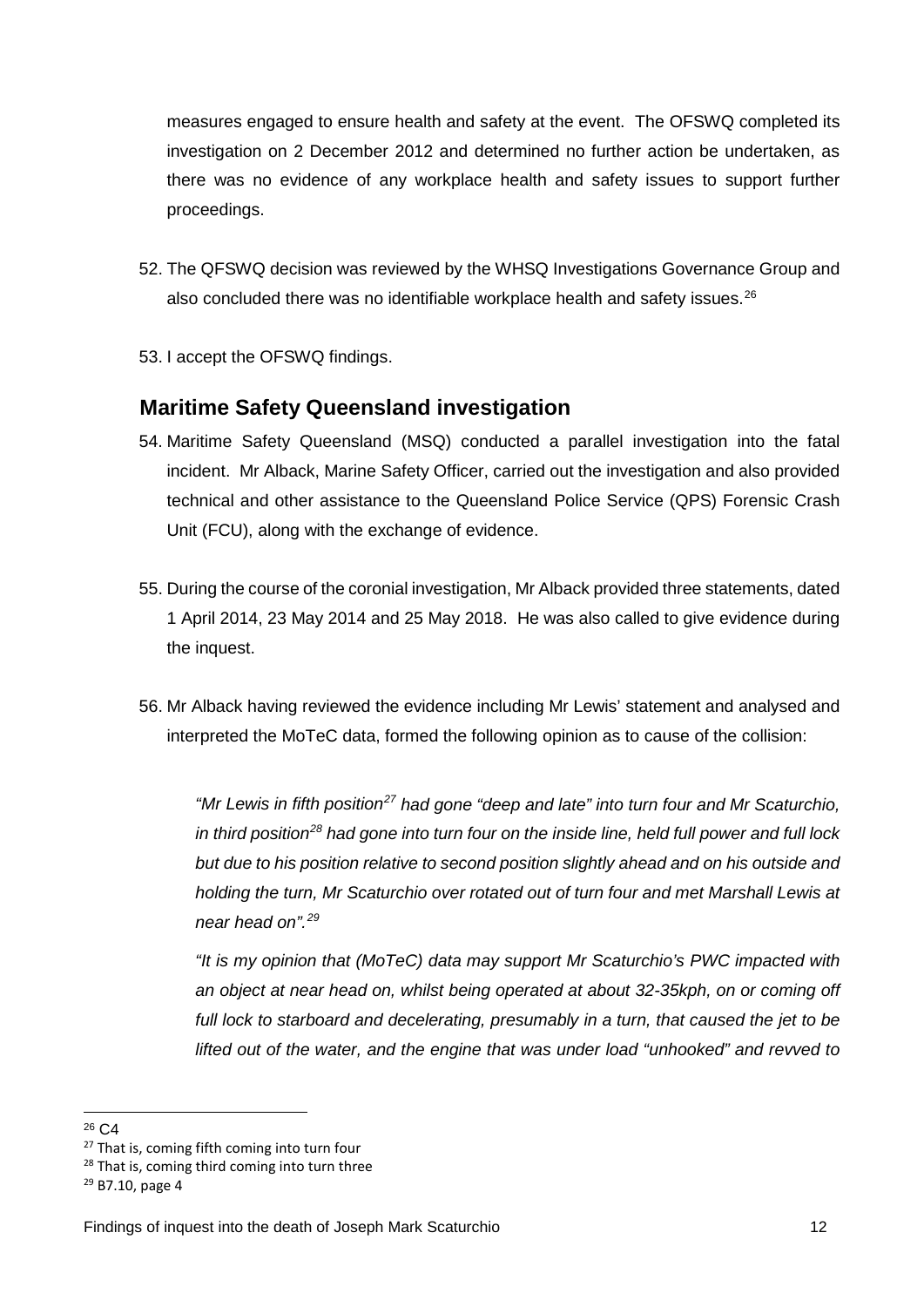*the limiter for a period of 0.7 seconds as provided by Peter Swinney's basic conclusions on page 2 of this MOTEC Accident Report dated 15/06/2012".*

- 57. Relevantly, Mr Alback was also of the opinion that the course design was a contributing factor in the incident.
- 58. With respect to the cause of Mr Scaturchio's fatal injuries, Mr Alback opined it was unlikely Mr Scaturchio "*would have directly impacted the handle bars in the event of a sudden stop or deceleration at the point of the race where the incident occurred"* given his adopted jet ski riding position.*[30](#page-13-1)* Further identifying the most likely scenario being, Mr Lewis' PWC struck the right side of Mr Scaturchio's PWC with the centre link of Mr Lewis' PWC, striking Mr Scaturchio's body and chin, who may have been attempting to avoid impact by falling backwards or otherwise falling backwards from impact. Mr Alback further identified this sequence of events was consistent with the paint transference at the bottom of Mr Scaturchio's helmet.<sup>[31](#page-13-2)</sup>

## <span id="page-13-0"></span>**QPS Forensic Crash Unit investigations – safety and risk management**

- 59. An investigation was conducted into the circumstances of Mr Scaturchio's death by Senior Constable Jennifer Lowe (Senior Constable Lowe) of the QPS CFU, Coomera. Senior Constable Lowe prepared a Coronial Report dated 21 June 2013 outlining her investigation into Mr Scaturchio's death, analysis of the evidence and opinion as to the cause of Mr Scaturchio's injuries and contributing factors (QPS Coronial Report).
- 60. The material considered in QPS Coronial Report included, *inter alia*, the IJSBA rule book, AJSBA closed course design guide outlining structure and requirements, Queensland Personal Watercraft Club Manual including Risk Management Plan and Safety Management 11/12, witness statements from other competitors, family members, event officials and video recordings and photographs of the race.
- 61. Senior Constable Lowe also reviewed the documentation prepared by the event official and safety and risk management strategies for any non-compliance. Relevantly, she found the safety and risk management strategies at the time of the incident, met the minimum requirements for the course design and competitor safety. In summary, Senior Constable Lowe found:

<span id="page-13-1"></span><sup>30</sup> B7.10, p3

<span id="page-13-2"></span> $31$  B7.1, p4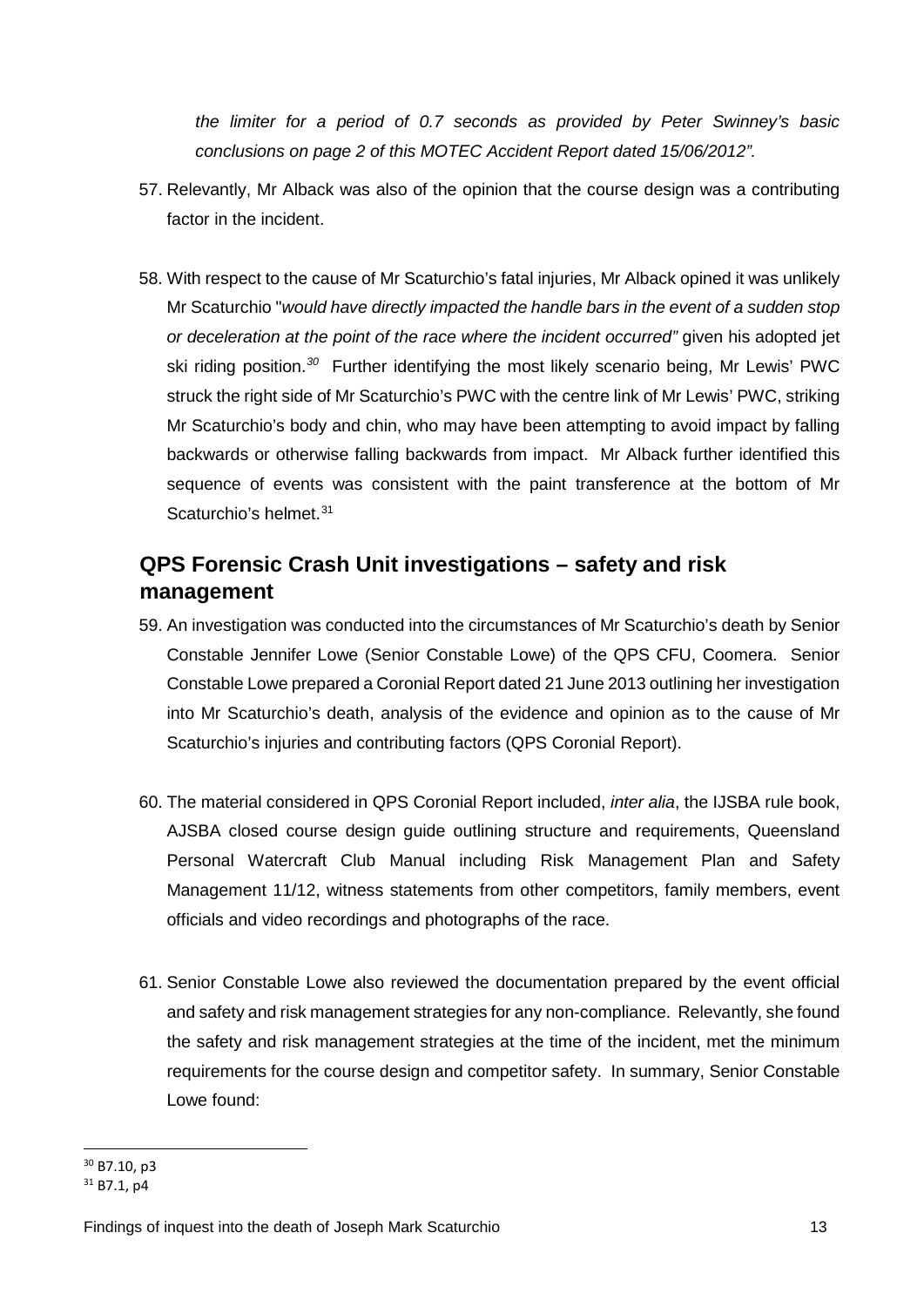- (a) All competitors in the Pro Stock Race were required to hold a Pro Licence, which meant they had won an official AJSBA amateur race or applied to the AJSBA requesting acknowledgement of their experience and/or results in international racing;
- (b) Competitors were provided an opportunity to familiarise the closed course by conducting trial runs prior to the race and provide feedback as to suggested amendments to the course;
- (c) Competitors were encouraged to advise event officials in the event they did not feel safe with any part of the course;
- (d) Competitors were entitled to withdraw from the Pro Stock Race and were advised they would receive a full refund of the entry fee;
- (e) The closed course was designed with reference to previously utilised course designs;
- (f) The closed course circuit was successfully tested by each of the competitors and event officials;
- (g) Mr Scaturchio's safety equipment including helmet and personal flotation device was inspected and found to be in good condition.
- 62. The tight closed course layout and turns greater than ninety degrees were identified by Senior Constable Lowe as a major contributory factor for the collision between Mr Scaturchio and Mr Lewis. Senior Constable Lowe stated:

*"Although there had never been a fatal incident in jet ski racing in Australia using this course design, this course was slightly smaller than usual course designs and some of the inside split turns were sharper than ninety degrees, leaving no margin for error when turning when there are oncoming crafts".* 

- 63. As a result of the investigation, Senior Constable Lowe recommended the modification of the closed course layout, noting the course was slightly smaller than usual course designs and some of the inside split turns were sharper than ninety degrees.
- 64. Subsequently the AJSBA has introduced mandatory double buoyed turns on courses where the angles are more acute than ninety degrees. The amendment was incorporated in the Closed Course Design Guide section of the AJSBA Manual 2013/14. Minimum spacing measurements of 4 metres between buoys for closed course designs was also incorporated.  $32$  The effect of substituting the single buoy turns to double buoy turns is

<u>.</u>

<span id="page-14-0"></span> $32$  B<sub>1</sub>

Findings of inquest into the death of Joseph Mark Scaturchio 14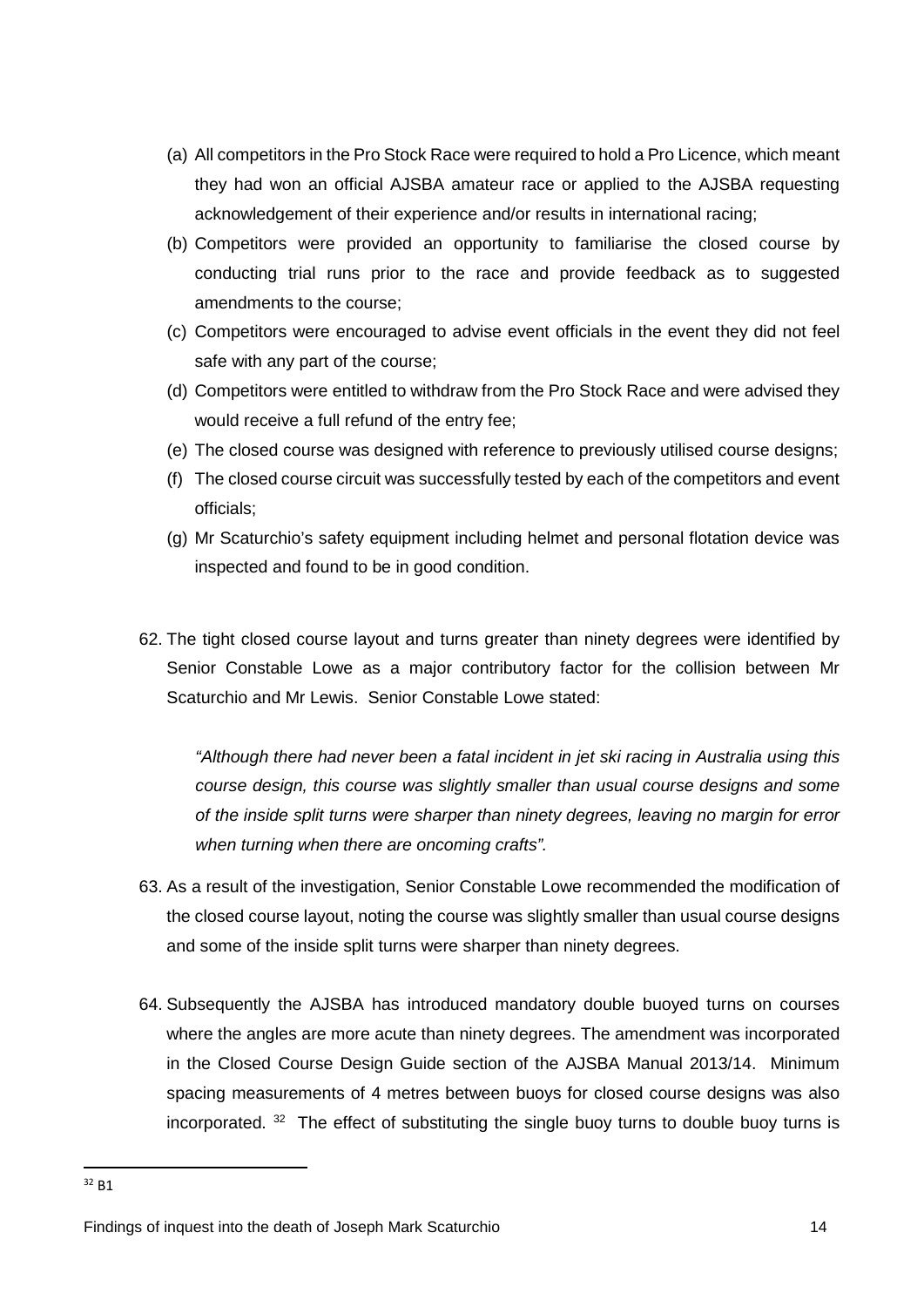that the greater turn apex angle reduces risk by limiting speed and contact between  $PWCs<sup>33</sup>$  I am of the view, the introduced safety measures adequately address competitor safety and do not appear to require further review.

65. As there was no new evidence identified during the reopened investigation with respect to alleged inadequacy or non-compliance of safety and risk management of the 2012 Australian Watercross Nationals, I do not consider this matter requires any further review. Accordingly I accept the FCU findings as to evaluation of the safety and risk management strategies.

## <span id="page-15-0"></span>**QPS Forensic Crash Unit investigations – sequestered video footage**

- 66. FCU identified and sequestered video recordings of the Pro Stock Race taken by two spectators located on the beach. The footage taken by the first spectator was limited in so far as it covered the commencement of the race but failed to capture the actual incident. This was due to the spectator following her partner, Mr Withers who was leading the race at the time of the incident. The second spectator's footage also had significant limitations, in so far as its quality and due to the significant amount of water disturbance in and around the fourth buoy caused by the jet ski collision. The incident was obstructed by water spray.
- 67. Mr Scaturchio's go pro, mounted to his helmet was also sequestered by FCU. The footage was limited to Mr Scaturchio undertaking various trial runs of the closed course circuit on the days prior to the Pro Stock Race. The actual Pro Stock Race in which the incident occurred was not recorded.
- 68. The sequestered video footage was included in the coronial brief and disseminated to the witnesses holding expertise in investigations, engineering, and industry experience for opinion. Subsequently each of the expert reports was prepared with the benefit of the sequestered video footage.

#### <span id="page-15-1"></span>**QPS mechanical and technical inspections**

69. The Queensland Water Police seized the Inner Split PWC's, excluding Mr Wither's PWC as he was in first place, leading the race and not within close proximity to the incident.

<u>.</u>

<span id="page-15-2"></span><sup>33</sup> B5

Findings of inquest into the death of Joseph Mark Scaturchio 15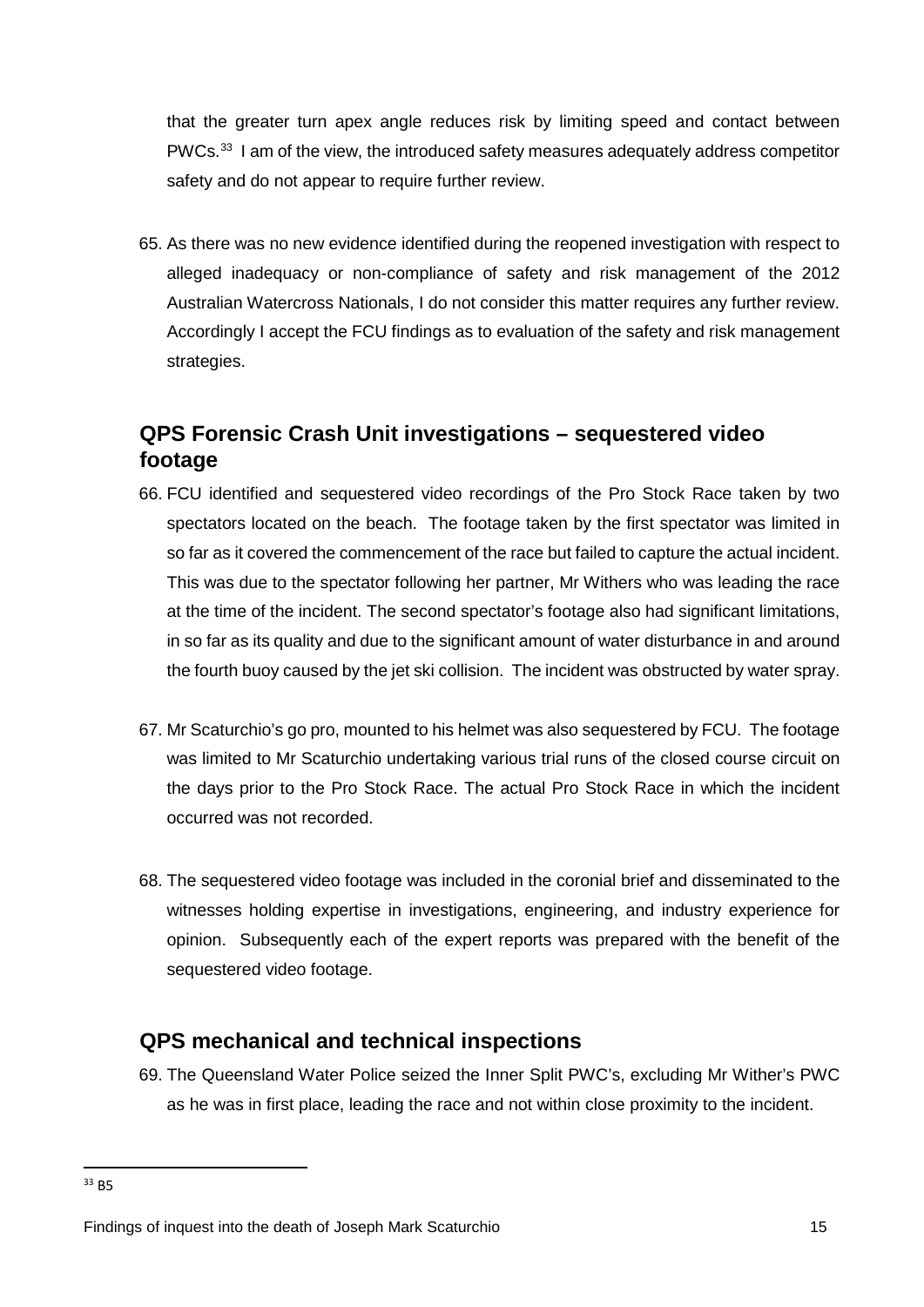- 70. Mr Brian Peaker (Mr Peaker), a qualified marine mechanic attached to the Marine Technical Section with 26 years' experience, carried out inspections of each of the PWC's and recorded his findings by way of statement.<sup>34</sup>
- 71. As to Mr Peaker's investigations, he found no mechanical fault on any of the four PWC's that contributed to the incident. He also found each PWC to be in good working order.
- 72. Mr Peaker's inspection of the PWC ridden by Mr Birch did not reveal any damage. Of the Inner Split Competitors PWC's, it was the sole PWC that did not sustain any damage from the incident.
- 73. His (Mr Peaker) inspection of Mr Scaturchio's PWC revealed the following damage:
	- (a) extensive damage to the front right of the helm area (steering area);
	- (b) black transference, believed to be a rubbery consistency, on the transparent panel of the top front and right side and also present above and in front of the handle bars;
	- (c) damage to the black plastic front panels;
	- (d) the steering wheel and steering wheel assembly had broken from the steering housing and caused the steering wheel assembly to hang from where it originally was mounted.
- 74. Mr Peaker found Mr Lewis' PWC to have sustained damage to the front bumper in the form of cracks and scrapes and also had coloured transference. Mr Peaker identified the transference was consistent with both Mr Scaturchio's and Mr Aswar's PWC's. Fresh scratch marks were also identified on Mr Lewis' PWC hull (watertight base/under area) towards the bow (forward part of the hull). Mr Peaker identified this was caused when the front of Mr Lewis' PWC collided (with the side) of Ms Aswar's PWC. Along with scratch marks at the bow.
- 75. On inspection of Mr Aswar's PWC, Mr Peaker found damage to the right hand middle side, where the fibreglass had been pushed inwards and towards the competitor seat and paint transference. He found this to be consistent with a collision with Mr Lewis (and damage sustained to the front bumper and hull of the PWC). Mr Peaker also found damage to the hull however was advised by Mr Aswar that the damage was a consequence of a previous incident. [35](#page-16-1)

<span id="page-16-0"></span><sup>34</sup> B6

<span id="page-16-1"></span><sup>35</sup> Ex B1 p22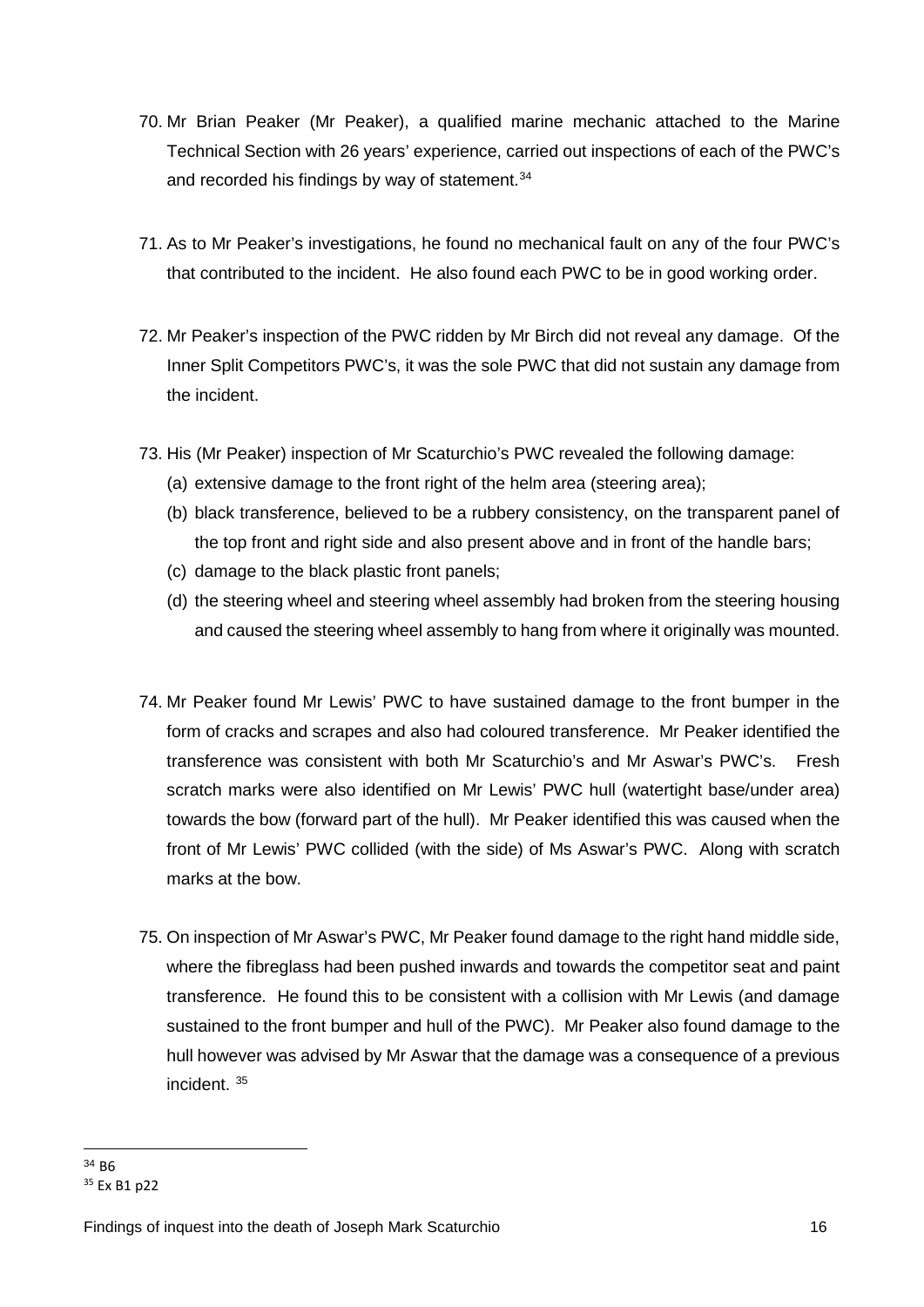76. I accept Mr Peaker's investigation findings including the absence of any evidence of preexisting mechanical faults of any of the Inner Split Competitors PWC's, contributing to the incident.

## <span id="page-17-0"></span>**QPS Forensic Crash Unit investigations – findings and further review**

- 77. As a consequence of Senior Constable Lowe's ceasing employment with the QPS, Senior Constable Kyle Hutchinson (Senior Constable Hutchinson) was tasked with providing an addendum report addressing Dr Richardson's report. During the course of the coronial investigation Senior Constable Hutchinson provided two statements dated 1 June 2018 and 25 November 2018 and also gave evidence during the inquest.
- 78. Senior Constable Hutchinson supported Senior Constable Low's initial finding however offered a differing opinion with respect to the point of impact and cause of injuries, stating the "*hull of Mr Lewis' PWC struck Mr Scaturchio as opposed to the leading edge of Mr Lewis' PWC"* and that it was unlikely that Mr Scaturchio would strike the handlebars as he did not believe "*Mr Scaturchio was moving forward with sufficient speed or that Mr Scaturchio's PWC stopped dead in the water in a head-on collision".* [36](#page-17-1)Further, "*the hull of Mr Lewis' PWC mounted the front, crushed the handlebar down and to the rear and the hull struck Mr Scaturchio as Mr Lewis' PCW continued ahead … It is possible that the handlebars were pressed into the chest of Mr Scaturchio during the collision".[37](#page-17-2)*
- 79. As to the cause of injuries, he formed the following opinion:

*The three riders had negotiated turn three. Mr Scaturchio, then Mr Lewis and followed by Mr Aswar. All three riders took slightly different lines with the intention of making a right turn at the turn four buoy. Mr Scaturchio arrived at the buoy first and commenced a sharp right turn. Consequently, his speed was reduced substantially in the water (probably due to inconsistent thrust – perhaps "spin-out") which created a large disparity between his PWC turn speed and the approach speeds of both Mr Lewis and Mr Aswar's PWCs. Approaching the same turning point, a collision occurred at or near the turning buoy. In the conditions, collision was unavoidable.[38](#page-17-3)*

<sup>36</sup> B9, p11 <u>.</u>

<span id="page-17-2"></span><span id="page-17-1"></span><sup>37</sup> B9, p12

<span id="page-17-3"></span><sup>38</sup> B9, p6

Findings of inquest into the death of Joseph Mark Scaturchio 17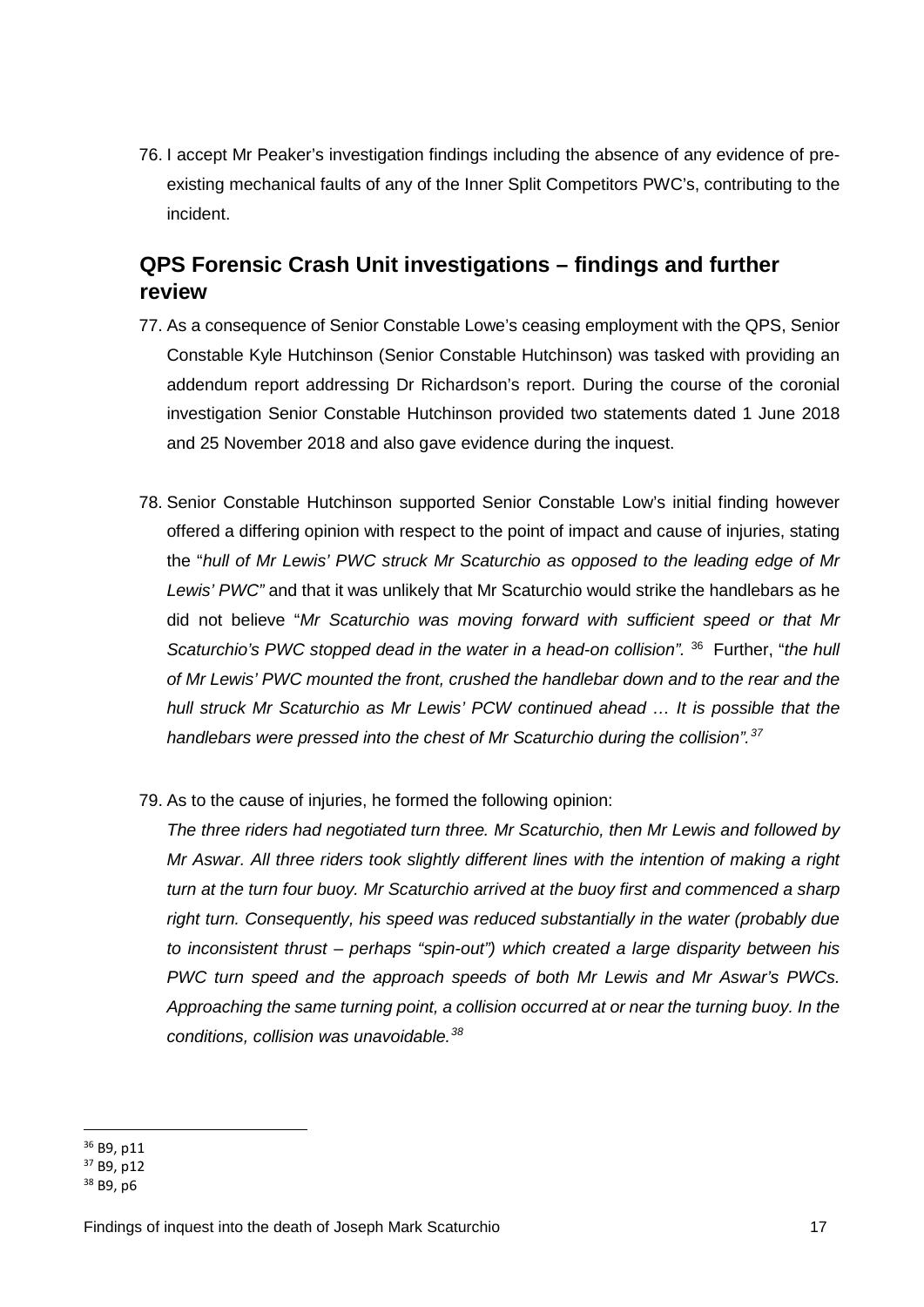- 80. Senior Constable Hutchinson also identified the track design, in particular the acute turn at the fourth buoy, as a contributory factor to the cause of the incident, along with Mr Scaturchio's speed and the disparity of speeds of Mr Lewis' and Mr Aswar's approaching PWC's. [39](#page-18-0)
- 81. I note Senior Constable Lowe provided the following commentary with regards to the context in which the incident occurred:

*"Like with any motorised high speed sport, there is some element of risk and, in this case, the risk had been identified in the Risk Management Plan of the Queensland Personal Watercraft Club Manual which all competitors are made aware of. If it was not for the challenge, the competitiveness of elite level athletes competing in these sports, these sports would not exist. People will continue to compete in high speed sport and there will always be the risk associated with these sports. Hopefully the risks can be minimised by small changes, but unfortunately sometimes these changes are not recognised until incidents highlight an issue with an event or activity".[40](#page-18-1)*

- 82. Senior Constable Lowe identified two possible scenarios as to the cause of Mr Scaturchio's fatal injuries, outlined in the QPS Coronial Report. She also identified the events leading to the collision between Mr Lewis and Mr Scaturchio and or the cause of same, was a consequence of Mr Scaturchio's PWC had either "*spun out or hung in the wash from the jet being out of the water".*
- 83. The reasonableness of Senior Constable Lowe's findings is twofold. Firstly, on the evidence available, Dr Little's examination of Mr Scaturchio injuries, did not conclusively demonstrate the source of the impact to his chest. The sequestered video evidence was limited, in so far as the collision between Mr Lewis' PWC and Mr Scaturchio's PWC was obstructed from view due to water spray. Secondly, Senior Constable Lowe's identification of the two possible scenarios as to the cause of Mr Scaturchio's injuries was through application of her extensive investigation experience and critical analysis of the evidence. Relevantly, Senior Constable Lowe identified that there was a collision between Mr Lewis and Mr Scaturchio and an antecedent event. I am therefore not critical of Senior Constable Lowe's investigation or findings.

<span id="page-18-0"></span><sup>39</sup> B9, p6

<span id="page-18-1"></span><sup>40</sup> B1, p49

Findings of inquest into the death of Joseph Mark Scaturchio 18 18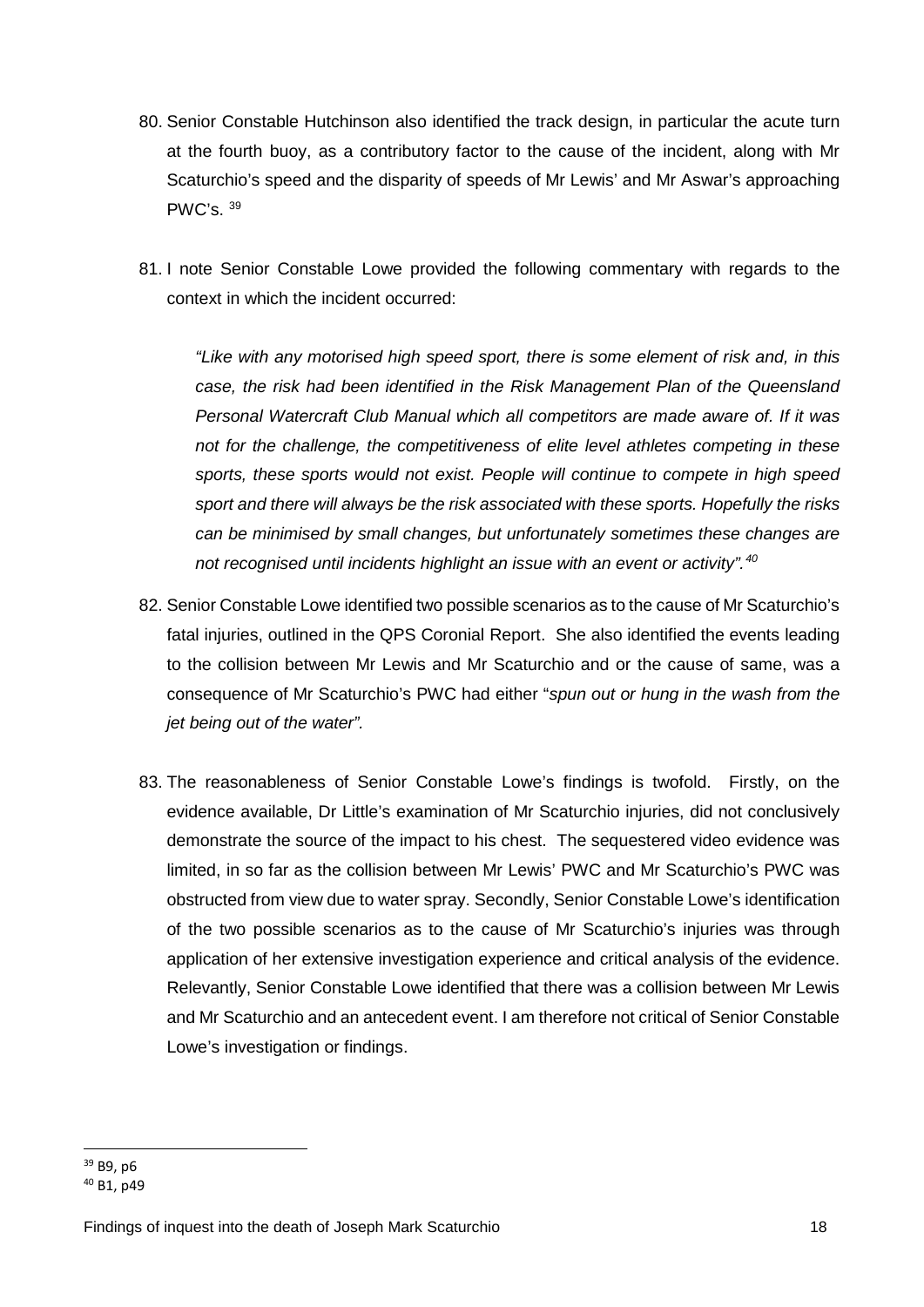- 84. I have also reflected on Senior Constable Hutchinson's comments during the inquest that the circumstances of the collision was an 'investigators' nightmare'. I accept the investigation from an investigatory perspective was extremely challenging, due to the multiplicity of issues including that the incident occurred on water being a dynamic marine environment, at speed, in racing conditions and with PWCs in extremely close proximity to one another, requiring reconstruction in the absence of a physical scene and compelling physical evidence. Accordingly I am also not critical of Senior Constable Hutchinson investigation and findings.
- 85. I note the adequacy of the QPS's investigation into the death of Mr Scaturchio was not raised during the inquest. Accordingly I find the QPS investigation into Mr Scaturchio's death was conducted appropriately and comprehensively.

## <span id="page-19-0"></span>**QPS Electronic Recording Section – sequestered video footage enhancement**

- 86. In consideration of recent advancements in photographic enhancement technology and prior to the inquest, the sequestered video footage was provided to the Electronic Recording Section of QPS for enhancement at my request.
- 87. Mr Tim Woodcock (Mr Woodcock), Senior Forensic Recording Analyst, Electronic Recording Section (ERS), Queensland Police Service was tasked by the Officer in Charge of ERS to analyse and enhance the sequestered video footage from the 2012 Australian Watercross Nationals.
- 88. As requested, Mr Woodcock performed the following tasks with respect to enhancing the sequestered video footage:
	- (a) de-interlaced the video footage by removing interlacing artefacts and placed frame numbers on each frame for unique identification (folder 1 Exhibit B10.1);
	- (a) created as a sequence of 130 images/still pictures covering the incident and also superimposed frame numbers (folder 2 Exhibit B10.2);
	- (b) utilised the still pictures he stabilised and cropped close to the incident (folder 3 Exhibit B10.3);
	- (c) utilised the still pictures he added notation to identify jet skis 1 through to 5 (the 5 competitors in the Pro Stock Race); created 3 subfolders containing videos of the images at 25 frames per minute (fpm), 10 fpm and 2fpm and a further subfolder identifying a 'black mass' that appears to travel through air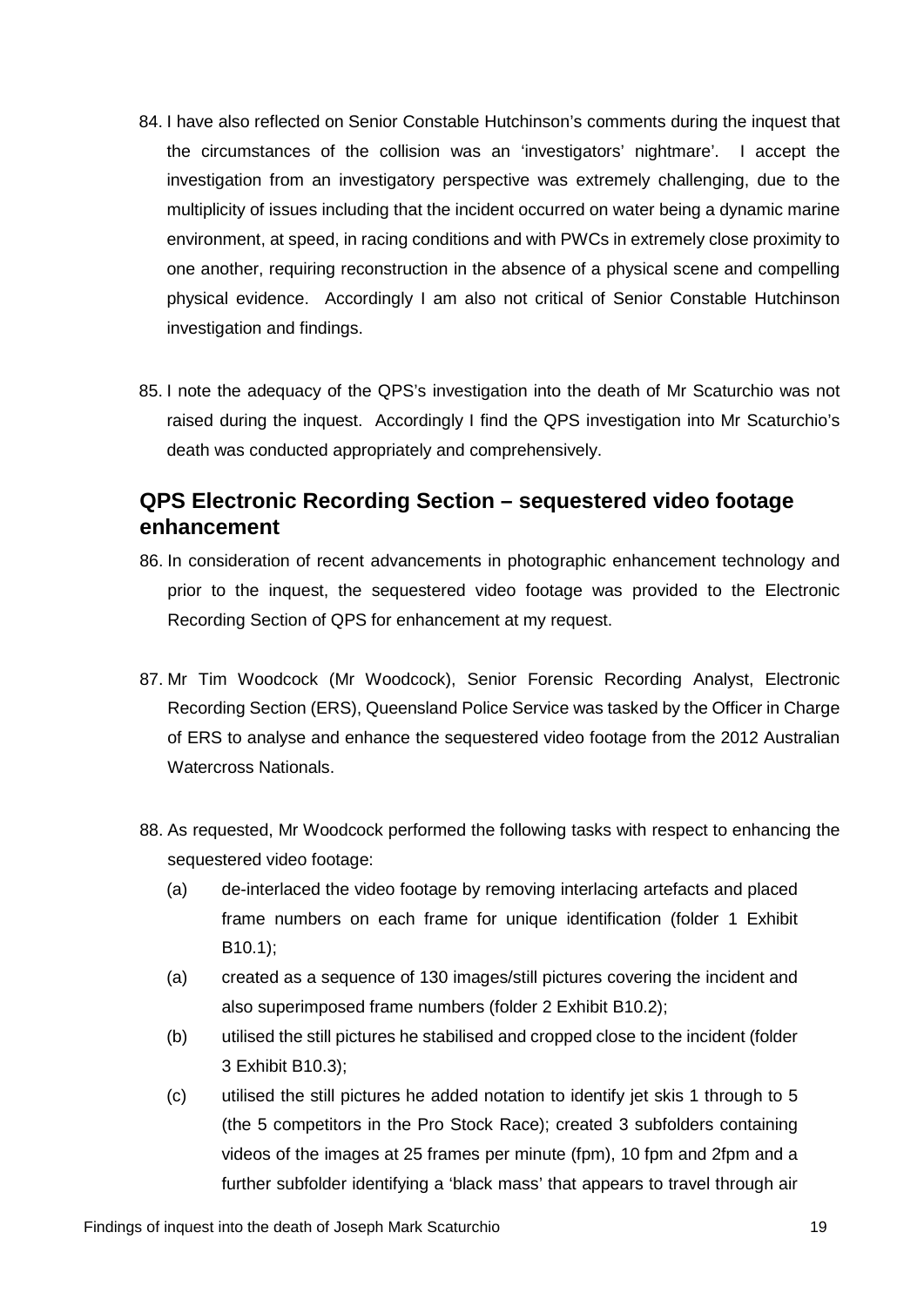and splash into the water (identified as the splash observations) (folder 4 Exhibit B10.4);

- (d) created a looped video (repeated) of the splash observation and subfolder of images and videos of the fourth buoy location (folder 5 Exhibit B10.5);
- (e) provided two images identifying ski 70 and 200 (folder 6 Exhibit B10.6) (enhanced video footage).[41](#page-20-1)
- 89. Mr Woodcock outlined the process of de-interlacing and other enhancements he made in respect of the sequestered video footage in his statement of 23 November 2018.<sup>[42](#page-20-2)</sup> Mr Woodcock also gave evidence at the inquest.
- 90. Mr Woodcock's expertise is forensic recording analysis. He has extensive experience in enhancing and analysis of audio and video recordings and has 30 years in audio and video engineering, with 15 years in the forensic discipline. Appropriately, Mr Woodcock did not purport to interpret the enhanced video footage in so far as to speculate about the events leading to Mr Scaturchio's death.
- 91. During the inquest, Mr Woodcock explained the process he undertook to enhance the video footage including the de-interlacing process, creation of the 130 stills with superimposed frame numbers, competitor position numbers for identification and the splash observation, in which he identified a 'black mass' that appeared to travel through the air and splash into the water. He further explained, despite best efforts that the incident remained obstructed by water spray.
- 92. Mr Woodstock clarified the superimposed numbers on the PWC's correlated with the numerical sequence of the competitors lined up on the race line, from left to right and focused on their negotiations around the third buoy turn, along the straight and in and around the fourth buoy turn, where the incident occurred.

## <span id="page-20-0"></span>**MoTeC Data Reports**

93. Mr Peter Swinney (Mr Swinney) is the Operations Engineer for the Motorsport ECU and Data Analysis Company, MoTeC Pty Ltd (MoTeC). <sup>43</sup> Mr Swinney has been employed by MoTeC for a period of 17 years. He is also an A Grade Qualified

 $41$  B<sub>10</sub> <u>.</u>

<span id="page-20-2"></span><span id="page-20-1"></span><sup>42</sup> B10

<span id="page-20-3"></span><sup>43</sup> D8.1 [3]

Findings of inquest into the death of Joseph Mark Scaturchio 20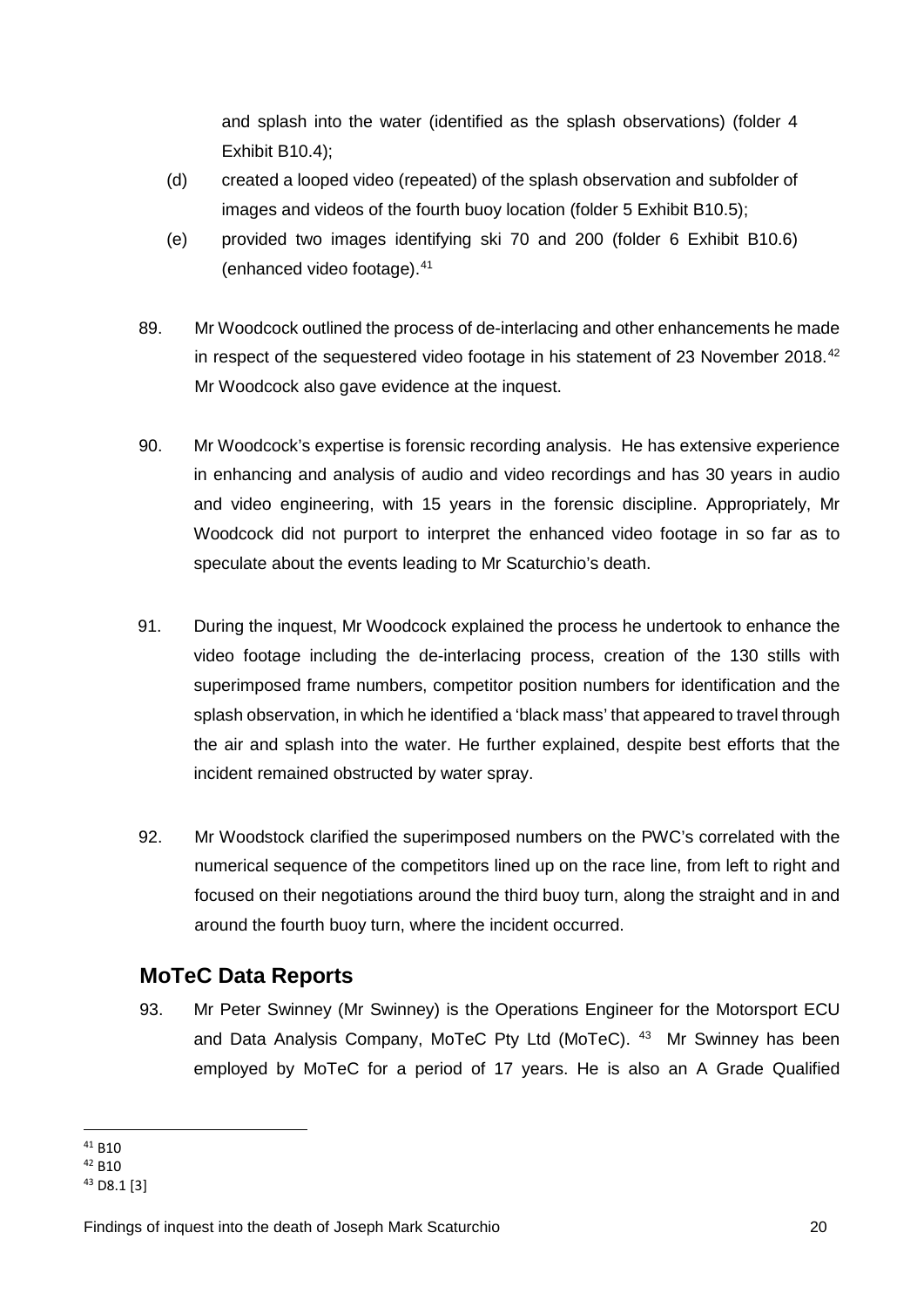Mechanic.<sup>[44](#page-21-0)</sup> As an Operations Engineer, Mr Swinney is responsible for tuning engines, analysing race data and specialises in the marine aspect of MoTeC's business.<sup>[45](#page-21-1)</sup> He is also in charge of the MoTeC operations of the engine control unit (ECU) product development for PWC's.<sup>[46](#page-21-2)</sup> Since 2012, Mr Swinney has continued working extensively with racing PWC's across all levels of the sport.<sup>[47](#page-21-3)</sup>

- 94. Mr Swinney prepared two reports, dated 16 June 2012 and 11 October 2018. He also gave evidence at inquest.
- 95. Mr Swinney's report of 16 June 2012 (First Report) was prepared at the request of Senior Constable Lowe of the QPS CFU and provided basic information about the data downloaded from the on-board aftermarket MoTeC ECU (MoTeC ECU) fitted to Mr Scaturchio's PWC.<sup>48</sup>
- 96. In consideration of Mr Scaturchio's family concerns, and as part of the coronial investigation, I requested Mr Swinney prepare a further report providing in depth analysis of the MoTeC ECU data.
- 97. In his supplementary report of 11 October 2018 (Second Report) Mr Swinney provided in depth detail about the process in which data is downloaded and derived from on-board sensors, commonly referred to as channels<sup>49</sup>. He further explained the difference between the first channels which the competitor can physically influence and the second, being channels the ECU controls (ECU influences the behaviour of the PWC). [50](#page-21-6) Mr Swinney stated that of the 375 channels logged and extracted data from the MoTeC ECU fitted to Mr Scaturchio's PWC<sup>51</sup>, the majority of those channels are used for engine performance and to monitor the ECU performance. Of those, only seven were relevant to assist with the investigation of Mr Scaturchio's PWC and rider behaviour<sup>[52](#page-21-8)</sup>. Mr Swinney's analysis of the data extracted from the most relevant channels, moments prior to the time of the incident, identified Mr Scaturchio significantly deviated from his typical rider behaviour.<sup>[53](#page-21-9)</sup>
- <span id="page-21-0"></span><sup>44</sup> D8.1 [3] <u>.</u>
- <span id="page-21-1"></span><sup>45</sup> D8.1 [3]
- <span id="page-21-2"></span><sup>46</sup> D8.1 [3]
- <span id="page-21-3"></span><sup>47</sup> D8.1 [3]
- <span id="page-21-4"></span><sup>48</sup> B1.5 [2]
- <span id="page-21-5"></span><sup>49</sup> B1.5 [3] <sup>50</sup> B1.5 [4]
- <span id="page-21-7"></span><span id="page-21-6"></span><sup>51</sup> D8.1 [21]
- <span id="page-21-8"></span><sup>52</sup> D8.1 [32]

<span id="page-21-9"></span><sup>53</sup> D8.1 [68-70]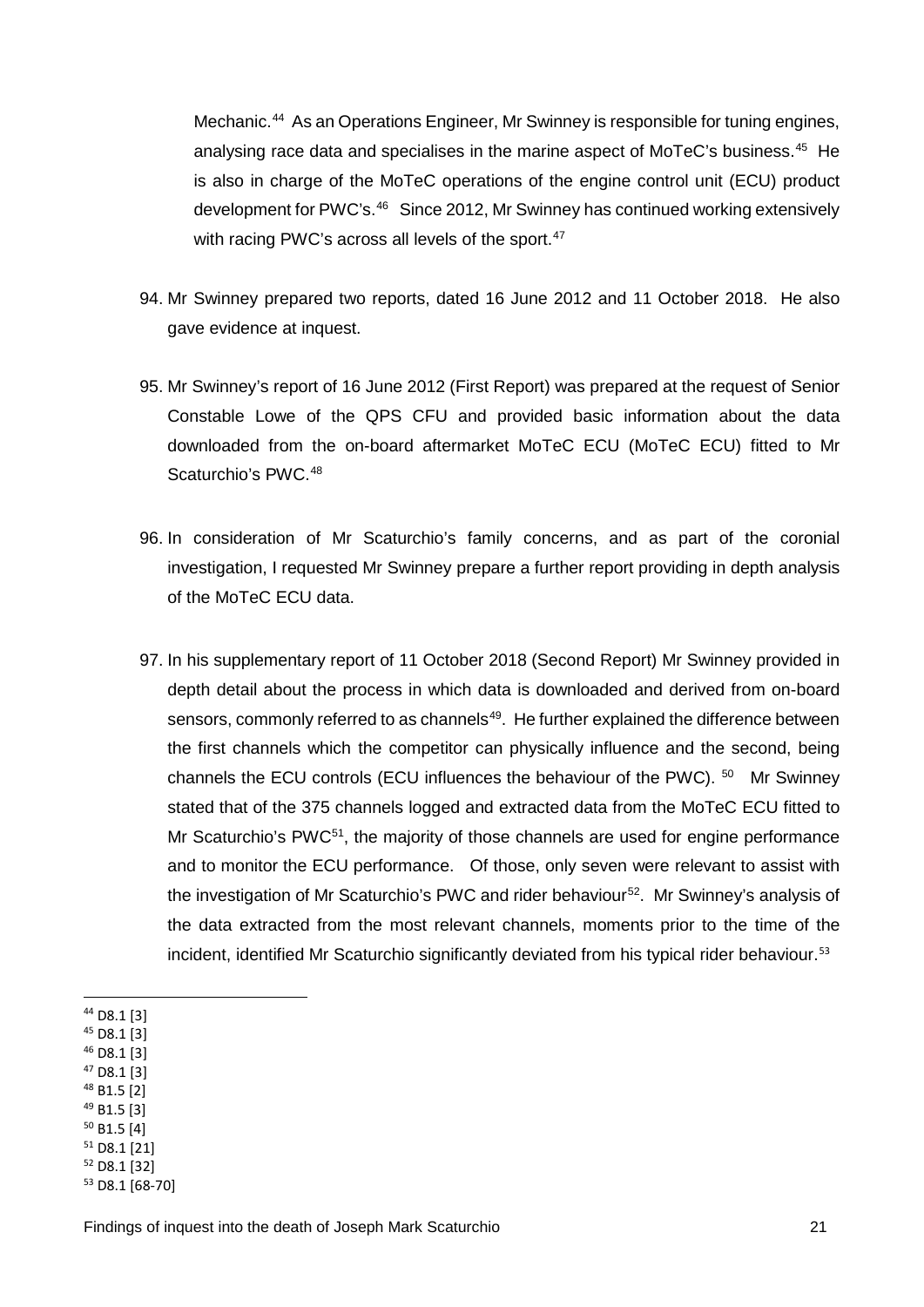- 98. In determining Mr Scaturchio's typical behaviour Mr Swinney utilised MoTeC I2 analysis software (I2 software), a high tech quality analysis tool, used throughout motorsport virtually to Formula 1 racing,  $54$  to analyse the following evidence:
	- (a) MoTeC ECU data logged from Mr Scaturchio's previous warm up/trial race laps (12 laps in total, taken on the inner split with the exception of lap 10, as Mr Scaturchio took the outer split) $55$ ;
	- (b) MoTeC ECU data logged from Mr Scaturchio's accident race lap;
	- (c) GoPro video footage from Mr Scaturchio's previous warm up/trial race laps.
- 99. I have read Mr Swinney's First Report, listened to the Second Report along with his evidence provided at inquest. Counsel Assisting has also provided detailed submissions about Mr Swinney's reports describing the ECU data download process and the data downloaded from on board sensors of the MoTeC ECU fitted to Mr Scaturchio's PWC.
- 100. I accept Mr Swinney's findings and in reliance of the information provided by Mr Swinney, understand that an ECU is an electronic control unit which records and interprets data through sensors, to analyse engine function, transmission, steering and suspension and other key elements of engine performance and reliability. It also records driver or rider performance, typically utilised across all levels of performance motorised racing sports. In the context of Mr Scaturchio's death, the data downloaded from the on-board channels on the MoTeC ECU fitted to the PWC, provides instructive information about Mr Scaturchio's final input into the engine and the engine's performance.
- 101. Relevantly, the data identified the incident occurred at approximately 17 seconds into the race lap. In the final second, prior to the incident, the speed of Mr Scaturchio's PWC decreased from 35 to 32 kilometres per hour. Mr Scaturchio engaged the throttle three additional times and the engine responded appropriately and without fault or delay. He then made three directional changes, as indicated by the steering lock data. The engine speed limiter, a device fitted to engines to protect against maximum speed, detected the engine was at maximum speed for 0.76 seconds, prior to the engine ceasing, as a consequence of the removal of the lanyard when Mr Scaturchio fell into the water.

<span id="page-22-0"></span><sup>54</sup> D8.1 [10]

<span id="page-22-1"></span><sup>55</sup> D8.1 [62]

Findings of inquest into the death of Joseph Mark Scaturchio 22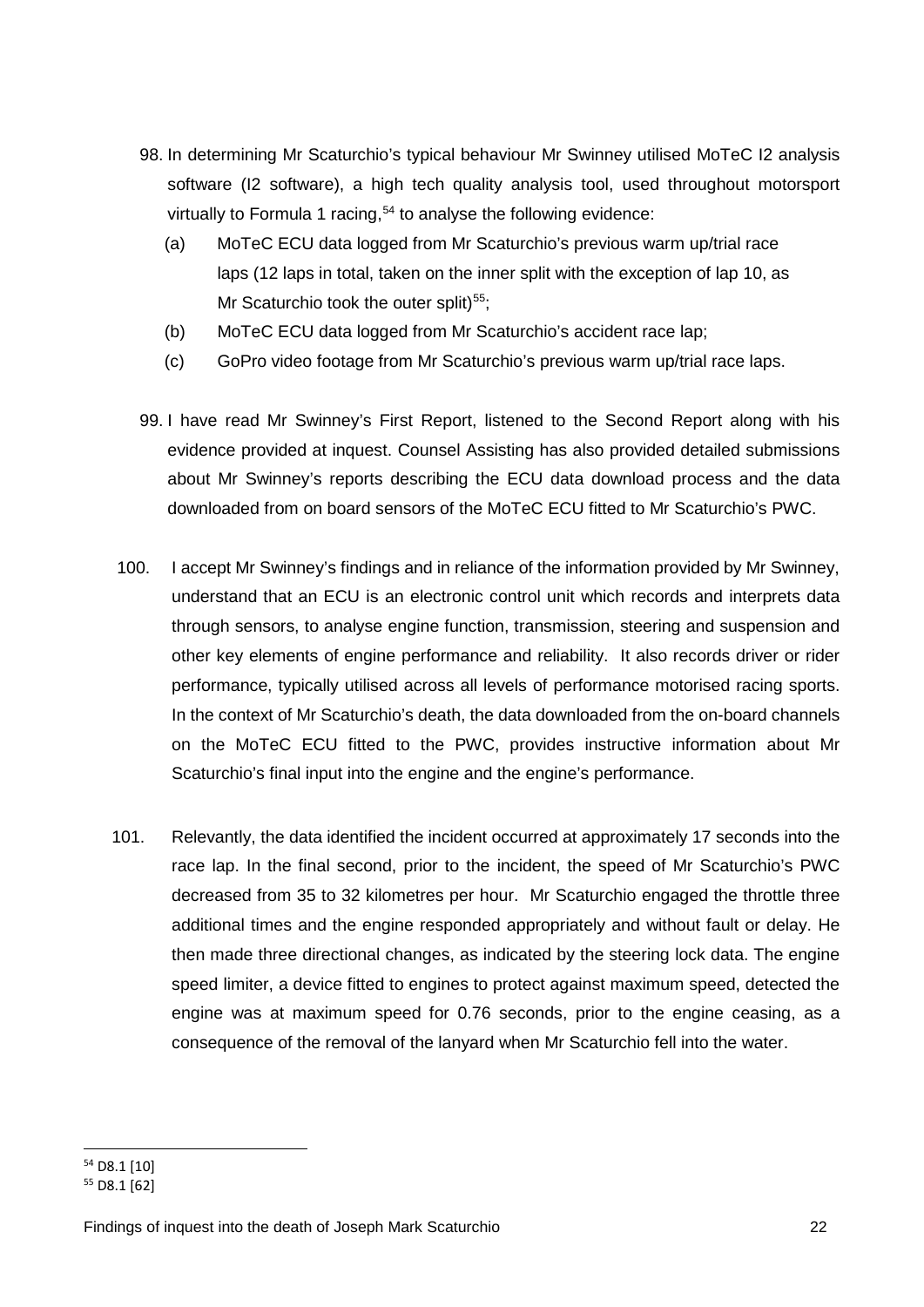- 102. Mr Swinney advised the analysis of the data and the success of the logged data itself, hinges on a multitude of aspects including the quality of the ECU unit sensors, correctly calibrated channels, correct locations and logging rate.[56](#page-23-0) The significant limitations in the context of logged data, include that it cannot identify the cause of the incident, other PWC's in the vicinity or relevantly, if the PWC spun out or over rotated. Further, it ceases after the lanyard worn by Mr Scaturchio was pulled from the PWC and entered the water.
- 103. Mr Swinney was asked to provide his opinion as to the interpretation of the logged data recordings from the relevant channels and to identify Mr Scaturchio's rider activity at or just prior to the incident. He opined the additional throttle events could have been created by Mr Scaturchio to assist the PWC make direction changes. In respect to direction, he noted the steering lock inputs indicate steering changes only, not the exact direction taken by Mr Scaturchio. He also advised that the inputs were significant, as they were full directional changes e.g. left, to right, then left. Relevantly, Mr Swinney was unable to determine if the directional changes or the additional throttle events were to avoid another PWC.
- 104. He (Mr Swinney) contemplated the cause of the engine speed limit behaviour, having been active to 0.76 seconds, stating the activity typically occurred in race situations and while usually indicative of a PWC being out of the water, it was limited to average to 0.2 seconds. Mr Swinney excluded the activity was a result of rough water, as the limiter was constant as it was not logged inconsistently up and down and however speculated the pump may have been out of the water or the nose of the PWC could have been down and in the water. $57$
- 105. Mr Swinney also considered if the activity was a result of the collision between Mr Lewis' PWCs and Mr Scaturchio's PWC. In determining same, he calculated the PWC was 3.3 metres long and curved at the bow, with possible contact at 3 metres. Noting the PWC's were travelling on average at 9 metres per second (the average of all minimum speeds logged by the MoTeC data) and identifying the duration of the collision and subsequent contact between the PWC's would have occurred for a total of 0.33 or 330 milliseconds. Mr Swinney remarked the timeframe of the collision between the PWC's was approximately half of the time in which the engine speed limiter was active for. As to the remaining time in which the engine speed limiter was active, a further 0.43 seconds, Mr

 $56$  D8.1 [5 – 14]  $\overline{a}$ 

<span id="page-23-1"></span><span id="page-23-0"></span><sup>57</sup> B1.8 [31]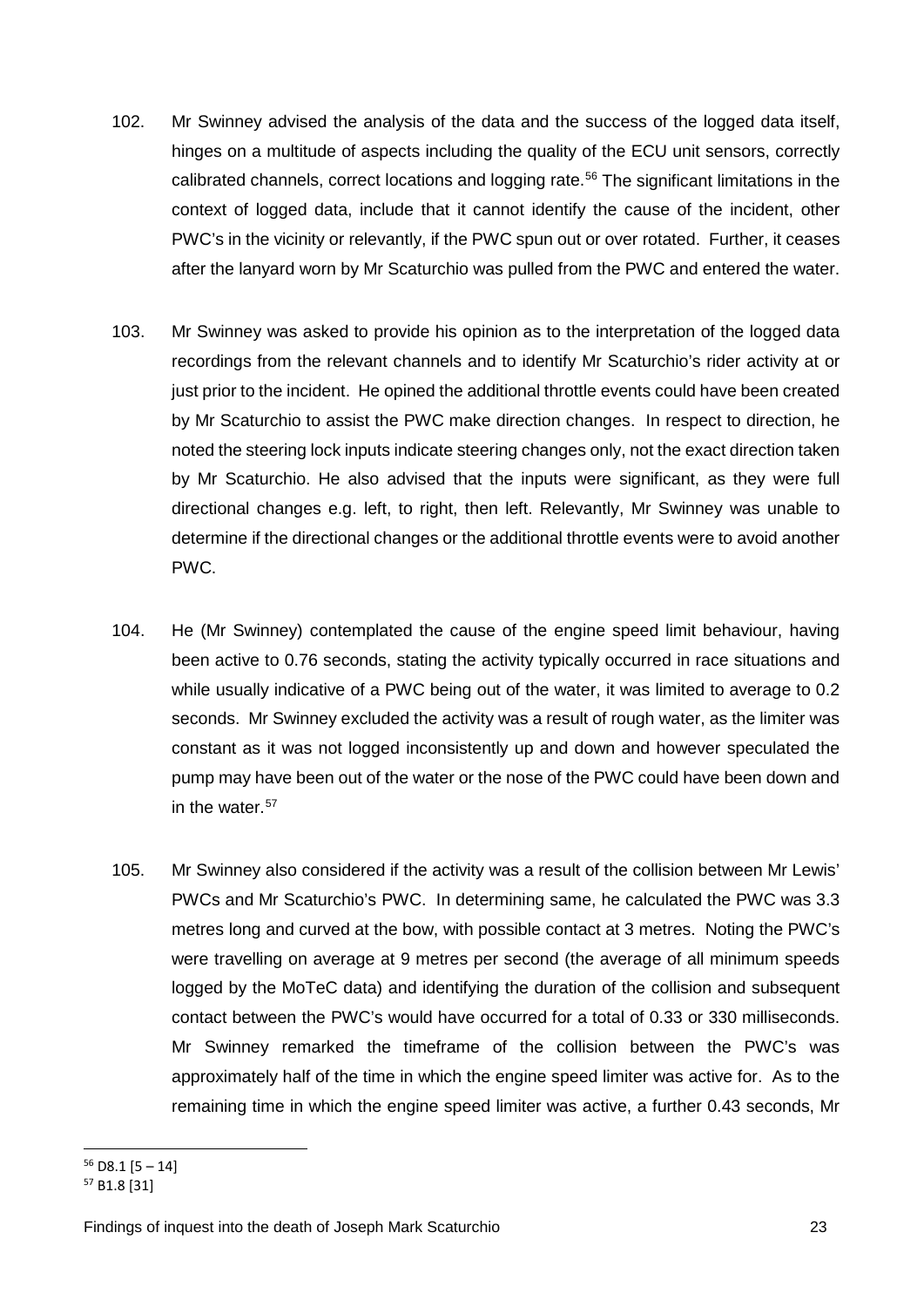Swinney stated, it was an unusual amount of time to be out of the water. Lastly, in the absence of any additional data, Mr Swinney advised there was no way to identify the cause of the additional timeframe.

106. In summary, Mr Swinney's analysis of the MoTeC data was that Mr Scaturchio's inputs into the ECU sensors reflected deviation from his typical riding behaviour and in context, Mr Scaturchio did not operate the PWC in a similar manner to any of the previously recorded negotiations around the fourth buoy. [58](#page-24-1)

#### <span id="page-24-0"></span>**Mr Aero Aswar's account of events**

- 107. Mr Aero Aswar (Mr Aswar) was 17 years old at the time of the incident, and a resident of Jakarta. He provided his statement to QPS on 23 April 2012. He was unavailable to attend the inquest.
- 108. Mr Aswar's account of the race was that he commenced on the inside split in third position from the left. As he came up to the first buoy, he could see the orange ski (Mr Lewis) was approaching the second buoy from a wide position, and there was clean water inside of the orange ski. He (Mr Aswar) took a sharp turn from the first buoy to the second buoy to take advantage of the clean water. He then took the second and third buoys close to the buoys. As he was coming up to the fourth buoy, he saw the orange ski (Mr Lewis) in front of him. Mr Aswar was on the inside of the race lane and could see the yellow ski (Mr Scaturchio). He stated it was "*turning really sharply to the fourth buoy*."[59](#page-24-2) He then saw the orange ski (Mr Lewis) start to turn to the right near the fourth buoy and he went out to the left to avoid the splash. <sup>[60](#page-24-3)</sup>
- 109. Mr Aswar then negotiated the fourth buoy turn and saw water splash to his right but did not see what occasioned the splash. He continued wide and made it to the fifth buoy turn and continued the race until he noticed the red flag notifying the immediate cessation of the race. [61](#page-24-4)

<span id="page-24-1"></span><sup>58</sup> D8.1 [31]

<span id="page-24-2"></span><sup>59</sup> B2,[12]

<span id="page-24-3"></span> $60$  B<sub>2</sub>,[12]

<span id="page-24-4"></span><sup>61</sup> B2, [13-14]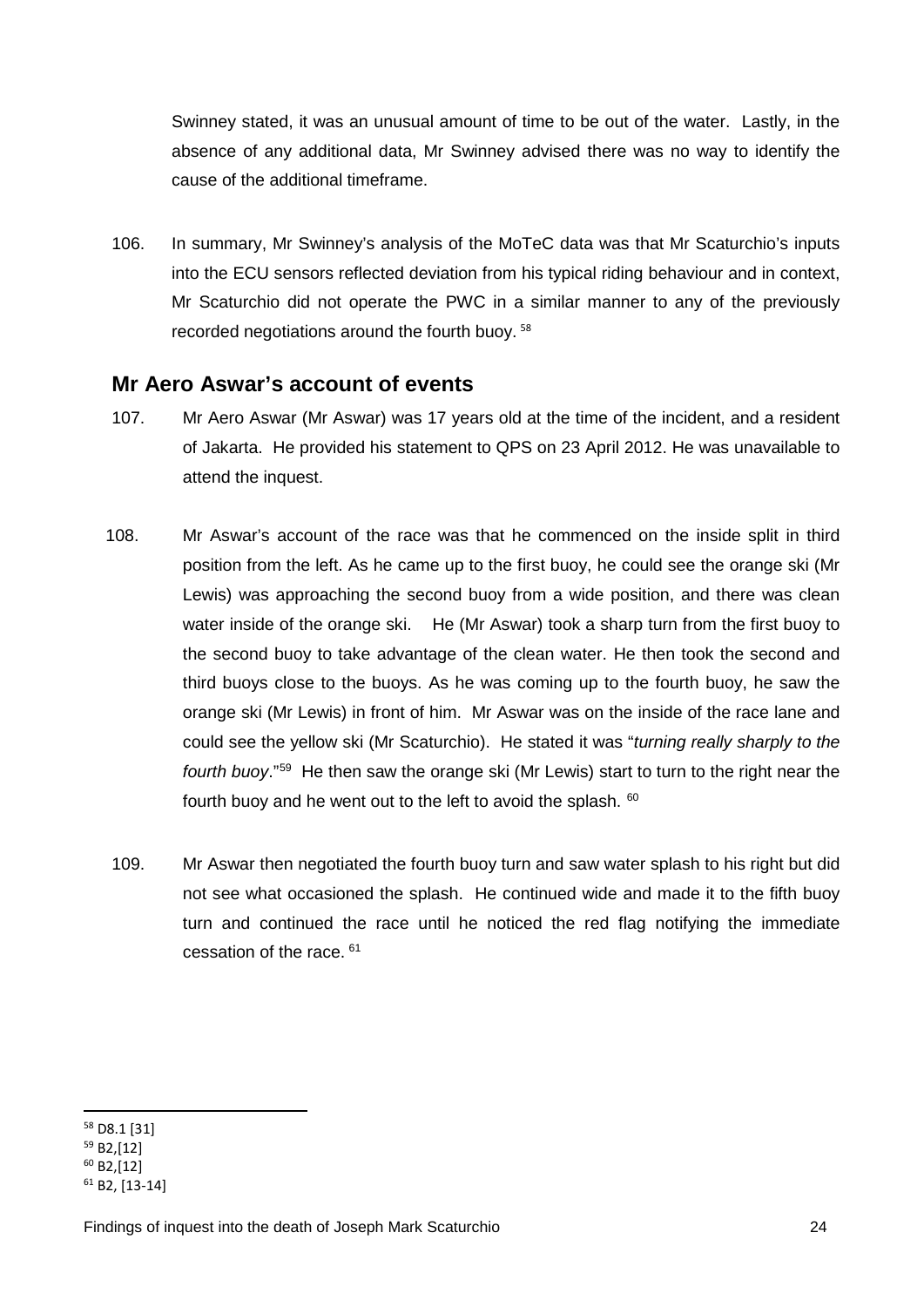### <span id="page-25-0"></span>**Mr Marshall Lewis' account of events**

- 110. Mr Marshall Lewis (Mr Lewis) was 27 years of age at the time of the event. His statement was not taken by QPS until 24 May of 2013 as he was too emotional at the time of the incident to provide his version of events.
- 111. Mr Lewis recounted that during the race he was "*next to three other people, pretty much the left hand turn (third buoy turn) and to the straightish part of the right hand turn (fourth buoy turn)".* He recalled having a PWC next to him and that it "*actually bumped into me twice as we were heading for that right hand turn."*
- 112. In the straight, coming from the third buoy turn and leading into the fourth buoy turn, Mr Lewis stated his *"left hand side vision was impaired, but he could still see the right turn buoy*". He said that a ski was on his left, and he (Mr Lewis) was on the outside of one ski that he knows of, but that he could see the right hand turn "no worries at all". [62](#page-25-1)
- 113. He said that he could see the buoy: "*As we were in the straight … as we approached it closer the boat then hit me that was on my left hand side, hit me again, his spray impaired, his spray slightly impaired me. I knew I hadn't moved from track so I knew where I was heading*." [63](#page-25-2) As he was approaching the buoy, and got closer to that buoy, "*a huge wall of spray came up in front of us, it happens pretty fast, it wasn't a slow thing, I felt like I ran over something."[64](#page-25-3)* He then turned and saw the riderless PWC, saw someone in the water and immediately jumped in the water to assist.
- 114. Mr Lewis when asked to describe what he had hit or felt, he stated *"it was fairly large, well I*  felt like I hit something. It didn't feel that big, it sort of felt like I ran up the back of a ski". As to the PWC's position, he commented that he was outside of the track from where he had come from and that "*the buoy seemed to be quite far … quite a way on my left, so I didn't quite understand, how we ended up so far from the track".*[65](#page-25-4)
- 115. During the inquest, Mr Lewis clarified that the bump or taps between the PWC's were more like rubbing, given that PWC's were all heading in the same direction and given their close proximity to one another would often touch.<sup>[66](#page-25-5)</sup>

<span id="page-25-1"></span><sup>62</sup> B1.7, p4 **.** 

<span id="page-25-2"></span><sup>63</sup> B1.7, p4-5

<span id="page-25-3"></span><sup>&</sup>lt;sup>64</sup> B1.7, p5

<span id="page-25-5"></span><span id="page-25-4"></span><sup>&</sup>lt;sup>65</sup> B1.71, p5<br><sup>66</sup> TD1 – 1-21-22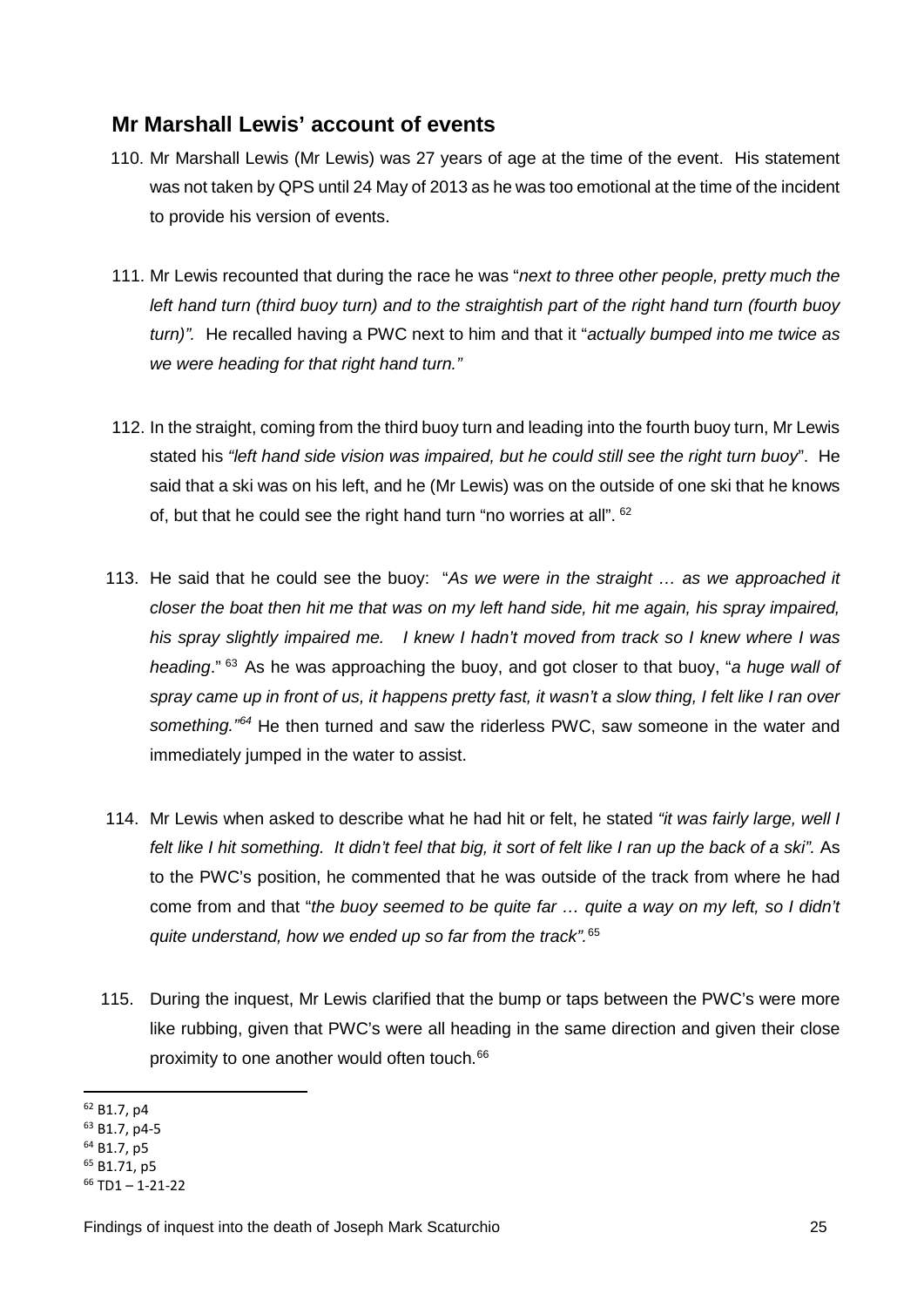- 116. As to the location of the incident, Mr Lewis explained that he had "*started turning in, as it happened. So it was right on the point apex of the turn as far as – is where I would see it, where I felt it happened".* Further adding, he didn't exit the turn as he went past it. "*We didn't make it around the turn. Neither of us made it around the turn*".[67](#page-26-1)
- 117. In response to what may have caused Mr Lewis to have come to hit Mr Scaturchio with his PWC, he (Mr Lewis) stated *"I don't know what happened to his position to put him in a position that I hit him. No. I turned into a turn. Spray came across, and I hit something. At that point, didn't know what it was".*

#### <span id="page-26-0"></span>**Analysis of the coronial issues**

- 118. During the inquest, the enhanced video footage as provided by QPS ERS and MoTeC data outlined in Mr Swinney's Second Report, were closely examined. Each of the selected expert witnesses provided their opinion as to their interpretation of the enhanced video footage and subsequent identification of the coronial issues, being the cause of collision, point of contact and cause of Mr Scaturchio's injuries. Given the benefit of the substantially enhanced evidence, a sequence of events was canvassed as to the most likely scenario of events leading to Mr Scaturchio's death.
- 119. Despite Mr Woodcock's, QPS ERS best efforts to enhance the sequestered video footage, the visibility of the incident itself remained obstructed from water spray.
- 120. For the purposes of reference, the expert witnesses collaborated and agreed on the constituents of a typical turn, identified as the Entry, the Turn and the Exit (as depicted on Exhibit 1).<sup>68</sup> Further, Mr Leven clarified the vernacular term 'unhooked' to mean when a jet ski pump (processes the water out of the exit nozzle and creates forward momentum) gets aeration, due to no water or extremely aerated water, which can occur in a number of situations such as rough water conditions, wake from another jet ski, prop wash (creating aeration), which results in the pump not processing the water efficiently, thus creating a cavitation field. He also explained 'cavitation' by the analogy of "*wheels spinning*".[69](#page-26-3) Mr Alback further clarified 'spin out' to mean "*the desired turn is interrupted by the lack of suction*

<u>.</u>

<span id="page-26-1"></span> $67$  TD1 – 1-51-52

<span id="page-26-2"></span><sup>&</sup>lt;sup>68</sup> Ex 1. Diagram of typical PWC turn for legal reference

<span id="page-26-3"></span><sup>69</sup> TD-1, 1-76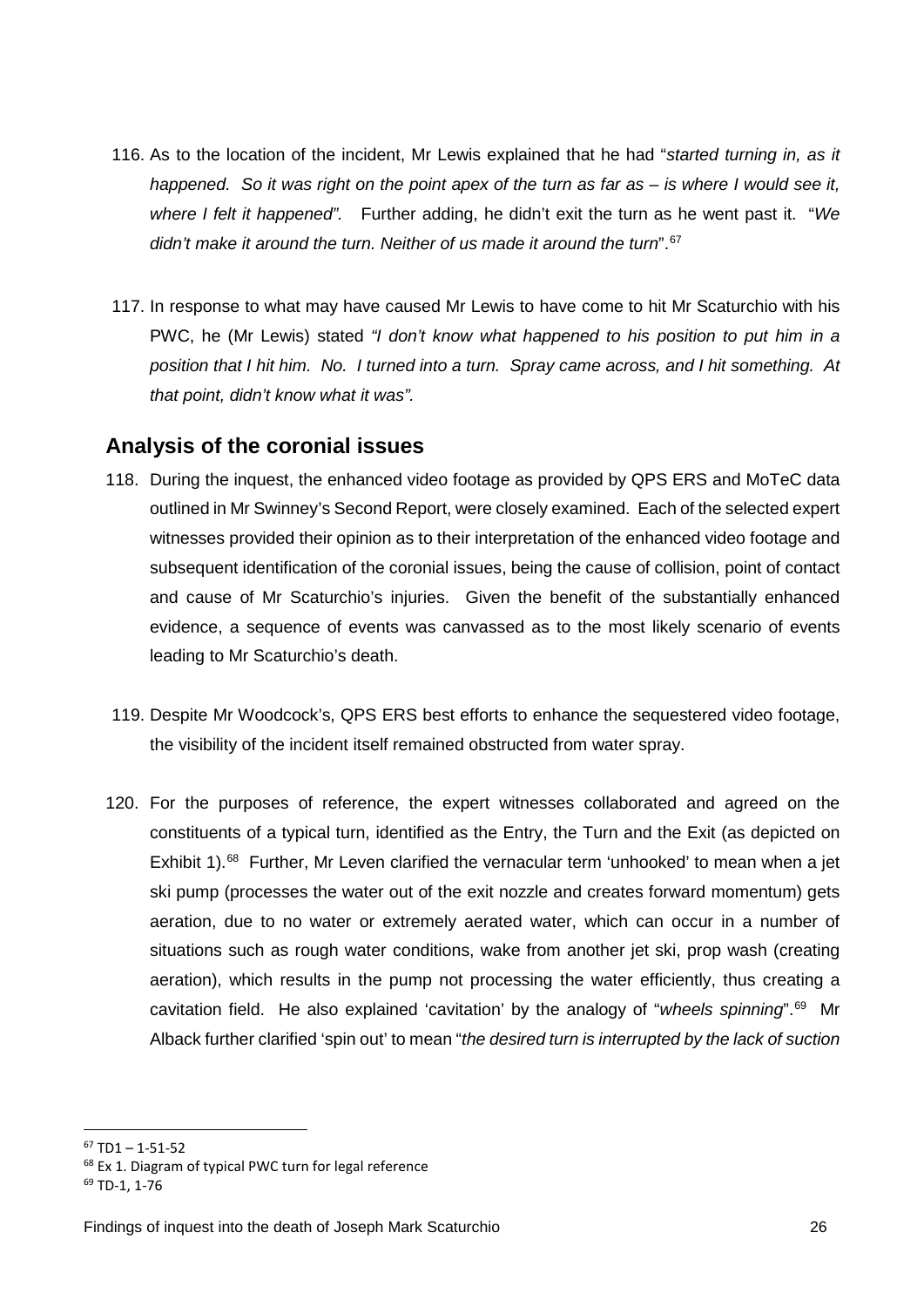*of the pump and the lack of adhesion in the turn of the water surface, which causes the rear of the ski to almost overtake the turning arc*". [70](#page-27-0) 

- 121. Note explanation of the above vernacular terms is relevant to the expert witnesses' exploration and identification of Mr Scaturchio's rider behaviour and interconnectivity between the Inner Split PWCs.
- 122. A significant scenario identified for the panel of experts was the prospect that the splash event, discovered by Mr Woodcock during the course of enhancing the sequestered video footage, was a consequence of Mr Scaturchio entering the water. Dr Richardson was questioned about the probability of the splash event resulting from Mr Scaturchio entering the water post incident and stated the splash indicated "*something hitting the water, traveling from the right to the left, which is the same direction as post impact, Mr Scaturchio's PWC".* He further qualified, *it's plausible that what's identified is Joseph (Scaturchio) being thrown in the water. That's my view".[71](#page-27-1)*
- 123. Mr Leven, holder of a pro class jet ski licence and Australian PWC Champion (1997, 2008, 2017 and 2018) with 22 years' experience as a pro class PWC rider, reviewed the enhanced video footage and identified an 'additional contact' made to Mr Scaturchio's PWC prior to the collision with Mr Lewis. This sequence of events had not previously been considered by the panel of experts.
- 124. Mr Leven gave evidence during the inquest that he had observed Mr Aswar (in the enhanced video footage with imposed numbers exhibit B10.4) was in closer proximity to Mr Scaturchio then he first considered and that he (Mr Aswar) likely bumped or taped the rear of Mr Scaturchio's PWC in the Entry of the turn, causing the PWC to change its direction from right to left and alter its nose down into the water. The consequence of the additional contact was Mr Scaturchio's PWC was occasioned to face back in the direction it came from, resulting in it being in line with Mr Lewis' PWC. <sup>[72](#page-27-2)</sup> He identified this antecedent event, as the first contact.
	- 125. He (Mr Leven) identified that Mr Aswar's PWC had a large amount of cavitation, was almost stationary and was a lot deeper past the fourth buoy, as was Mr Lewis' PWC. Mr Leven considered that Mr Aswar should have been going at a faster speed mid corner, in

 $70$  TD-2, 2-58 <u>.</u>

<span id="page-27-1"></span><span id="page-27-0"></span><sup>71</sup> TD-2, 2-53

<span id="page-27-2"></span><sup>72</sup> TD-2, 2-24

Findings of inquest into the death of Joseph Mark Scaturchio 27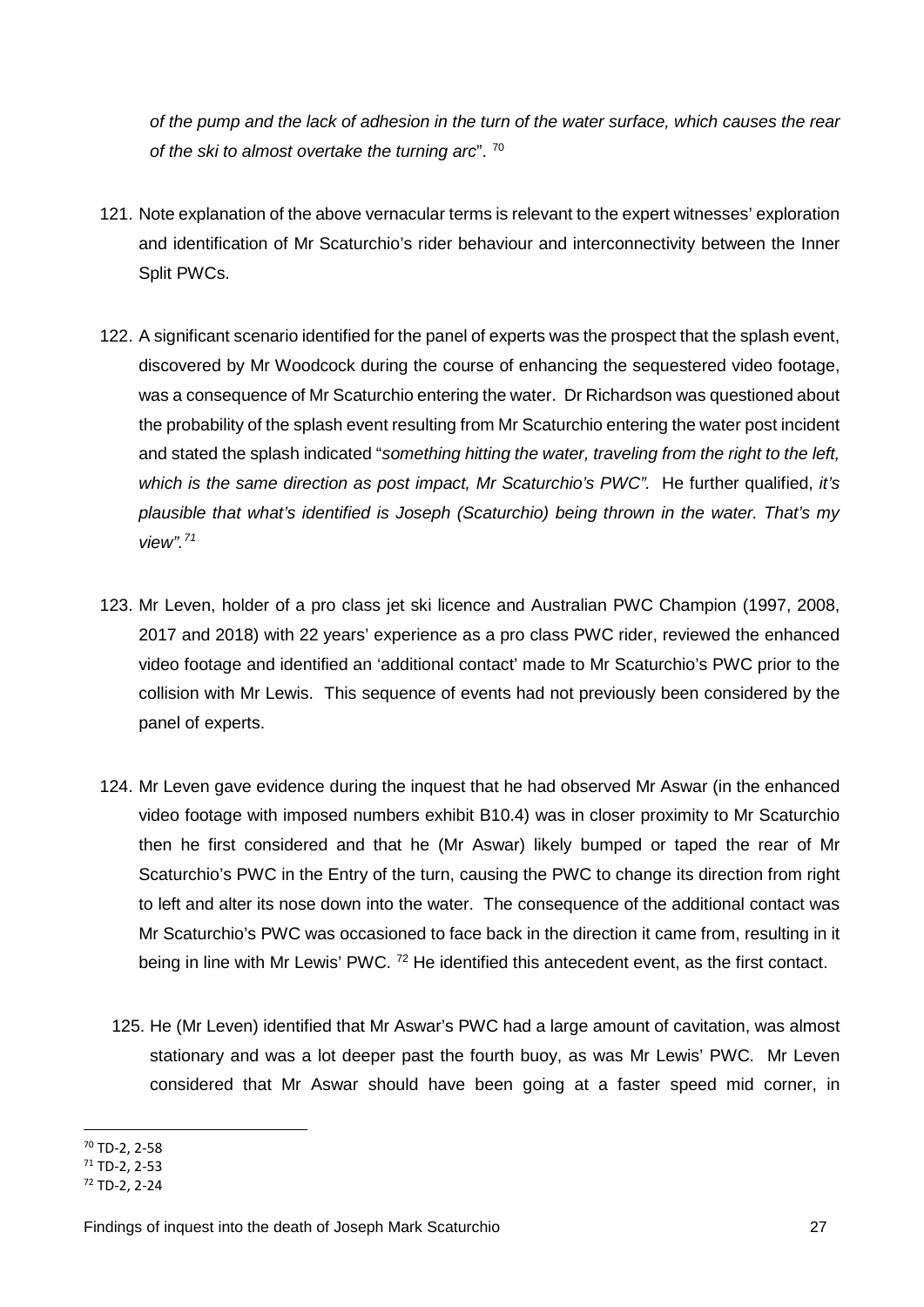consideration of the line he took from the third buoy turn and his location, being the far left side of fourth buoy turn. These considerations were pivotal in his discovery of the antecedent event, namely the first contact, prior to the collision between Mr Lewis and Mr Scaturchio.

- 126. As to the cause of the collision and point of contact, Mr Leven provided his opinion as to the following sequence of events, identified as Mr Aswar's PWC slightly taped or bumped the back of Mr Scaturchio's PWC (first contact) which occasioned Mr Scaturchio's PWC to change its direction from right to left and alter its nose down into the water and also the direction of Mr Aswar's PWC, to go further on past the buoy. Mr Lewis' PWC then contacted and went over the top of Mr Scaturchio's PWC (second contact). Further, Mr Lewis' PWC then collided with the back rear of Mr Aswar's PWC (third contact)*. [73](#page-28-0)* He identified the location of the collision (between Mr Lewis and Mr Scaturchio) was "*in the line between Entry and the turn*". [74](#page-28-1) He opined the first contact to Mr Scaturchio's PWC "*changed its angle to*  be facing back in the direction that it's come from, still in the line between the Entry and turn *point*".
	- 127. Mr Leven explained, he experienced bumps and taps mid racing and that they had consequently altered the angle of his jet ski by up to 45 degrees. "*It can have a dramatic effect on the direction of both skis and also cause increased cavitation".* [75](#page-28-2) Similarly, Mr Lewis identified the common occurrence of bumps and taps in PWC racing, as "*race rubbing*". [76](#page-28-3)
	- 128. Mr Swinney was then requested to align the MoTeC data against specific frames of the enhanced video footage and comment on consistency with the data. Specifically, he was asked to align the MoTeC data and frame 1127 (in the enhanced video footage with imposed numbers exhibit B10.4) $^{77}$  $^{77}$  $^{77}$ , as a probable scenario that the frame or close to the correct frame (1130) identified the collision between the two PWCs. This premise was identified given Mr Woodcock's discovery of the splash event was Mr Scaturchio entering the water. Relevantly, Mr Swinney confirmed that MoTeC data did not contradict the presented scenario.
	- 129. He was also asked to provide his opinion as to the MoTeC data being consistent and aligned with the possible scenario of the first contact, between Mr Aswar and Mr Scaturchio. Mr

<span id="page-28-0"></span><sup>73</sup> TD-2, 2-41 **.** 

<span id="page-28-1"></span><sup>74</sup> TD-2, 2-41

<span id="page-28-2"></span><sup>75</sup> TD-2, 2-24

<span id="page-28-3"></span><sup>76</sup> TD-1, 1-56

<span id="page-28-4"></span><sup>77</sup> Ex B10.4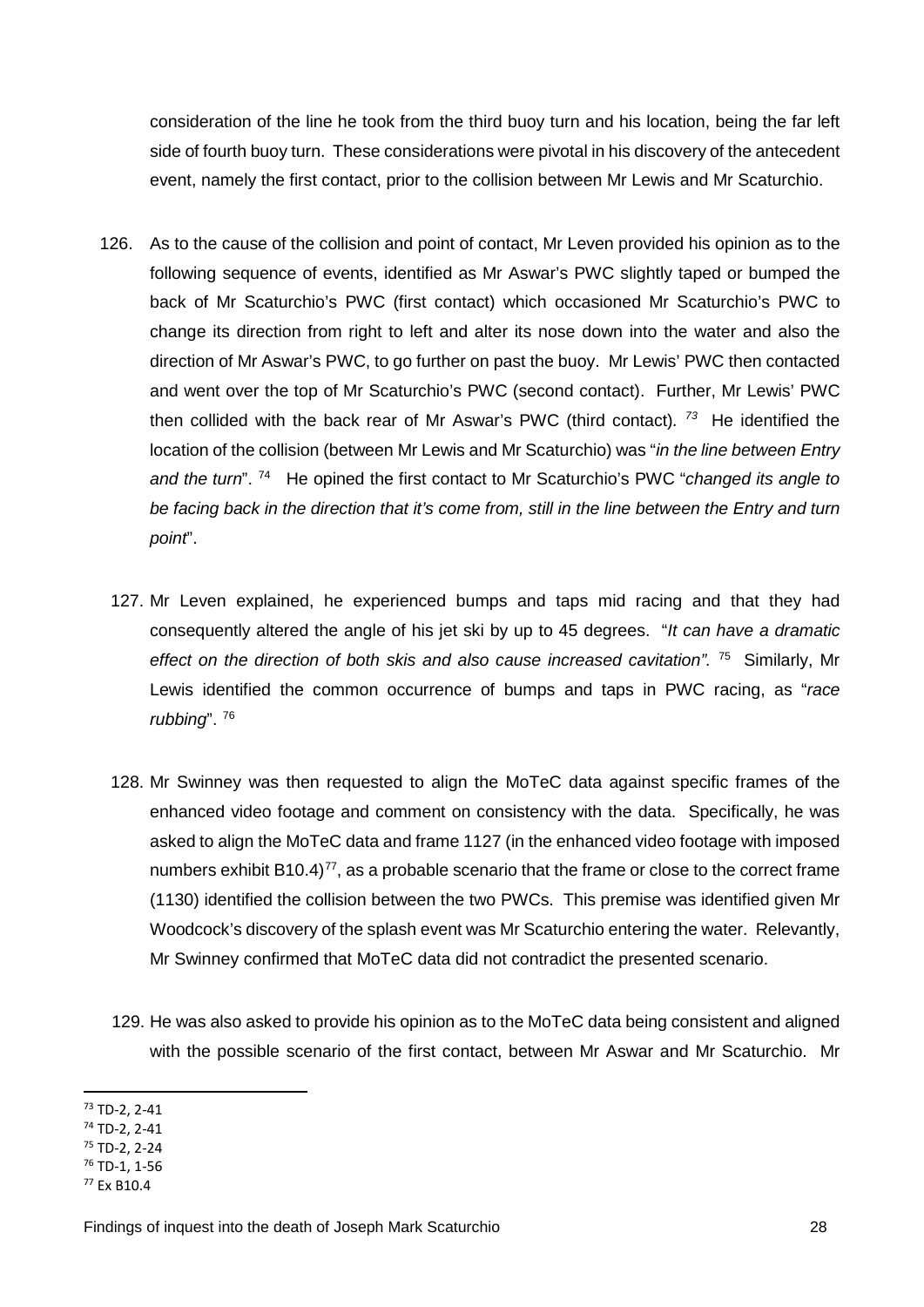Swinney confirmed the scenario was highly likely. Further stating "*it is highly likely that a tap to the rear of the PWC will cause it to lose traction*".[78](#page-29-0) He (Mr Swinney) explained the limit of adhesion, in either water or motor sports, is when the vessel is at its adhesion limit while turning and that the rider or driver has typically gone around a corner or buoy many times and practices to the limit of adhesion. At the limit of adhesion given the limited friction, it takes very little to interrupt or break the traction e.g. tyres and road or PWC and water). Mr Swinney further stated, *"that whole scenario fits almost perfectly". [79](#page-29-1)*

- 130. Dr Richardson was then asked to consider the scenario of the first contact between Mr Aswar and Mr Scaturchio and the possibility of the antecedent event, causing the collision between Mr Scaturchio and Mr Lewis (the second contact) in so far as it redirected Mr Scaturchio's PWC in line or slightly off centre with Mr Lewis' PWC. Dr Richardson accepted that it was a plausible scenario.[80](#page-29-2) Having considered the enhanced video footage, Dr Richardson altered his opinion as to the location of the incident, namely to have occurred in the Entry of the turn, to Exit as illustrated in Exhibit 5.
- 131. As to the collision, Dr Richardson identified the collision between Mr Lewis and Mr Scaturchio's PWCs as "*a glancing blow*". He clarified that he had worked under the premise that the MoTeC data was reliable and that it did not support a change in velocity as a result of the collision. Dr Richardson stated it did conversely support a glancing blow, despite the PWCs being orientated in an offset head on configuration. He opined the collision did not cause both jet skis to stop, but rather they glanced … "*it's been a sliding offset, overrun impact".[81](#page-29-3)* As to the likely scenario that the impact had on the PWCs, Dr Richardson affirmed "*Mr Scaturchio's ski would go to the left and Mr Lewis' jet ski would go to his left as well, separating from one another. That's physics"*. [82](#page-29-4)
- 132. Finally in respect to the impact and cause of Mr Scaturchio's injuries, Dr Richardson stated much would depend on the collision dynamics, however the PWCs did engage but not necessarily impacted Mr Scaturchio fully in the chest. He further observed the PWCs "*impacted at some angle and glancing across and been engaged in the chest to cause a velocity change". [83](#page-29-5)*

<span id="page-29-0"></span><sup>78</sup> TD-2, 2-27

<span id="page-29-1"></span><sup>79</sup> TD-2, 2-2

<span id="page-29-2"></span><sup>80</sup> T D-2, 2-28

<span id="page-29-3"></span> $81$  TD-2, 2-52 <sup>82</sup> TD-2, 2-52

<span id="page-29-5"></span><span id="page-29-4"></span><sup>83</sup> TD2-2, 2-53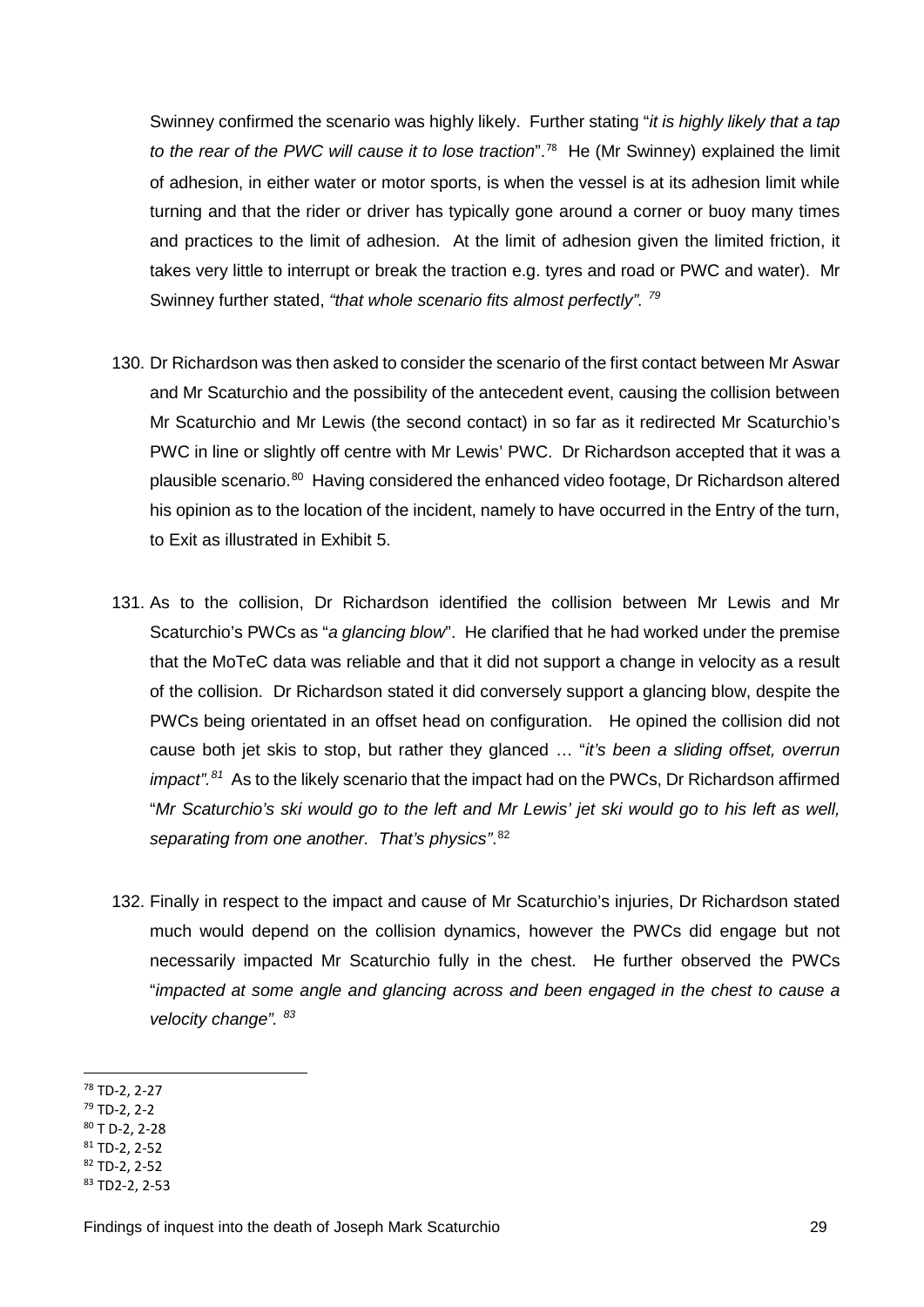133. With majority support from the expert witnesses, the additional contact or antecedent event between Mr Aswar's and Mr Scaturchio's PCWs was considered to be the most likely scenario as to the cause of the collision between Mr Lewis and Mr Scaturchio. The discrepancy was limited to whether Mr Scaturchio over rotated his PWC or was in a spin out prior to the additional contact which occurred between Mr Aswar's and Mr Scaturchio's PWC, so as to cause the collision between Mr Lewis' and Mr Scaturchio's PWCs.

#### <span id="page-30-0"></span>**Other party submissions**

134. Submissions received for Senior Constable Kyle Hutchinson, the Department of Transport and Main Roads and Queensland Police Service, all adopted Counsel Assisting's submissions in respect to findings and circumstances of Mr Scaturchio's death, as required by section 45(2) of the Act.

#### <span id="page-30-1"></span>**Scaturchio family submissions**

135. The Scaturchio family submissions oppose Counsel Assisting's' submissions as to the evidence presented at the inquest and specifically, the additional contact between Mr Aswar's and Mr Scaturchio's PCWs. The Scaturchio's maintain that Mr Lewis was on the incorrect side of the fourth buoy turn (approaching from the right of the buoy) which resulted in Mr Scaturchio's death. The Scaturchio submissions also raised a number of issues in support of their preferred conclusion and or raised issues for further consideration. I will now address each of the issues raised respectively.

#### <span id="page-30-2"></span>**Did Mr Scaturchio's PWC spin out immediately prior to the collision?**

- 136. The notion of whether Mr Scaturchio's PWC spun out or over rotated prior to the incident was examined by the expert witnesses throughout the inquest and divided expert opinion.
- 137. In particular, Mr Alback's dissenting opinion was that the change in Mr Scaturchio's PWC riding behaviour was as a consequence of his PWC 'unhooking' and already being in a rotating spin out, when the contact between the two PWC's occurred.[84](#page-30-3) He opined "*Mr Scaturchio has lost traction, a clip occurred which has exacerbated Mr Scaturchio's*

<u>.</u>

<span id="page-30-3"></span><sup>84</sup> TD-2, 2-26

Findings of inquest into the death of Joseph Mark Scaturchio 30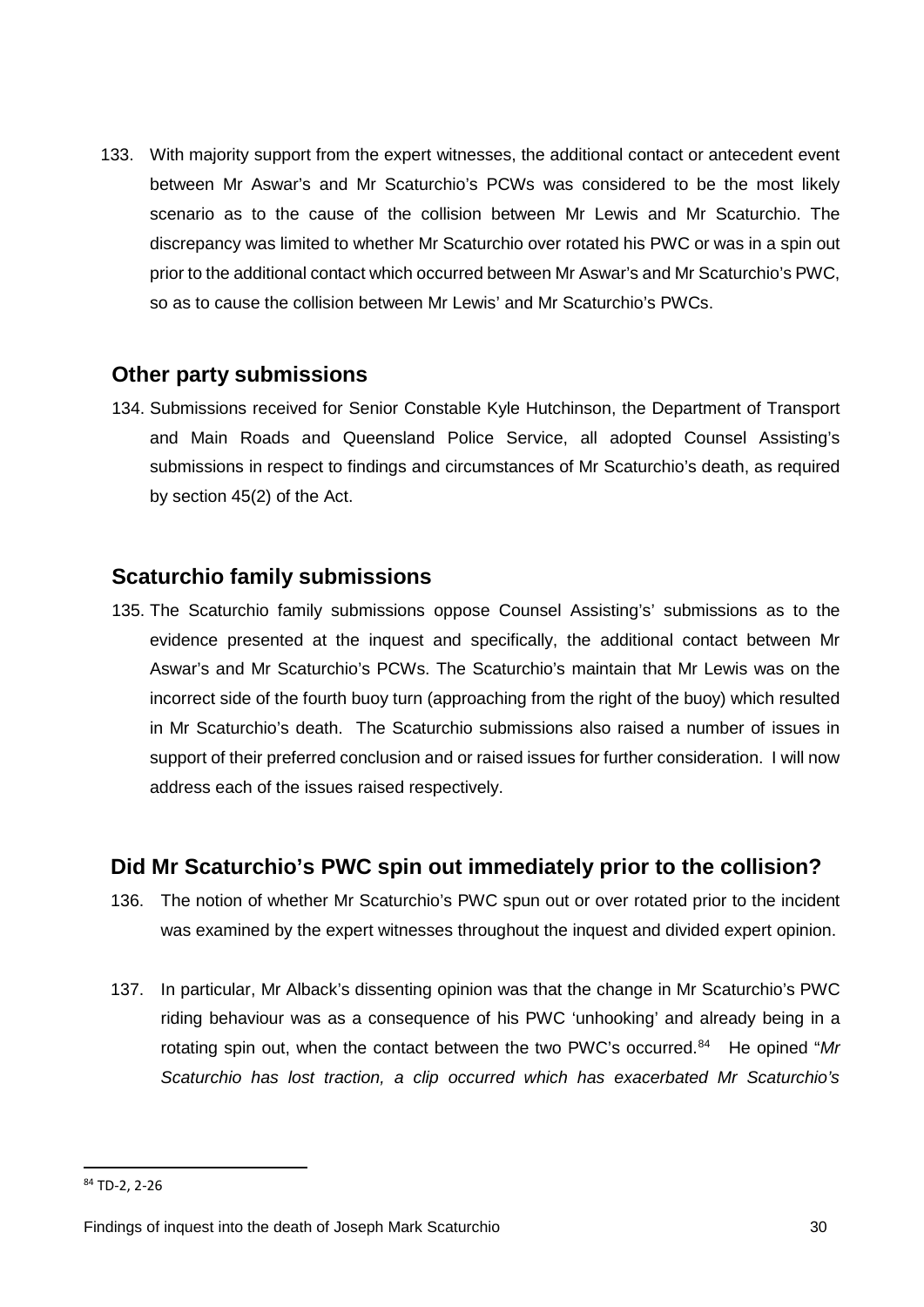*rotation. He has then hooked up causing that spray (to right of the screen) and he has come almost back on his own path".*

- 138. Senior Constable Hutchinson contemplated that either a spin out or the first contact between Mr Aswar's and Mr Scaturchio's PWCs were a likely possibility as to the cause of the collision between Mr Lewis and Mr Scaturchio.<sup>[85](#page-31-0)</sup> He did not prefer one possibility over the other.
- 139. Conversely, Mr Swinney's analysis of the MoTeC data downloaded from ECU fitted to Mr Scaturchio's PWC, did not support Mr Scaturchio's PWC spinning out or over rotating. Mr Swinney stated "*there is no evidence (MoTeC data) to support the scenario of the PWC already spinning out … nothing in the data anywhere to say he was already spinning out. There is nothing that even remotely suggests that".*
- 140. Relevantly, Mr Leven dismissed the likelihood of spin out or over rotation, given the riding skills and ability of Mr Scaturchio and the handling characteristics of the hull of the PWC in which he rode. Mr Leven concluded "the *Sea-Doo RXP-X ridden by Mr Scaturchio is an extremely good handling ski … they are a ski that would be extremely hard to spin, and I believe a ski – a spin by ski 2 (Mr Scaturchio), although a possibility, is more probably unlikely*  given the handling characteristics of the hull, and also the riding ability of Mr Scaturchio". <sup>[86](#page-31-1)</sup>
- 141. Finally, Mr Swinney in support of Mr Leven, stated "*I one hundred percent agree that the PWC (RXP-X) and Joseph Scaturchio together should, would, it is an unlikely scenario given his experience, given his times around the buoy, it is extremely unusual for that to happen".*
- 142. Given Mr Swinney's comprehensive knowledge and expertise in MoTeC data analysis, I am persuaded by his evidence and analysis of the MoTeC data (downloaded from the ECU fitted to Mr Scaturchio's PWC) of which did not support that Mr Scaturchio's PWC was in a spin out or over rotated moments prior to the incident. Further, his opinion of Mr Scaturchio's experience and riding skill also did not support his PWC spinning out or over rotating.
- 143. I also consider relevant the opinion and expertise of Mr Leven, an Australian PWC champion and professional PWC rider with over 22 years professional PWC riding experience in like racing circumstances. In considering the scenario where Mr Aswar's PWC made contact with

<span id="page-31-0"></span><sup>85</sup> TD-2, 2-26

<span id="page-31-1"></span><sup>86</sup> TD-2, 2-25

Findings of inquest into the death of Joseph Mark Scaturchio 31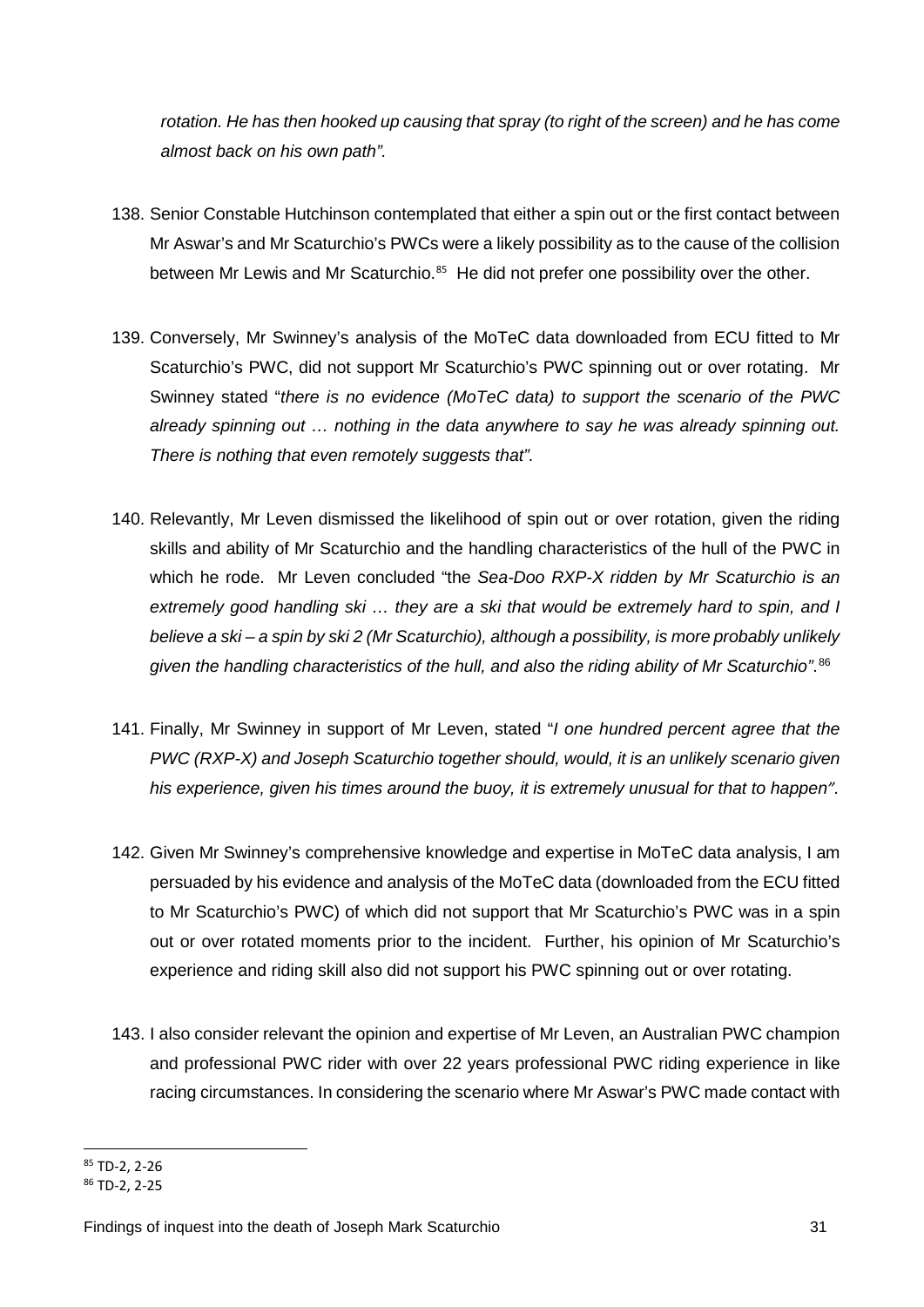Mr Scaturchio's PWC, Mr Leven stated the "minor contact" to the rear of ski 2 (Mr Scaturchio) altered the direction of both skis (Mr Scaturchio's and Mr Aswar's), "*causing increased cavitation to both skis*" and ski 5 (Mr Lewis) going over the top of ski 2 (Mr Scaturchio). Mr Leven also opined that the handling characteristics of the PWC (Sea-Do RXP-X) and Mr Scaturchio's riding ability also did not support his PWC spinning out or over rotating.

- 144. Having considered the evidence, I find that the enhanced video footage and the statements of Mr Leven and Mr Swinney sufficiently displace any inference that Mr Scaturchio spun out or over rotated his PWC prior to the incident or at the time of the incident and likewise, any rider error on Mr Scaturchio's part.
- 145. I find on the balance of probabilities that Mr Scaturchio did not spin out or over rotate his PWC prior to the incident or at the time of the incident. I further find on the evidence available, no rider error on the part of Mr Scaturchio that contributed to this terrible incident.

## <span id="page-32-0"></span>**Mr Scaturchio's approach to the fourth buoy turn and location of collision**

- 146. Mr Scaturchio's approach to the fourth buoy turn and whether he approached it on the correct side of the buoy, was also considered during the inquest. I note this matter was less contentious due to the majority of the experts inferring that Mr Scaturchio was on the correct side of the fourth buoy turn, prior to the incident.
- 147. In review of the enhanced video footage, Mr Leven stated "*ski 2 (Mr Scaturchio) enters corner 4 from a wide angle and appears to be trying to go tight to the buoy, compared to ski 4 just in front. I presume, from a racing perspective, trying to find smoother water on the inside of ski 4 and rounding the buoy on the correct side". [87](#page-32-1)*
- 148. Mr Aswar's statement identifies that he saw Mr Scaturchio's PWC ahead of him "*turning really sharply to the fourth buoy*."[88](#page-32-2) The enhanced video footage depicts Mr Aswar behind Mr Scaturchio, prior to the incident and supports that Mr Aswar was in a position to see Mr Scaturchio's PWC and make contact with his PWC.

<span id="page-32-1"></span><sup>87</sup> TD-2, 2-24

<span id="page-32-2"></span><sup>88</sup> B2,[12]

Findings of inquest into the death of Joseph Mark Scaturchio 32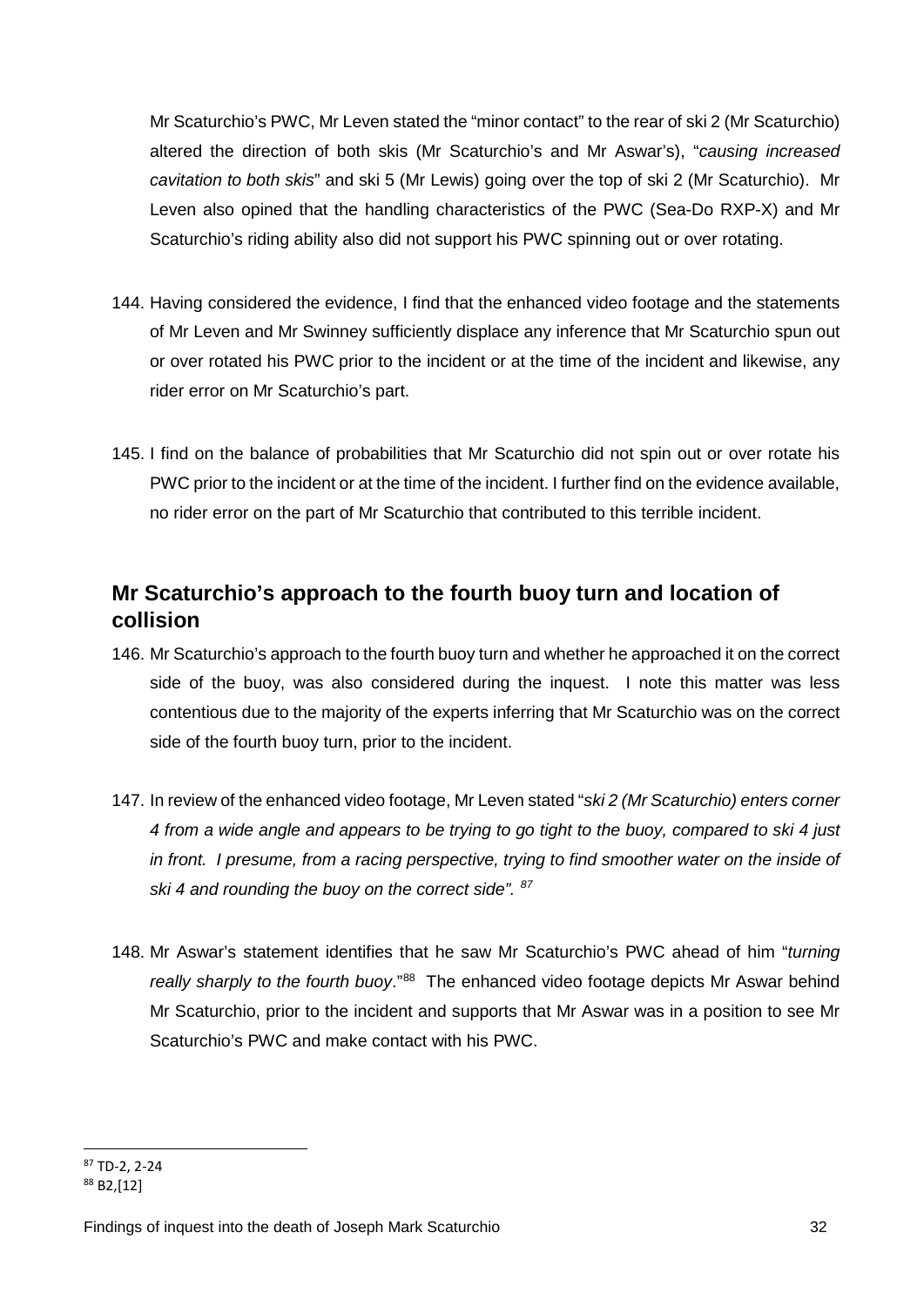- 149. Lastly, Senior Constable Hutchinson identified that "*Mr Scaturchio may have been attempting that snap turn to get around that buoy inside Mr Birch and to get out as – as quick as he can*". Mr Birch over took into second place and completed the fourth buoy turn as depicted in the enhanced video footage. Mr Scaturchio's PWC travelling on the inside of Mr Birch rounding the fourth buoy, placed him on the correct side of the buoy.
- 150. I am persuaded by the enhanced video footage and the above expert witnesses opinions that Mr Scaturchio was on the correct side of the fourth buoy, prior to the incident.
- 151. I find on the evidence available, Mr Scaturchio was on the correct side of the buoy as he approached the fourth buoy turn.

## <span id="page-33-0"></span>**Did Mr Aswar's PWC bump Mr Scaturchio's PWC prior to the collision?**

- 152. The proposed antecedent event or 'additional contact' between Mr Aswar and Mr caturchio prior to the collision, was explored by the expert witnesses and considered by the majority, being Mr Swinney, Mr Leven, Mr Alback and Senior Constable Hutchison as most likely and by Dr Richardson as plausible.
- 153. In brief, the additional contact was identified as Mr Aswar's PWC tapping or bumping the back of Mr Scaturchio's PWC (first contact). The contact resulted in a change of direction to both Mr Aswar's PWC to push him further past the buoy and Mr Scaturchio's PWC to change its direction from right to left, facing back in the direction it came, nose down and in line with Mr Lewis' PWC.<sup>[89](#page-33-1)</sup> Mr Lewis' PWC then went over the top of Mr Scaturchio's PWC (second contact) and Mr Lewis' PWC then collided with the back rear of Mr Aswar's PWC (third contact)*.* As outlined in detail under the heading of Analysis of the coronial issues.
- 154. Relevantly, the disparity between expert witnesses was limited, in so far as Mr Alback's opinion that Mr Scaturchio's PWC had 'unhooked' and already lost traction and that the bump or tap from Mr Aswar's PWC exacerbated Mr Scaturchio's PWC rotation back in the "*direction of his initial entry to the turn and met Mr Lewis head-on or thereabouts". [90](#page-33-2)* Senior Constable Hutchinson was unable to identify whether a spin out or the additional contact was the likely scenario as to the cause of the collision between Mr Lewis and Mr Scaturchio.<sup>[91](#page-33-3)</sup>

<span id="page-33-1"></span><sup>89</sup> TD-2, 2-24 <u>.</u>

<span id="page-33-2"></span><sup>90</sup> TD-2, 2-59

<span id="page-33-3"></span> $91$  TD-2, 2-26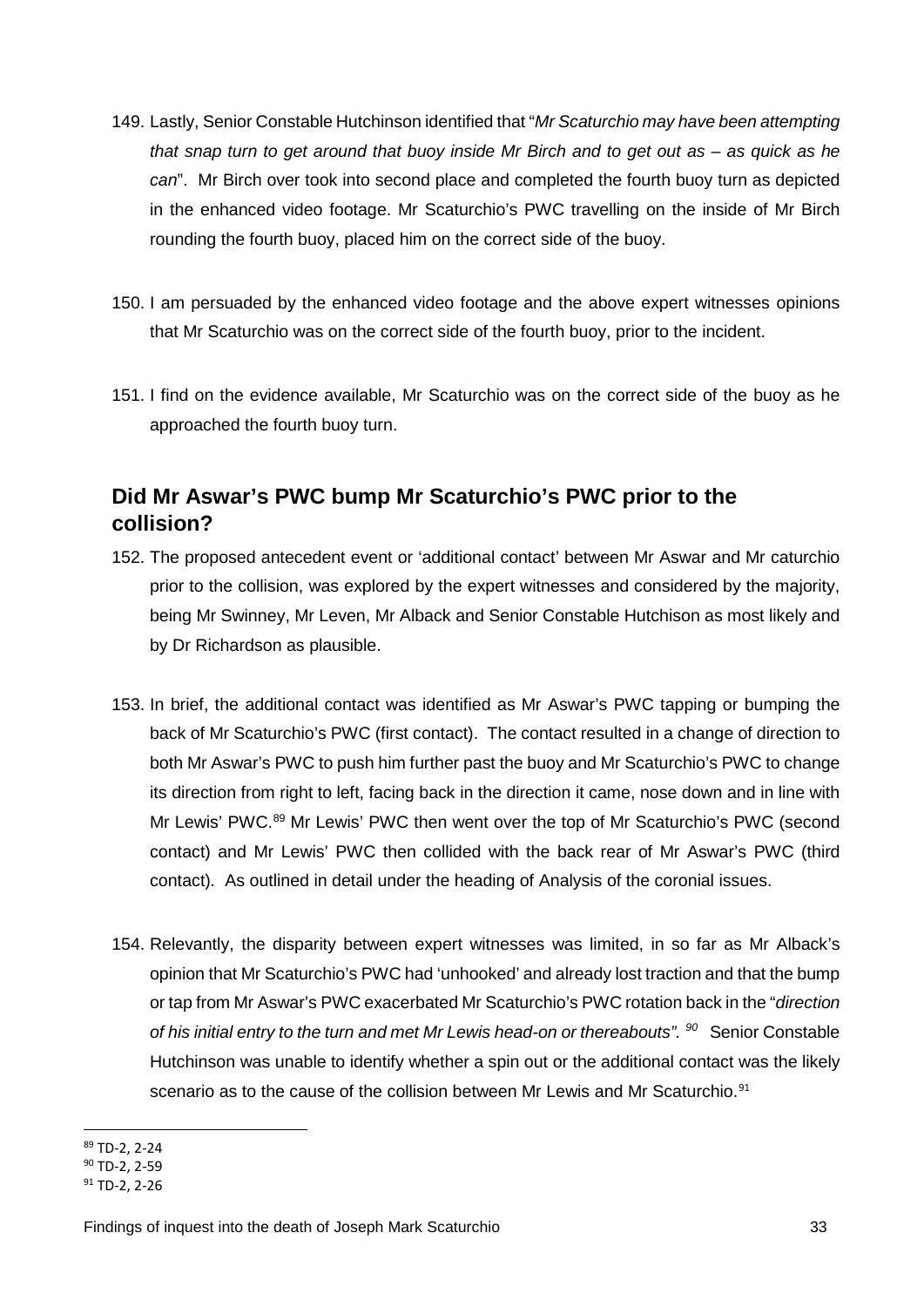- 155. The Scaturchio submissions state that the evidence does not support the additional contact scenario, in particular the contact between Mr Aswar's and Mr Scaturchio's PWC for the following reasons:
- (a) There is no evidence of the bump on either PWC;
- (b) Ms Aswar does not mention the bump in his statement;
- (c) The angle of the riders in the enhanced video footage does not support the theory.
- 156. In review of the Scaturchio submissions, I am of the opinion that these suggestions do not adequately or persuasively dismiss the expert evidence outlined herein that the additional contact between Mr Aswar's and Mr Scaturchio's PWCs likely occurred or in my opinion that it likely did occur.
- 157. I find the submissions are without merit for the following reasons. Firstly, I do not consider the absence of physical damage (to a PWC) to be indicative of contact not having occurred in racing conditions. I refer to Mr Leven's statement in which he identified contact between PWCs was common place in racing conditions and often did not result in residual marks. I accept his assessment and consider it is also supported by the race video shown by Mr Leven during the inquest, demonstrating the extremely close proximity and frequent contact between PWCs in racing conditions. Mr Leven stated:

*"No marks are left on the ski because you're basically travelling in the same direction,*  but it is enough to upset both skis involved and alter their direction. Certainly not *intentional, but as per my video that was shown yesterday from the aerial view, we're very close at different variant speeds sometimes and bumps happen. Same as they do when we were discussing – I heard Mr Lewis as far as saying for bumps happening out of the start gate. It's not intentional, but we're racing in close proximity. They do happen. To say that they don't happen, it would – it's not the case. They definitely – little bumps, nothing on purpose, but little bumps happen because you're making split second decisions in a very short period of time". [92](#page-34-0)*

158. Mr Swinney explained that it would take very little force to interrupt or break adhesion (friction or traction) of a PWC while at the limit of adhesion so as to redirect or dispel the PWC. I accept that analysis. In application of the circumstances, I consider a tap or bump from Mr Aswar's PWC need only to have been minor to cause the redirection of Mr Scaturchio's PWC

<u>.</u>

<span id="page-34-0"></span> $92$  TD-2, 2-26

Findings of inquest into the death of Joseph Mark Scaturchio 34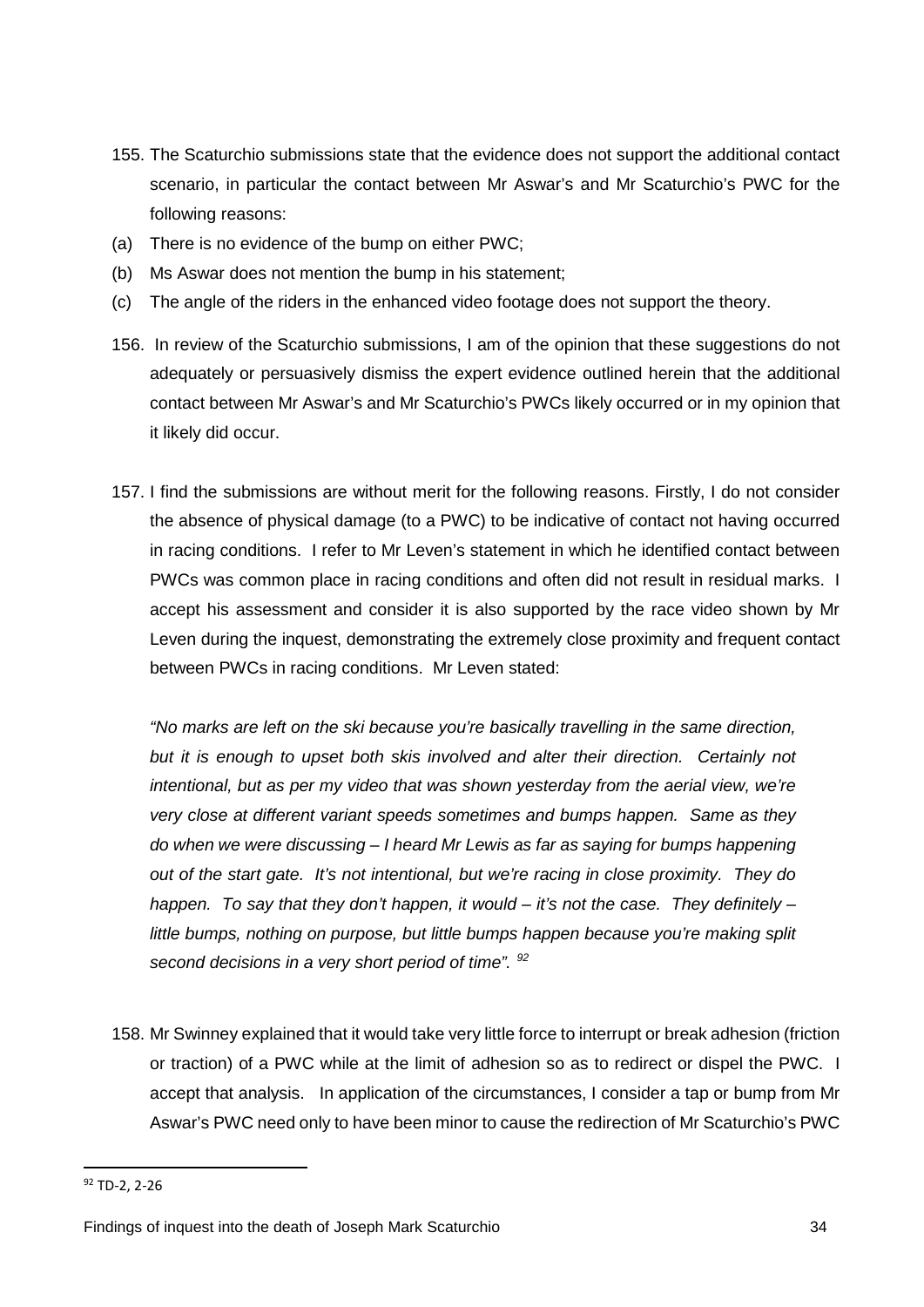into the direction of Mr Lewis' PWC. I also consider the contact between the PWCs exemplified 'race rubbing' and given their forward direction, likely did not cause any physical damage to either PWC or create any awareness (to Mr Aswar) as to its occasion.

- 159. While it is true that Mr Aswar did not identify or refer to a tap or bump in his statement occurring in or around the fourth buoy turn, the scenario of the antecedent event or additional contact was a matter raised during the inquest. In the absence of Mr Aswar providing further information and being available for cross examination and in the light of the expert evidence at inquest, I attach little weight to this submission in concluding that there was no antecedent event or contact between Mr Aswar's and Mr Scaturchio's PWCS. Despite best efforts by QPS and the Coroners Court of Queensland, Mr Aswar was unable to be contacted.
- 160. I also find the submission that the 'angles' do not support the antecedent event is without merit, on the basis that all of the expert witnesses agreed that the angles in which the competitors took in and out of turns, in particular at the fourth buoy turn could not accurately be determined and that the enhanced video footage could not provide any further clarity. Subsequently, the 'angles' were not expressly explored during the inquest. I therefore do not consider it a worthwhile undertaking to speculate on the 'angles' in which the competitors undertook. I further note, the reliance of the enhanced video footage or any piece of evidence in insolation and with the benefit of hindsight when reconstructing traffic accidents has been cautioned against.
- 161. I am also of the opinion the argument that Mr Lewis was placed on the incorrect side of the fourth buoy is insufficiently supported by the evidence. I have placed significant weight on Mr Lewis' testimony that he turned into the fourth buoy turn on the correct side of the fourth buoy. Mr Lewis' descriptive statements are instructive:
	- *(a) "I had started turning in, as it happened. So it was right on the point apex of the turn as far as – is where I would see it, where I felt it happened";*
	- *(b) "I don't know what happened to his position to put him in a position that I hit him. …. I turned into a turn. Spray came across, and I hit something. At that point, didn't know what it was".*
	- *(c) "I didn't go around it. I went past it … well, I collided at a – at a point in the turn, … that didn't allow me to – to exit out of the turn".*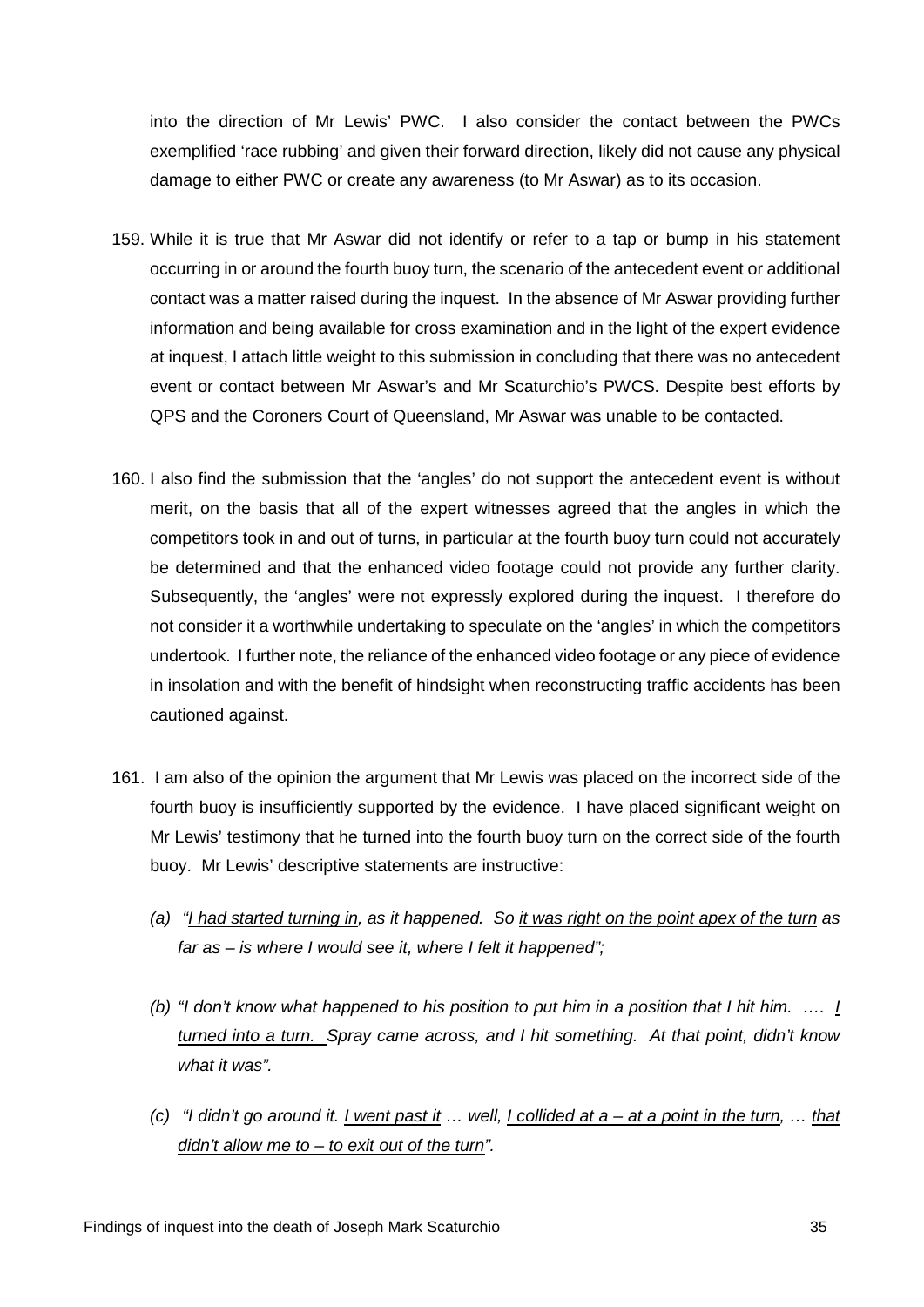- 162. With reference to the three components of a typical turn, I am of the opinion that Mr Lewis' entered the Entry of the turn, collided with Mr Scaturchio on the correct side of the fourth buoy and was subsequently unable to Exit out of the fourth buoy turn, as he was displaced further past the fourth buoy due to the collision.
- 163. I am of the opinion the enhanced video footage was fundamental in providing clearer footage for analysis as to identification of the competitors and their negotiations and interactions around the fourth buoy turn. For clarity, the limitations of the enhanced video footage remained that the incident was obstructed from view due to water spray and the unidentified angles in which competitors took at the fourth turn buoy. The enhanced video footage aligned with the downloaded MoTeC data afforded the expert witnesses with the best opportunity to identify and explore the most likely scenario of events leading to Mr Scaturchio's death, despite the above mentioned limitations.
- 164. In summary, I find persuasive the expert witnesses majority support that the additional contact between Mr Aswar's and Mr Scaturchio's PWC was the most likely antecedent event to the collision between Mr Lewis' and Mr Scaturchio's PWCs. I am further persuaded by Mr Swinney's acknowledgement that the scenario was supported when aligned with the MoTeC data, in which he stated "*a hundred per cent, a tap from a ski causes loss of traction. That whole scenario fits almost perfectly".*

#### <span id="page-36-0"></span>**Conclusions on the evidence**

- 165. I find the analysis of the MoTeC data aligned with the enhanced video footage is instructive in determining the likely events leading to Mr Scaturchio's death, in particular the competitors' positioning and negotiations leading up to and at the fourth buoy turn. Accordingly I find on the evidence available that both Mr Lewis and Mr Scaturchio were both on the correct side of the fourth buoy.
- 166. I find the 'additional contact' between Mr Aswar's and Mr Scaturchio's PWCs occurred in the Entry of the turn while Mr Scaturchio was turning his PWC into the fourth buoy turn. I further find it was the most likely scenario or most plausible scenario, causing or contributing to the collision between Mr Lewis' and Mr Scaturchio's PWCs, resulting in Mr Scaturchio's death.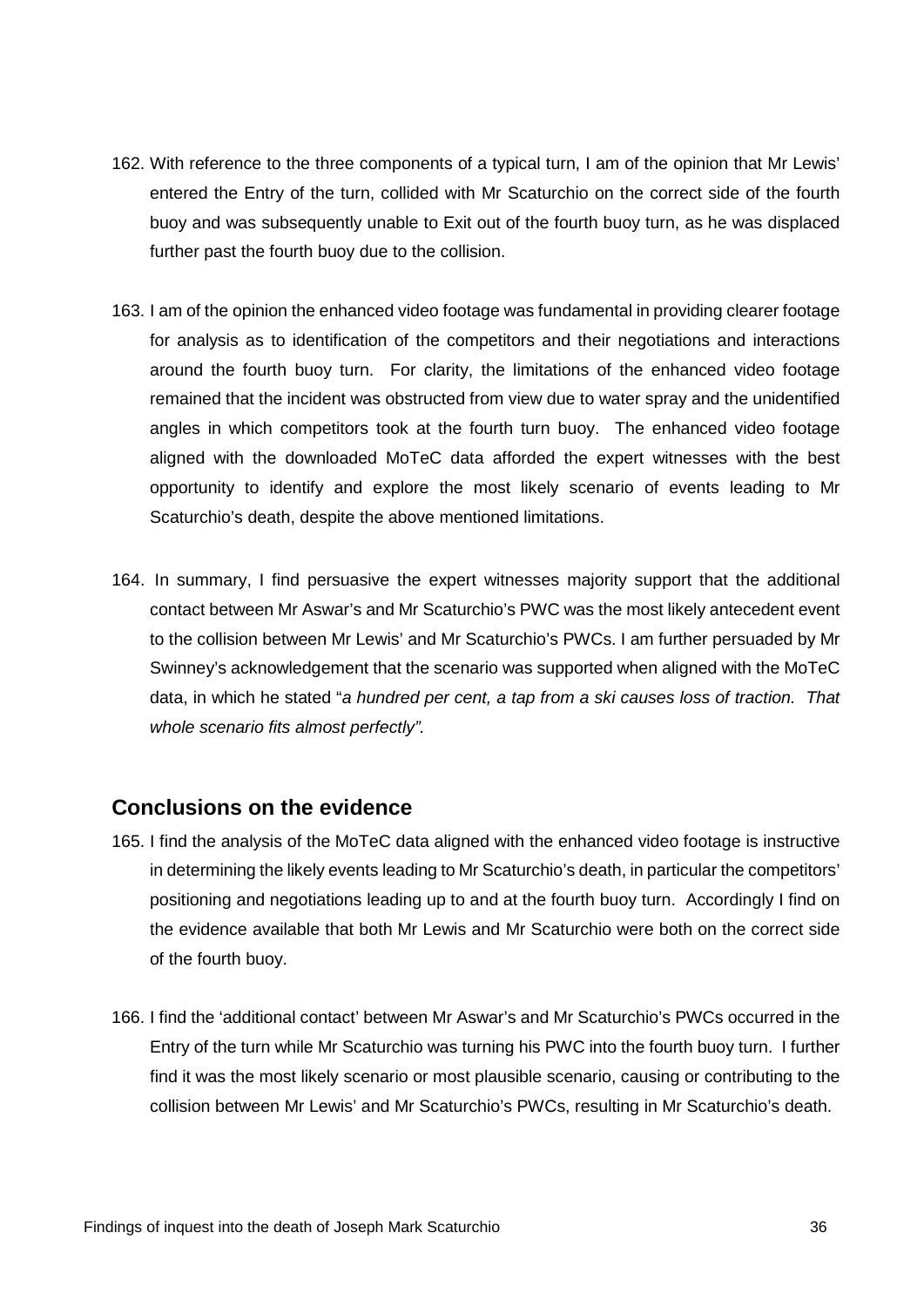167. As to the circumstances that ensued the additional contact between Mr Aswar's and Mr Scaturchio's PWC, I find most likely that Mr Scaturchio's PWC changed direction, from left to right, causing it to face back in the direction it came with its nose down in the water and in an offset position to Mr Lewis' PWC.<sup>[93](#page-37-1)</sup> The change of the PWC direction was outside Mr Scaturchio's control and was not a result of his error. Mr Lewis' PWC then unavoidably and instantaneously collided with a glancing blow to Mr Scaturchio's PWC with Mr Lewis' PWC impacting Mr Scaturchio's chest, causing his fatal injuries (second contact). Mr Lewis' PWC then likely continued on to collide with the rear of Mr Aswar's PWC (third contact)*.* 

## <span id="page-37-0"></span>**Findings required by section 45 of the** *Coroners Act 2003*

168. I make the following findings in accordance with section 45(2) of the Act:

| Identity of the deceased - | Joseph Mark Scaturchio                                                                                                                                                                                                                                                                                                                                   |
|----------------------------|----------------------------------------------------------------------------------------------------------------------------------------------------------------------------------------------------------------------------------------------------------------------------------------------------------------------------------------------------------|
| How he died -              | Mr Scaturchio died following a collision between his jet ski<br>and Mr Lewis' jet ski.                                                                                                                                                                                                                                                                   |
|                            | The most likely scenario is that prior to Mr Lewis' PWC<br>colliding with Mr Scaturchio's PWC, Mr Aswar's PWC<br>bumped or taped Mr Scaturchio's PWC, in the Entry of the<br>fourth buoy turn while Mr Scaturchio was turning his PWC<br>into the fourth buoy turn (first contact).                                                                      |
|                            | The bump or tap from Mr Aswar's PWC was likely very<br>slight and commonly referred to in PWC racing terms as<br>'race rubbing'. Race rubbing typically occurs when PWCs<br>are travelling in the same direction, in a straight or turning<br>a corner and are within extremely close proximity to one<br>another while in a dynamic marine environment. |
|                            | Mr Scaturchio's PWC was at the limit of adhesion with the<br>water and took very little force from Mr Aswar's PWC to<br>interrupt or break traction.                                                                                                                                                                                                     |

<u>.</u>

<span id="page-37-1"></span><sup>93</sup> TD-2, 2-24

Findings of inquest into the death of Joseph Mark Scaturchio 37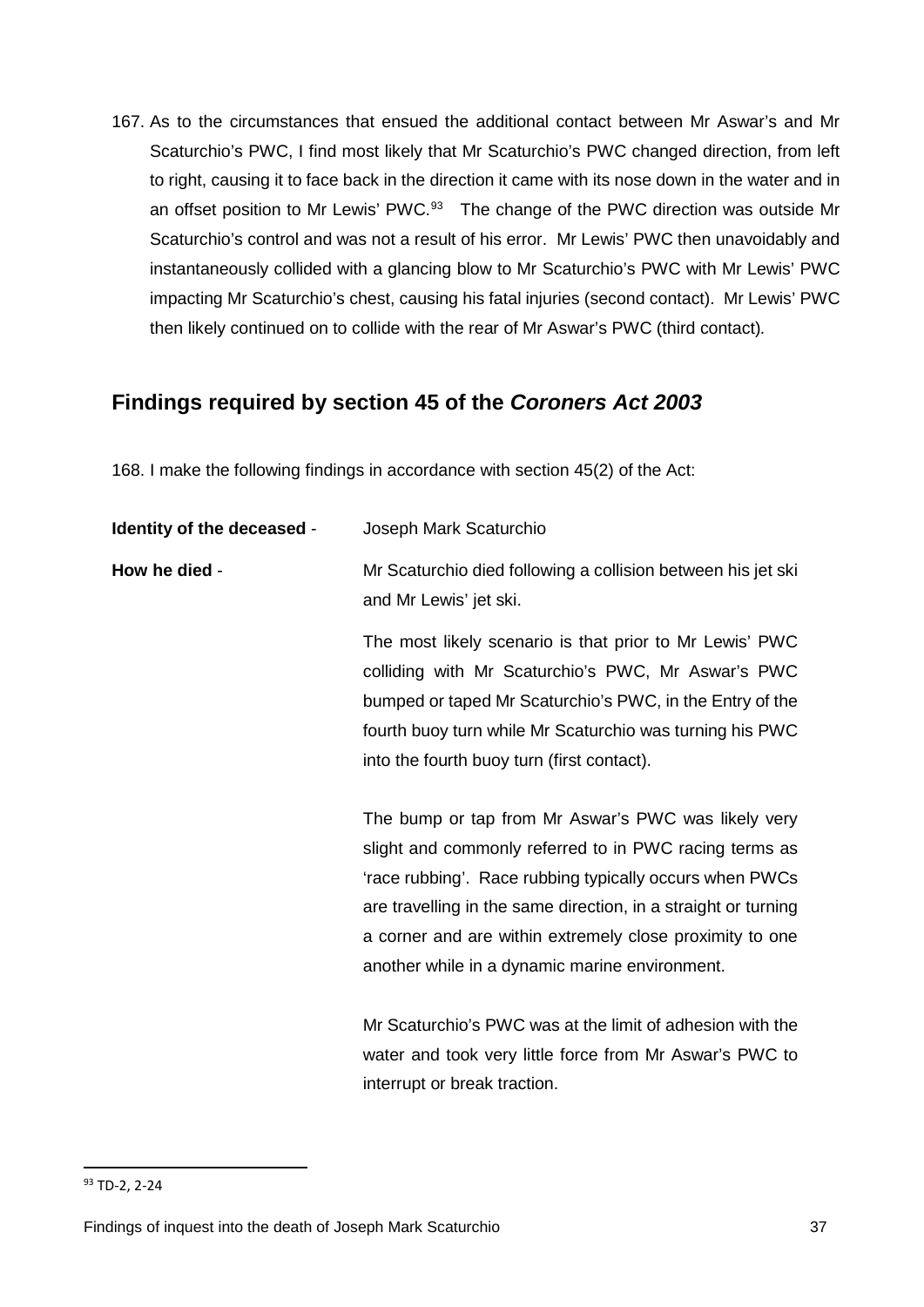The PWC contact resulted in a directional change of Mr Scaturchio's PWC from right to left, causing it to face back in the direction it came with its nose down in the water and in an offset position to Mr Lewis' PWC.

The change in direction of Mr Scaturchio's PWC was outside his control and it did not result from his error.

Mr Lewis' PWC then unavoidably and instantaneously, collided with a glancing blow to Mr Scaturchio's PWC with Mr Lewis' PWC, impacting Mr Scaturchio's chest, causing his fatal injuries (second contact).

Mr Lewis' PWC continued on to collide with the rear of Mr Aswar's PWC (third contact)*.* 

Mr Scaturchio was on the correct side of the fourth buoy as he was attempting to negotiate the turn;

Mr Lewis was on the correct side of the fourth buoy turn prior to the fatal collision between his PWC and Mr Scaturchio's PWC.

**Place of death - Marine Stadium, Gold Coast during the 2012 Watercross Nationals Date of death - 22 April 2012** 

**Cause of death - Chest injuries**